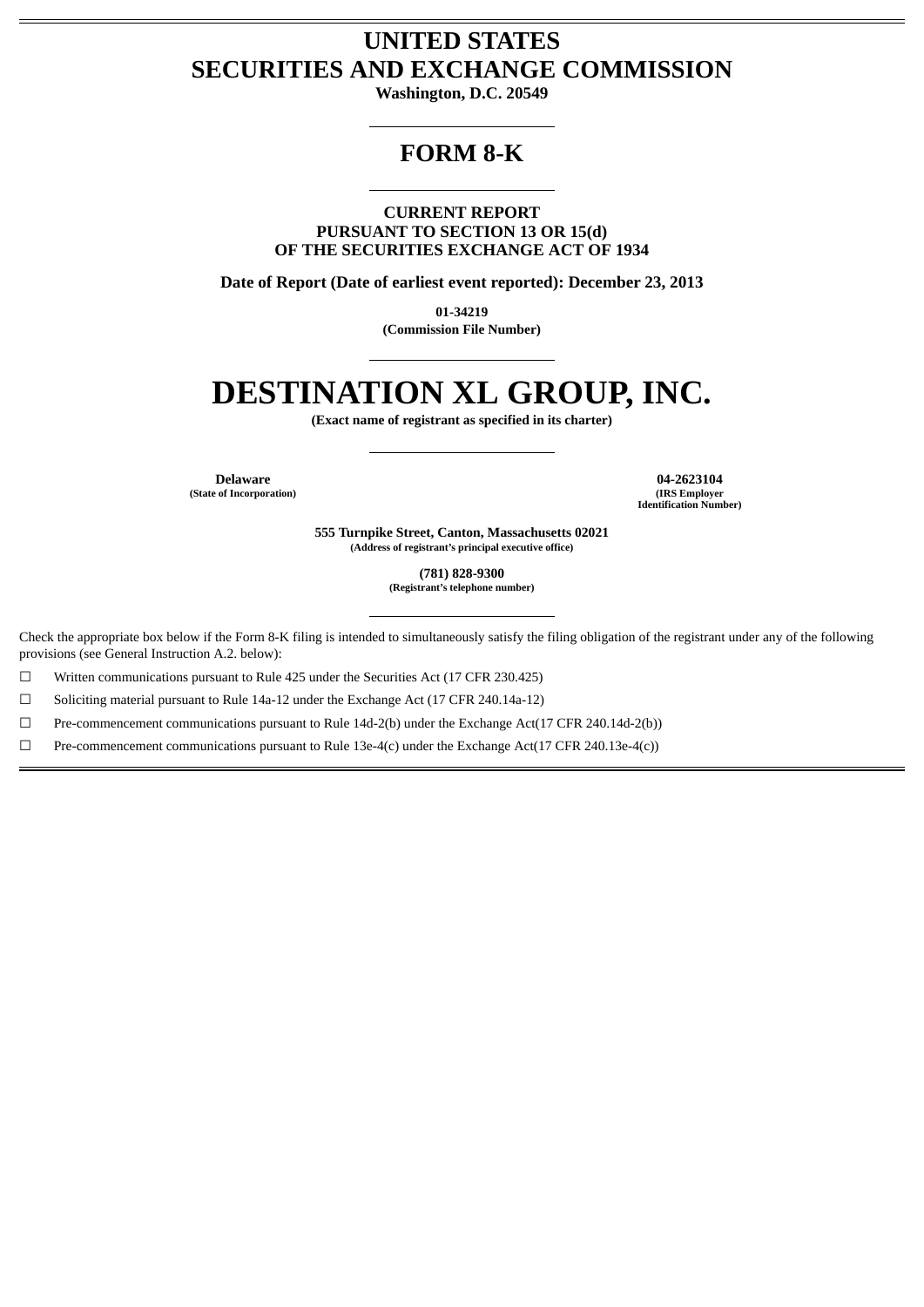### **ITEM 1.01 Entry into a Material Definitive Agreement.**

On December 23, 2013, Destination XL Group, Inc. (the "Company") entered into three Equipment Security Notes (collectively, the "Notes") for equipment financing, whereby the Company borrowed an aggregate of \$3.6 million. The Notes were issued pursuant to a Master Loan and Security Agreement with Banc of America Leasing & Capital, LLC, dated July 20, 2007 and most recently amended on September 30, 2013 (as amended, the "Master Agreement").

The Notes are secured by a security interest in all of the Company's rights, title and interest in and to certain equipment. The Notes are for 48 months. Two of the Notes, with aggregate borrowings of \$2.1 million, accrue interest at a fixed rate of 3.0666% and the third Note for \$1.5 million accrues interest at a fixed rate of 3.29%. Principal and interest, in arrears, are payable monthly. The Company is subject to a prepayment penalty equal to 1% of the prepaid principal of the Notes until the first anniversary, 0.5% of the prepaid principal from the first anniversary until the second anniversary and no prepayment penalty thereafter. The Master Agreement includes default provisions that are customary for financings of this type and are similar and no more restrictive than the Company's existing credit facility with Bank of America, N.A.

The foregoing description of loan documents does not purport to summarize all of their respective provisions and is qualified in its entirety by reference to such agreements filed as Exhibit 10.1 through Exhibit 10.3 to this Current Report on Form 8-K, which are incorporated herein by reference.

### **ITEM 2.03 Creation of a Direct Financial Obligation or an Obligation under an Off-Balance Sheet Arrangement of a Registrant.**

As described above under Item 1.01, on December 23, 2013, the Company entered into three Notes pursuant to the Master Agreement. The disclosures contained in Item 1.01 of this Report on Form 8-K are incorporated herein by reference.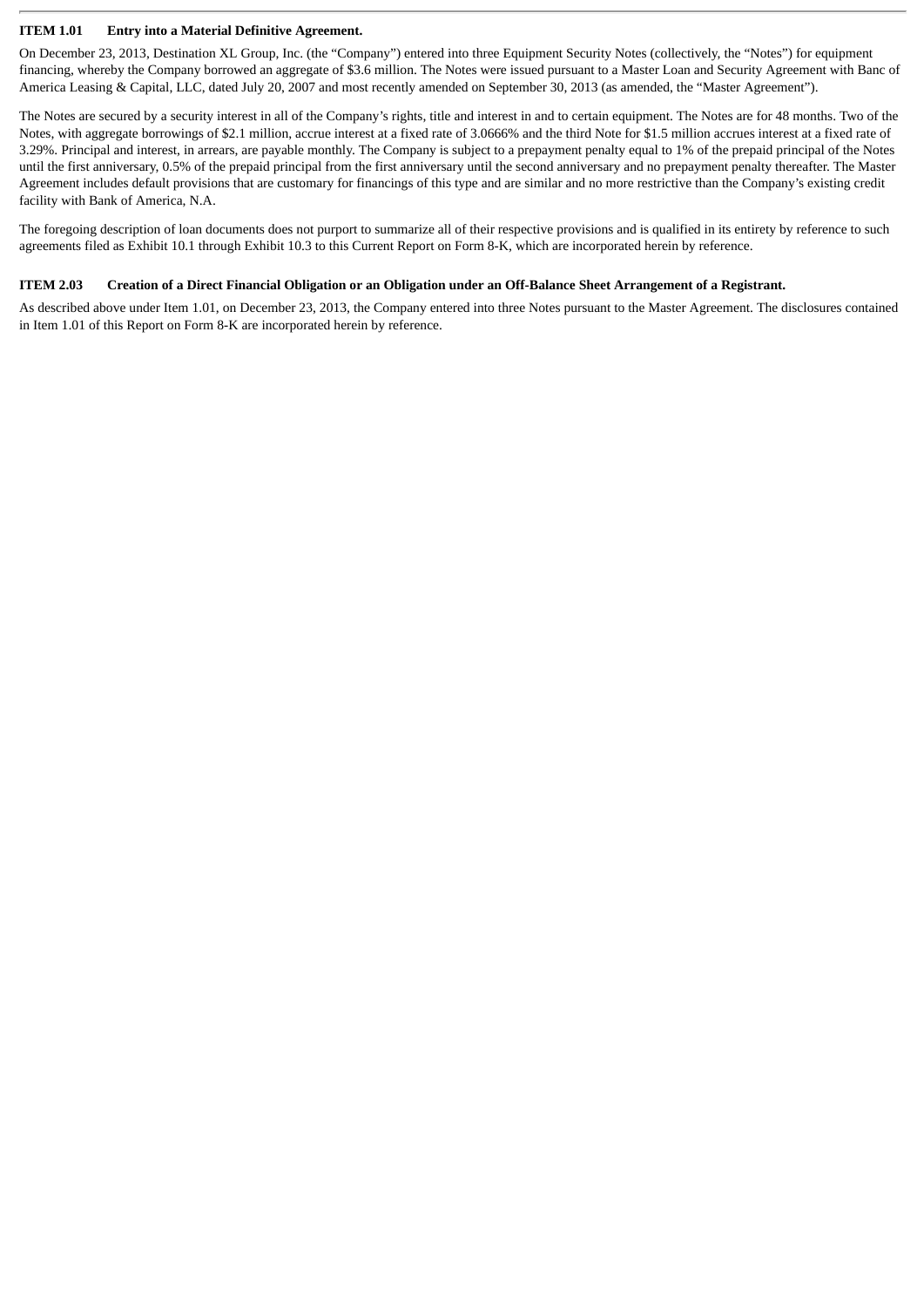### **ITEM 9.01 Financial Statements and Exhibits**

(d) Exhibits

| Exhibit<br>$N_0$ . | Description                                                                                                                                                                                  |
|--------------------|----------------------------------------------------------------------------------------------------------------------------------------------------------------------------------------------|
| 10.1               | Equipment Security Note Number 17608-70007 to the Master Loan and Security Agreement, as amended, dated December 23, 2013 between the<br>Company and Banc of America Leasing & Capital, LLC. |
| 10.2               | Equipment Security Note Number 17608-70008 to the Master Loan and Security Agreement, as amended, dated December 23, 2013 between the<br>Company and Banc of America Leasing & Capital, LLC. |
| 10.3               | Equipment Security Note Number 17608-70009 to the Master Loan and Security Agreement, as amended, dated December 23, 2013 between the<br>Company and Banc of America Leasing & Capital, LLC. |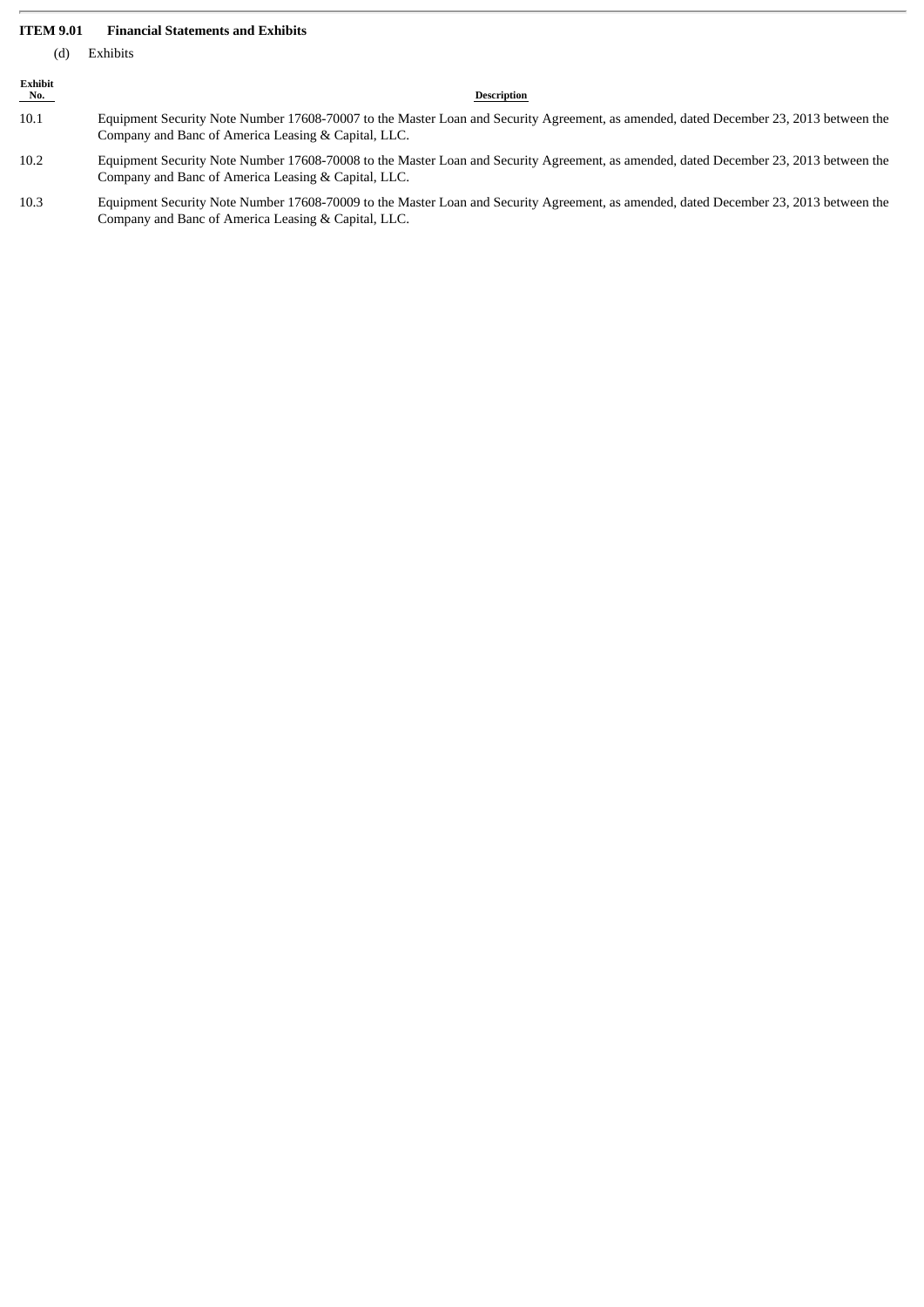### SIGNATURES

Pursuant to the requirements of the Securities Exchange Act of 1934, the registrant has duly caused this report to be signed on its behalf by the undersigned, thereunto duly authorized.

### DESTINATION XL GROUP, INC.

By: /s/ DENNIS R. HERNREICH

Name: Dennis R. Hernreich Title: Executive Vice President and Chief Financial Officer

Date: January 8, 2014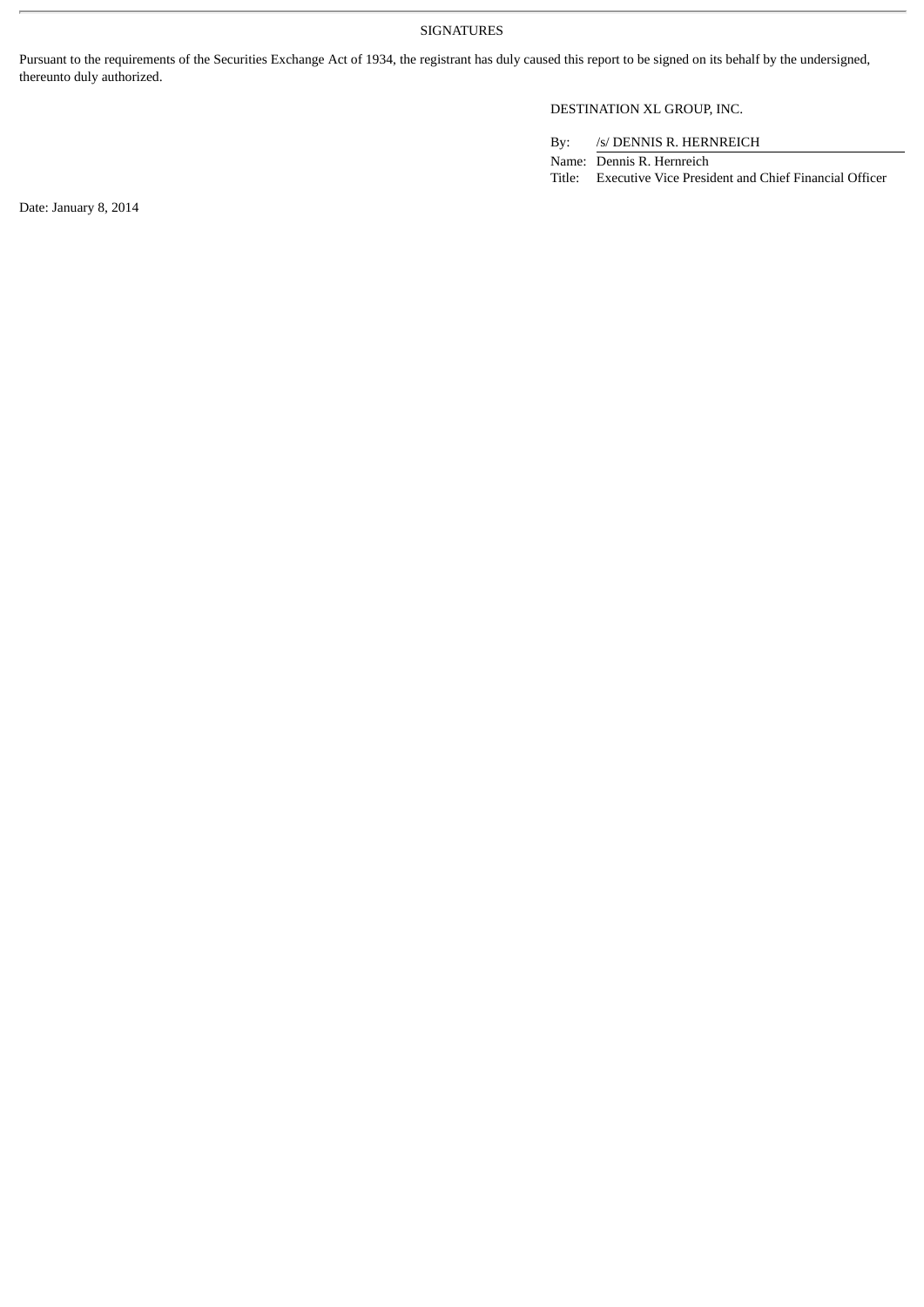

**Banc of America Leasing & Capital, LLC** 

### **Master Loan and Security Agreement Number: 17608-70000**

**Equipment Security Note Number: 17608-70007 (the "Transaction")**

### **To: Banc of America Leasing & Capital, LLC**

The undersigned hereby certifies that all property described in the above-referenced Transaction by and between **Banc of America Leasing & Capital, LLC**, and the undersigned has been furnished, that delivery and installation has been fully completed as required, and that the such property has been irrevocably accepted and is satisfactory in all respects to the undersigned for purposes of the Transaction.

We hereby authorize you to disburse the proceeds of this Transaction as follows:

| <b>Disburse To:</b>        | Amount:                                       |
|----------------------------|-----------------------------------------------|
| Destination XL Group, Inc. | \$97,403.56                                   |
| <b>TOTAL Disbursement</b>  | \$97,403.56                                   |
|                            | <b>Destination XL Group, Inc.</b><br>(Debtor) |
|                            | /s/ DAVID A. LEVIN<br>By:                     |
|                            | Title: President, CEO                         |
|                            | Date: 12-20-13                                |

Pay Proceeds Authorization 4.1.06 **Page 1 of 1** Page 1 of 1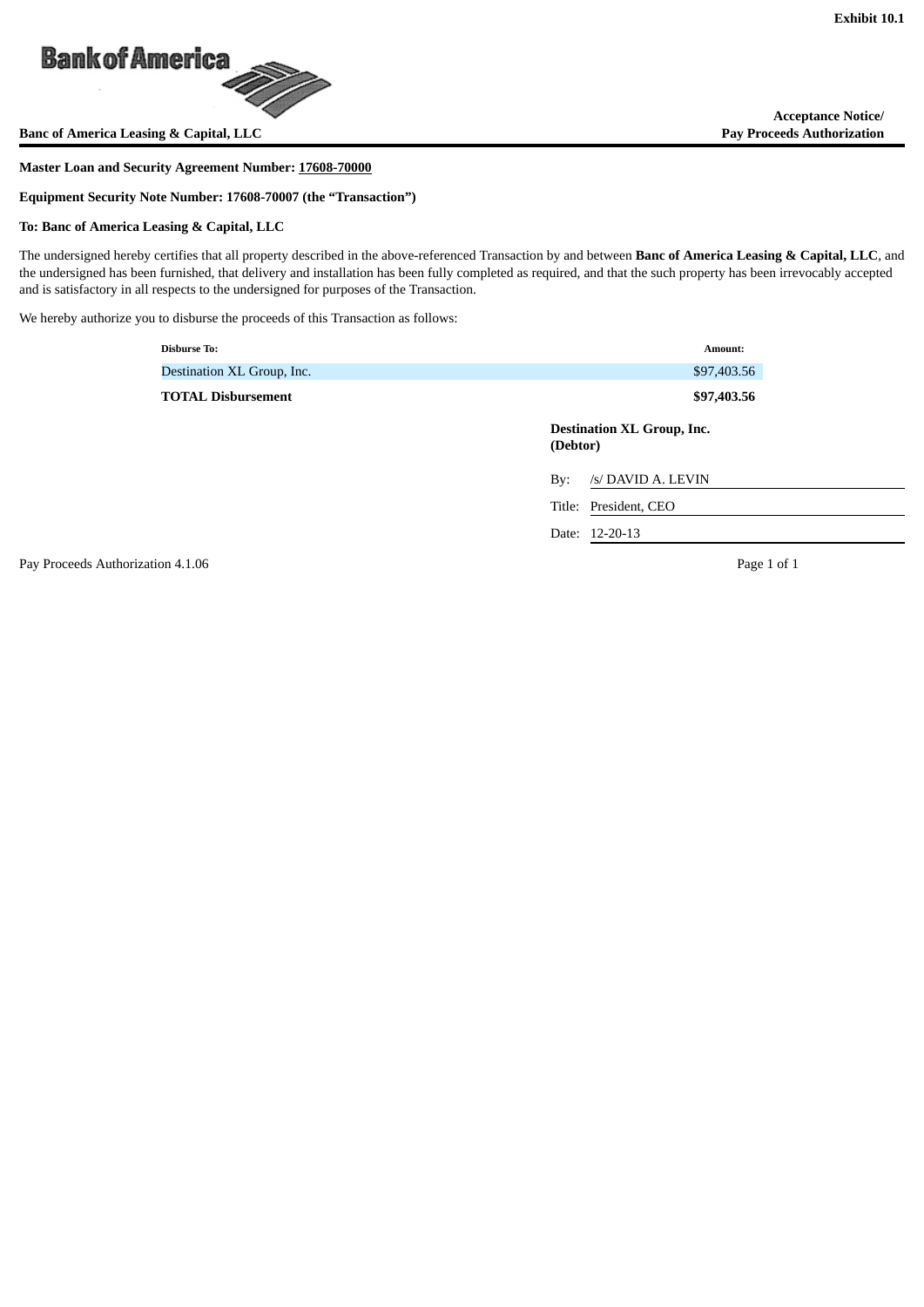

### **Banc of America Leasing & Capital, LLC Equipment Security Note Number 17608-70007**

This Equipment Security Note No. 17608-70007, dated as of December 23, 2013 (this "**Equipment Note**"), is entered into pursuant to and incorporates by this reference all of the terms and provisions of that certain Master Loan and Security Agreement No. 17608-70000 dated as of July 20, 2007 (the "**Master Agreement**"), by and between **Banc of America Leasing & Capital, LLC** ("**Lender**") and Destination XL Group, Inc. ("**Borrower**"). All capitalized terms used herein and not defined herein shall have the respective meanings assigned to such terms in the Master Agreement. If any provision of this Equipment Note conflicts with any provision of the Master Agreement, the provisions contained in this Equipment Note shall prevail. Borrower hereby authorizes Lender to insert the serial numbers and other identification data of the Equipment, dates, and other omitted factual matters or descriptions in this Equipment Note.

The occurrence of an "**Event of Default**," as defined in the Master Agreement, shall entitle Lender to accelerate the maturity of this Equipment Note and to declare the Prepayment Amount to be immediately due and payable, and to proceed at once to exercise each and every one of the remedies provided in the Master Agreement or otherwise available at law or in equity. All of Borrower's Obligations under this Equipment Note are absolute and unconditional, and shall not be subject to any offset or deduction whatsoever. Borrower waives any right to assert, by way of counterclaim or affirmative defense in any action to enforce Borrower's Obligations hereunder, any claim whatsoever against Lender.

**1. Equipment Financed; Equipment Location; Grant of Security Interest.** Subject to the terms and provisions of the Master Agreement and as provided herein, Lender is providing financing in the principal amount described in Section 2 below to Borrower in connection with the acquisition or financing of the following described Equipment:

| Quantity | <b>Description</b> | - Serial Number               | <b>Cost</b> |
|----------|--------------------|-------------------------------|-------------|
|          |                    | See Exhibit A attached hereto |             |

**Location of Equipment**. The Equipment will be located or (in the case of over-the-road vehicles) based at the following locations:

| Location | Address | City | ountyات                       | State | ZIP |
|----------|---------|------|-------------------------------|-------|-----|
|          |         |      | See Exhibit B attached hereto |       |     |

Borrower has agreed and does hereby grant a security interest in and to the Equipment and the Collateral related thereto, whether now owned or hereafter acquired and wherever located, in order to secure the payment and performance of all Obligations owing to Lender, including but not limited to this Equipment Note, all as more particularly provided in the Master Agreement. Lender's agreement to provide the financing contemplated herein shall be subject to the satisfaction of all conditions established by Lender and Lender's prior receipt of all required documentation in form and substance satisfactory to Lender in its sole discretion.

**2. Payments.** For value received, Borrower promises to pay to the order of Lender, the principal amount of **\$97,403.56**, together with interest thereon as provided herein. This Equipment Note shall be payable by Borrower to Lender in 48 consecutive monthly, installments of principal and interest (the "**Payments**") commencing on January 23, 2014 (the "**Initial Payment**") and continuing thereafter through and including December 23, 2017 (the "**Maturity Date**") (collectively, the "**Equipment Note Term**"). Each Payment shall be in the amount provided below, and due and payable on the same day of the month as the Initial Payment set forth above in each succeeding payment period (each, a "**Payment Date**") during Equipment Note Term. All interest hereunder shall be calculated on the basis of a year of 360 days comprised of 12 months of 30 days each. The final Payment due and payable on the Maturity Date shall in any event be equal to the entire outstanding and unpaid principal amount of this Equipment Note, together with all accrued and unpaid interest, charges and other amounts owing hereunder and under the Master Agreement.

### (a) **Interest Rate.**

Interest shall accrue on the entire principal amount of this Equipment Note outstanding from time to time at a fixed rate of 3.0666 percent per annum or, if less, the highest rate of interest permitted by applicable law (the "**Interest Rate**"), from the Advance Date set forth below until the principal amount of this Equipment Note is paid in full, and shall be due and payable on each Payment Date.

Equipment Security Note 4.1.06 Page 1 of 2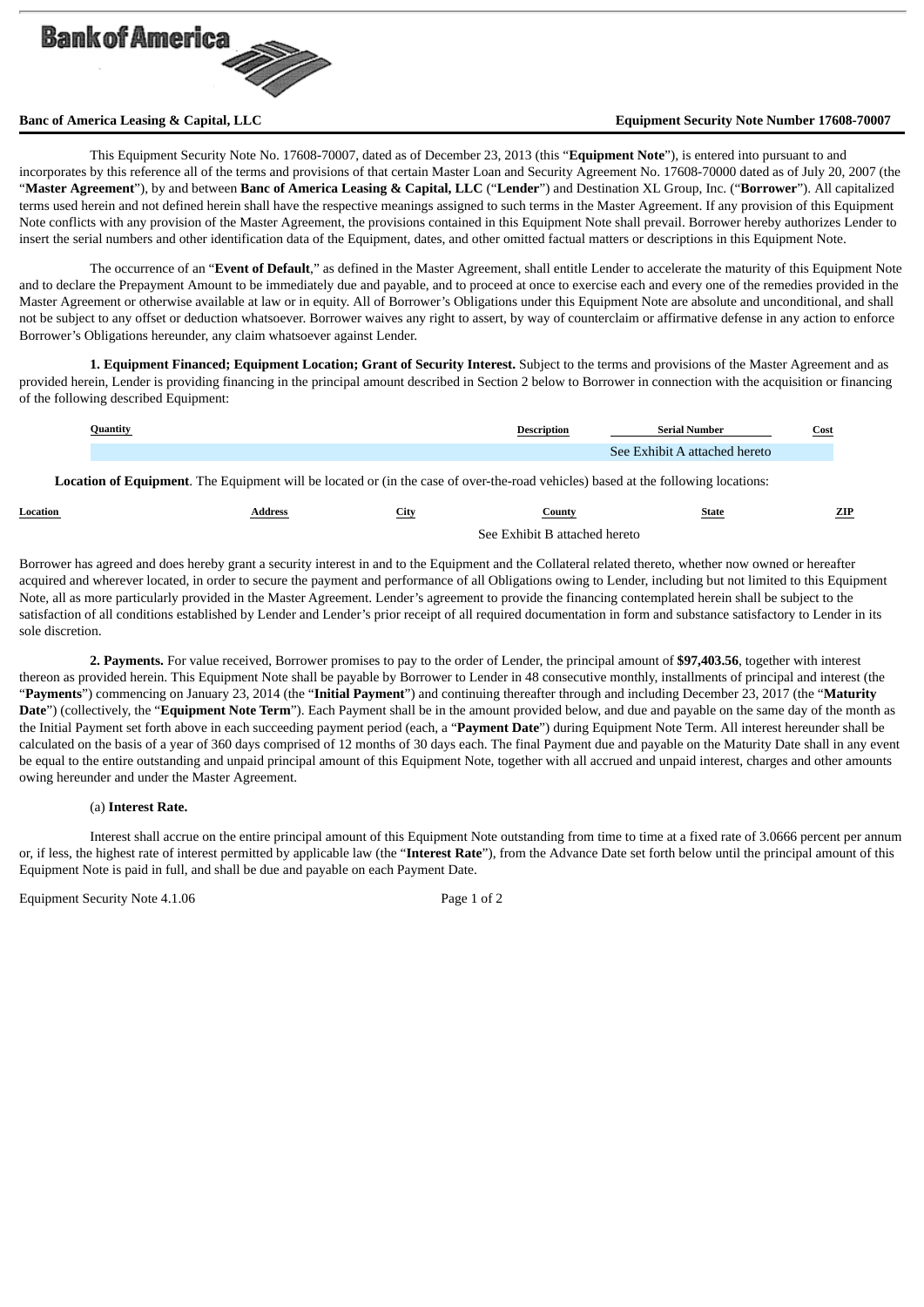### (b) **Payment Amount.**

The principal and interest amount of each Payment shall be **\$2,158.83.**

**3. Prepayment** The outstanding principal balance of this Equipment Note may be prepaid in whole or part at any time, together with interest and late charges accrued through the date of the prepayment, provided that such prepayment shall be accompanied by a prepayment charge calculated as follows: one percent (1%) of the amount of the prepaid if such prepayment occurs during the period from the date of this Equipment Note to the first anniversary hereof; onehalf percent (0.5%) of the amount prepaid if such prepayment occurs during the period commencing on the first day after the first anniversary hereof and continuing through the second anniversary hereof; and no prepayment charge if such prepayment occurs thereafter. Partial prepayments shall be applied against principal installments in their inverse order of maturity. A prepayment charge will not be due if this Equipment Note is refinanced with the Lender.

**4. Borrower Acknowledgements.** Upon delivery and acceptance of the Equipment, Borrower shall execute this Equipment Note evidencing the amounts financed by Lender in respect of such Equipment and the Payments of principal and interest hereunder. By its execution and delivery of this Equipment Note, Borrower:

- (a) reaffirms of all of Borrower's representations, warranties and covenants as set forth in the Master Agreement and represents and warrants that no Default or Event of Default under the Master Agreement exists as of the date hereof;
- (b) represents, warrants and agrees that: (i) the Equipment has been delivered and is in an operating condition and performing the operation for which it is intended to the satisfaction of Borrower; (ii) each item of Equipment has been unconditionally accepted by Borrower for all purposes under the Master Agreement and this Equipment Note; and (iii) there has been no material adverse change in the operations, business, properties or condition, financial or otherwise, of Borrower since August 3, 2013;
- (c) authorizes and directs Lender to advance the principal amount of this Equipment Note to reimburse Borrower or pay Vendors all or a portion of the purchase price of Equipment in accordance with Vendors' invoices therefor, receipt and approval of which are hereby reaffirmed by Borrower; and
- (d) agrees that Borrower is absolutely and unconditionally obligated to pay Lender all Payments at the times and in the manner set forth herein.

|                | <b>BANC OF AMERICA LEASING &amp; CAPITAL, LLC</b> | <b>Borrower: DESTINATION XL GROUP, INC.</b> |                                     |  |
|----------------|---------------------------------------------------|---------------------------------------------|-------------------------------------|--|
| $\mathbf{By:}$ | /s/ GINA M. CABRAL                                | By:                                         | /s/ DAVID A. LEVIN                  |  |
|                | Printed Name: GINA M. CABRAL                      |                                             | <b>Printed Name: DAVID A. LEVIN</b> |  |
| Title:         | Vice President                                    | Title:                                      | President, CEO                      |  |
|                |                                                   |                                             |                                     |  |

Equipment Security Note 4.1.06 Page 2 of 2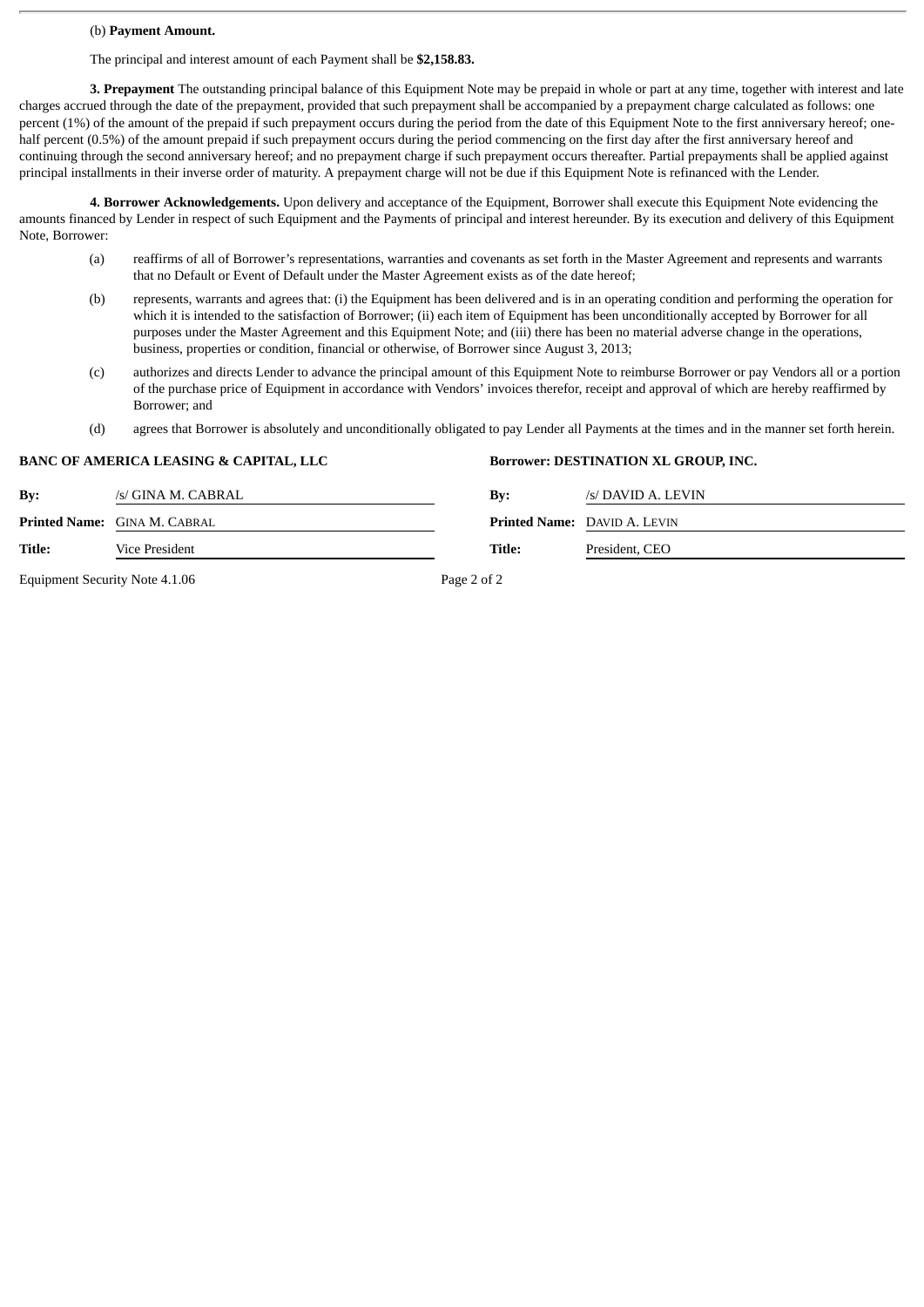### **EXHIBIT A TO EQUIPMENT SECURITY NOTE NO. 17608-70007**

| Company | Division | Type                                                             | Asset Type | Invoice    | Description             | <b>Insrv Date</b> |
|---------|----------|------------------------------------------------------------------|------------|------------|-------------------------|-------------------|
|         |          | <b>Equipment Location: 555 Turnpike Street, Canton, MA 02021</b> |            |            |                         |                   |
| 10      | 141      | Corporate (DC)                                                   | EQUIP-C    | 900535285  | Roller                  | 9/12/2013         |
| 10      | 141      | Corporate (DC)                                                   | EQUIP-C    | E-8627     | <b>Shock Absorbers</b>  | 10/17/2013        |
| 10      | 141      | Corporate (DC)                                                   | EQUIP-C    | E8632      | <b>Shock Absorbers</b>  | 10/17/2013        |
| 10      | 141      | Corporate (DC)                                                   | EQUIP-C    | E-8656     | <b>Shock Absorbers</b>  | 11/14/2013        |
| 10      | 141      | Corporate (DC)                                                   | EQUIP-C    | BIP84900   | <b>Batteries</b>        | 10/10/2013        |
|         |          | <b>Equipment Location: 555 Turnpike Street, Canton, MA 02021</b> |            |            |                         |                   |
| 10      | 181      | Corporate (MIS)                                                  | HWC        | XJ82RCK17  | Laptops                 | 10/21/2013        |
| 10      | 181      | Corporate (MIS)                                                  | HW-C       | S8342686   | Surface Pro 2 Computer  | 11/4/2013         |
| 10      | 181      | Corporate (MIS)                                                  | HW-C       | S8361808   | Computer Keyboard       | 11/14/2013        |
| 10      | 181      | Corporate (MIS)                                                  | HWC        | 971294811  | iPhones/iPads           | 10/18/2013        |
| 10      | 181      | Corporate (MIS)                                                  | HWC        | 2677866484 | <b>Computer Mouse</b>   | 10/2/2013         |
| 10      | 181      | Corporate (MIS)                                                  | HWC        | 9712094810 | iPhones/iPads           | 10/18/2013        |
| 10      | 181      | Corporate (MIS)                                                  | HWC        | 9712094813 | iPhones/iPads           | 10/18/2013        |
| 10      | 181      | Corporate (MIS)                                                  | HW-C       | 9713788586 | iPhones/iPads           | 11/18/2013        |
| 10      | 181      | Corporate (MIS)                                                  | HW-C       | 9713788589 | iPhones/iPads           | 11/18/2013        |
| 10      | 181      | Corporate (MIS)                                                  | HW-C       | 9713788590 | iPhones/iPads           | 11/18/2013        |
| 10      | 181      | Corporate (MIS)                                                  | HW-C       | 9713788591 | iPhones/iPads           | 11/18/2013        |
| 10      | 181      | Corporate (MIS)                                                  | HW-C       | 00014332   | <b>Telephone System</b> | 7/1/2013          |

As more fully described in the electronic disk provided to Lender by Borrower.

### **Destination XL Group, Inc.**

**By:** /s/ DAVID A. LEVIN

**Title:** President, CEO

Page 1 of 1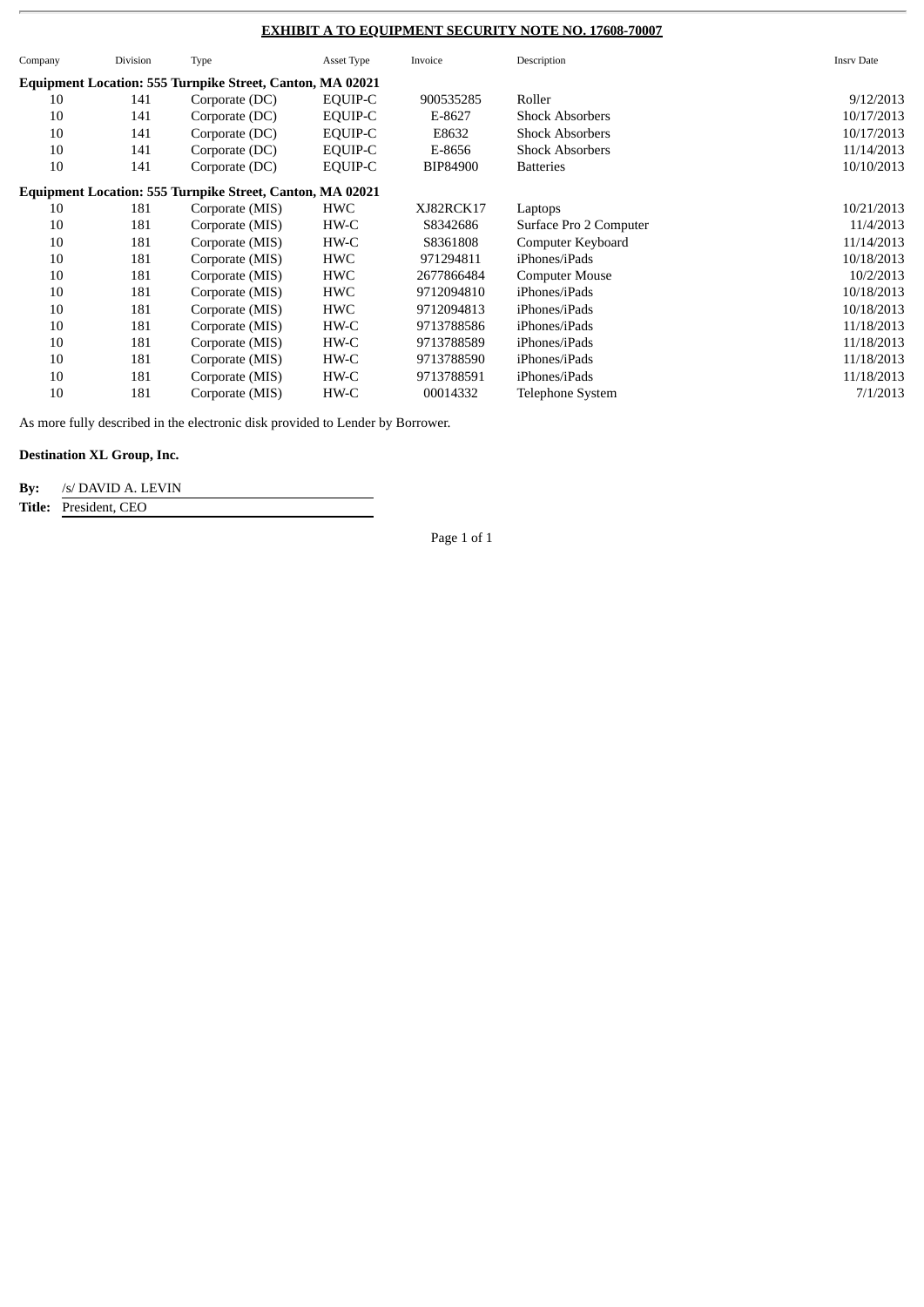# **EXHIBIT B EQUIPMENT SECURITY NOTE NO. 17608-70007**

| <b>STORE</b> | <b>LOCATION</b> | <b>CENTER NAME</b> | <b>ADDRESS1</b>     | CITY          |    | <b>ZIP CODE</b> |
|--------------|-----------------|--------------------|---------------------|---------------|----|-----------------|
| 10           | 141             | Corporate (DC)     | 555 Turnpike Street | <b>CANTON</b> | MA | 02021           |
| 10           | 181             | Corporate (MIS)    | 555 Turnpike Street | <b>CANTON</b> | MA | 02021           |
|              |                 |                    |                     |               |    |                 |

Destination XL Group, Inc.

By: /s/ DAVID A. LEVIN

Title: President, CEO

Page 1 of 1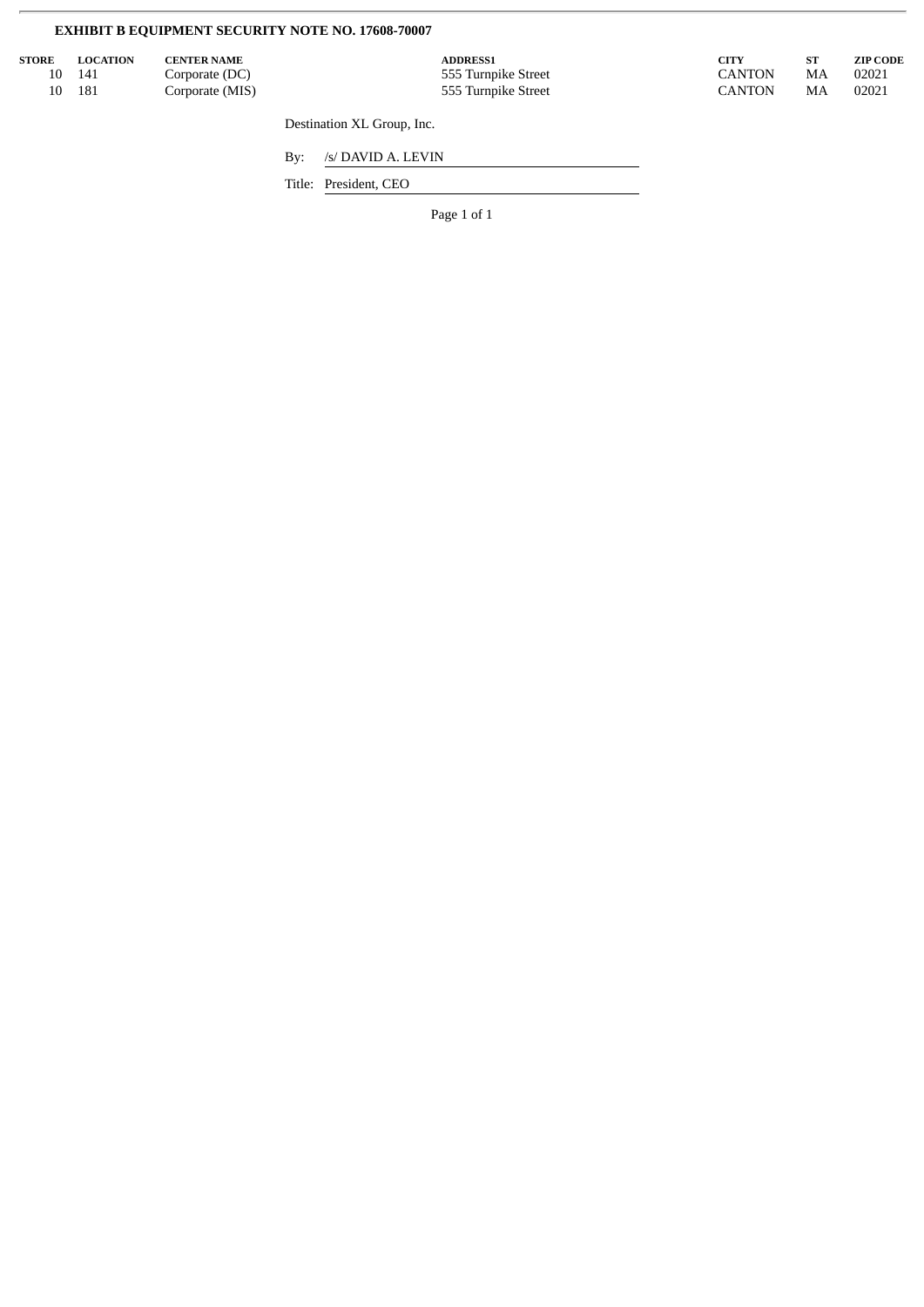

**DAVID A. LEVIN** PRESIDENT CHIEF EXECUTIVE OFFICER December 23, 2013

Banc of America Leasing & Capital, LLC 125 Dupont Drive Providence, RI 02907 Attn: Steven J. Beadling

RE: Equipment Security Note Number 17608-70007, dated as of December 23, 2013 between Destination XL Group, Inc. ("Borrower") and Banc of America Leasing & Capital, LLC ("Lender") (the "Equipment Note")

Dear Mr. Beadling:

By executing this letter, the undersigned, David Levin, as the duly elected or appointed Chief Executive Officer of Borrower, hereby represents, warrants, covenants and certifies that the Equipment described on the attached Exhibit A (the "Equipment") which will be financed under the above-referenced Equipment Note has been paid for in full by Borrower.

### **See Exhibit A attached hereto and made a part hereof.**

The undersigned hereby further represents, warrants, covenants and certifies that said title to the Equipment has passed to Borrower free and clear of all liens and encumbrances.

Please do not hesitate to call me at 1 (781) 828-9300 if you have any questions regarding the above or the attached.

By: /s/ DAVID A. LEVIN Name: David Levin Title: President & CEO

DLEVIN@DXLG.COM

**781.828.9300 x2000** DESTINATIONXL.COM

*555* TURNPIKE STREET CANTON, MA *02021-2724*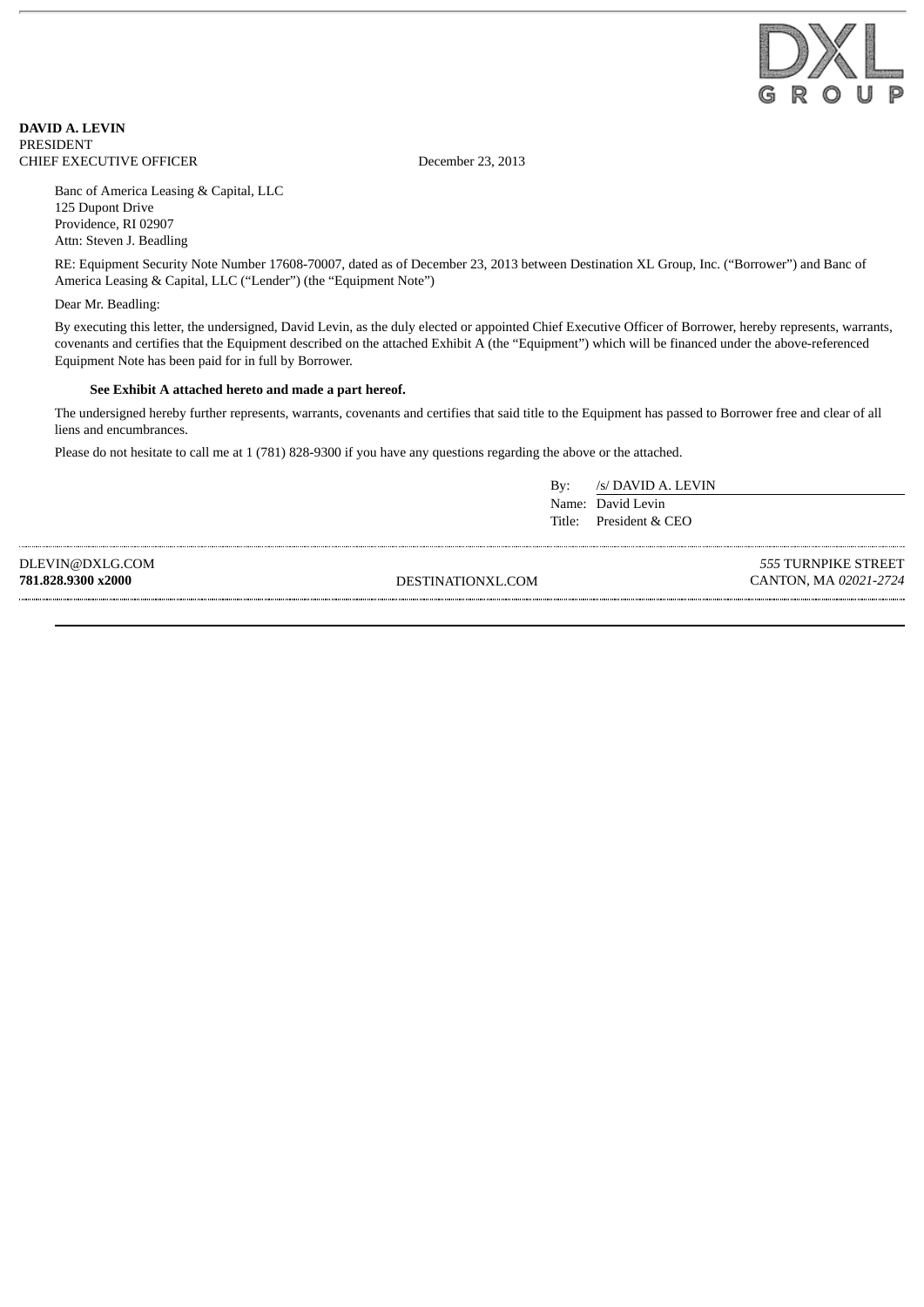

**Banc of America Leasing & Capital, LLC** 

### **Master Loan and Security Agreement Number: 17608-70000**

**Equipment Security Note Number: 17608-70008 (the "Transaction")**

### **To: Banc of America Leasing & Capital, LLC**

The undersigned hereby certifies that all property described in the above-referenced Transaction by and between **Banc of America Leasing & Capital, LLC**, and the undersigned has been furnished, that delivery and installation has been fully completed as required, and that the such property has been irrevocably accepted and is satisfactory in all respects to the undersigned for purposes of the Transaction.

We hereby authorize you to disburse the proceeds of this Transaction as follows:

| <b>Disburse To:</b>        | Amount:                                       |
|----------------------------|-----------------------------------------------|
| Destination XL Group, Inc. | \$1,547,674.30                                |
| <b>TOTAL Disbursement</b>  | \$1,547,674.30                                |
|                            | <b>Destination XL Group, Inc.</b><br>(Debtor) |
|                            | /s/ DAVID A. LEVIN<br>By:                     |
|                            | Title: President, CEO                         |
|                            | Date: 12-20-13                                |

Pay Proceeds Authorization 4.1.06 **Page 1 of 1** Page 1 of 1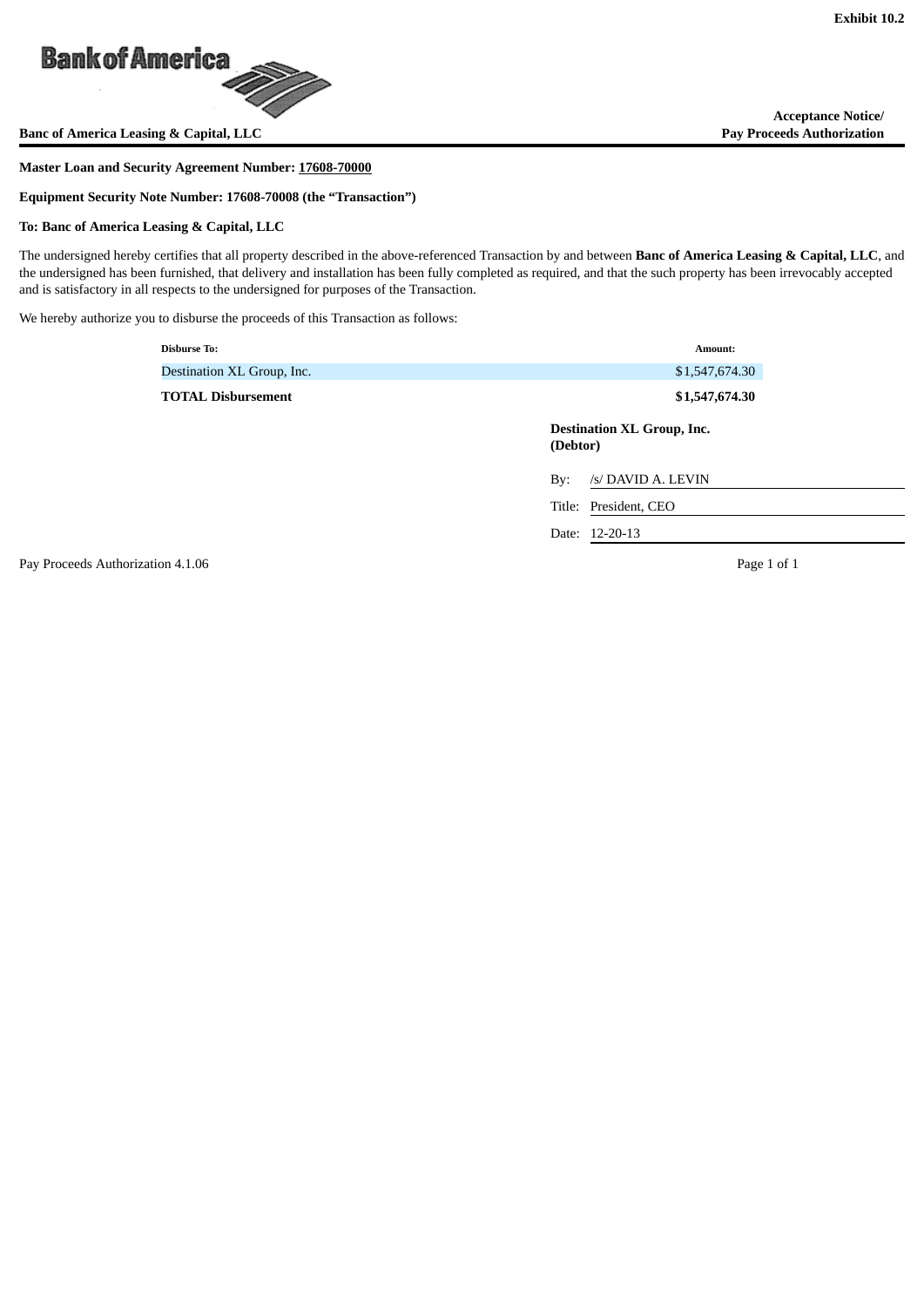

### **Banc of America Leasing & Capital, LLC Equipment Security Note Number 17608-70008**

This Equipment Security Note No. 17608-70008, dated as of December 23, 2013 (this "**Equipment Note**"), is entered into pursuant to and incorporates by this reference all of the terms and provisions of that certain Master Loan and Security Agreement No. 17608-70000 dated as of July 20, 2007 (the "**Master Agreement**"), by and between **Banc of America Leasing & Capital, LLC** ("**Lender**") and Destination XL Group, Inc. ("**Borrower**"). All capitalized terms used herein and not defined herein shall have the respective meanings assigned to such terms in the Master Agreement. If any provision of this Equipment Note conflicts with any provision of the Master Agreement, the provisions contained in this Equipment Note shall prevail. Borrower hereby authorizes Lender to insert the serial numbers and other identification data of the Equipment, dates, and other omitted factual matters or descriptions in this Equipment Note.

The occurrence of an "**Event of Default**," as defined in the Master Agreement, shall entitle Lender to accelerate the maturity of this Equipment Note and to declare the Prepayment Amount to be immediately due and payable, and to proceed at once to exercise each and every one of the remedies provided in the Master Agreement or otherwise available at law or in equity. All of Borrower's Obligations under this Equipment Note are absolute and unconditional, and shall not be subject to any offset or deduction whatsoever. Borrower waives any right to assert, by way of counterclaim or affirmative defense in any action to enforce Borrower's Obligations hereunder, any claim whatsoever against Lender.

**1. Equipment Financed; Equipment Location; Grant of Security Interest.** Subject to the terms and provisions of the Master Agreement and as provided herein, Lender is providing financing in the principal amount described in Section 2 below to Borrower in connection with the acquisition or financing of the following described Equipment:

| Ouantit | ™intion | Serial Number  | Cost |
|---------|---------|----------------|------|
|         |         | - 00<br>hereto |      |

**Location of Equipment**. The Equipment will be located or (in the case of over-the-road vehicles) based at the following locations:

| Location | Address | City | ountyات                       | State | ZIP |
|----------|---------|------|-------------------------------|-------|-----|
|          |         |      |                               |       |     |
|          |         |      | See Exhibit B attached hereto |       |     |

Borrower has agreed and does hereby grant a security interest in and to the Equipment and the Collateral related thereto, whether now owned or hereafter acquired and wherever located, in order to secure the payment and performance of all Obligations owing to Lender, including but not limited to this Equipment Note, all as more particularly provided in the Master Agreement. Lender's agreement to provide the financing contemplated herein shall be subject to the satisfaction of all conditions established by Lender and Lender's prior receipt of all required documentation in form and substance satisfactory to Lender in its sole discretion.

**2. Payments.** For value received, Borrower promises to pay to the order of Lender, the principal amount of **\$1,547,674.30**, together with interest thereon as provided herein. This Equipment Note shall be payable by Borrower to Lender in 48 consecutive monthly, installments of principal and interest (the "**Payments**") commencing on January 24, 2014 (the "**Initial Payment**") and continuing thereafter through and including December 23, 2017 (the "**Maturity Date**") (collectively, the "**Equipment Note Term**"). Each Payment shall be in the amount provided below, and due and payable on the same day of the month as the Initial Payment set forth above in each succeeding payment period (each, a "**Payment Date**") during Equipment Note Term. All interest hereunder shall be calculated on the basis of a year of 360 days comprised of 12 months of 30 days each. The final Payment due and payable on the Maturity Date shall in any event be equal to the entire outstanding and unpaid principal amount of this Equipment Note, together with all accrued and unpaid interest, charges and other amounts owing hereunder and under the Master Agreement.

### (a) **Interest Rate.**

Interest shall accrue on the entire principal amount of this Equipment Note outstanding from time to time at a fixed rate of 3.2900 percent per annum or, if less, the highest rate of interest permitted by applicable law (the "**Interest Rate**"), from the Advance Date set forth below until the principal amount of this Equipment Note is paid in full, and shall be due and payable on each Payment Date.

Equipment Security Note 4.1.06 Page 1 of 2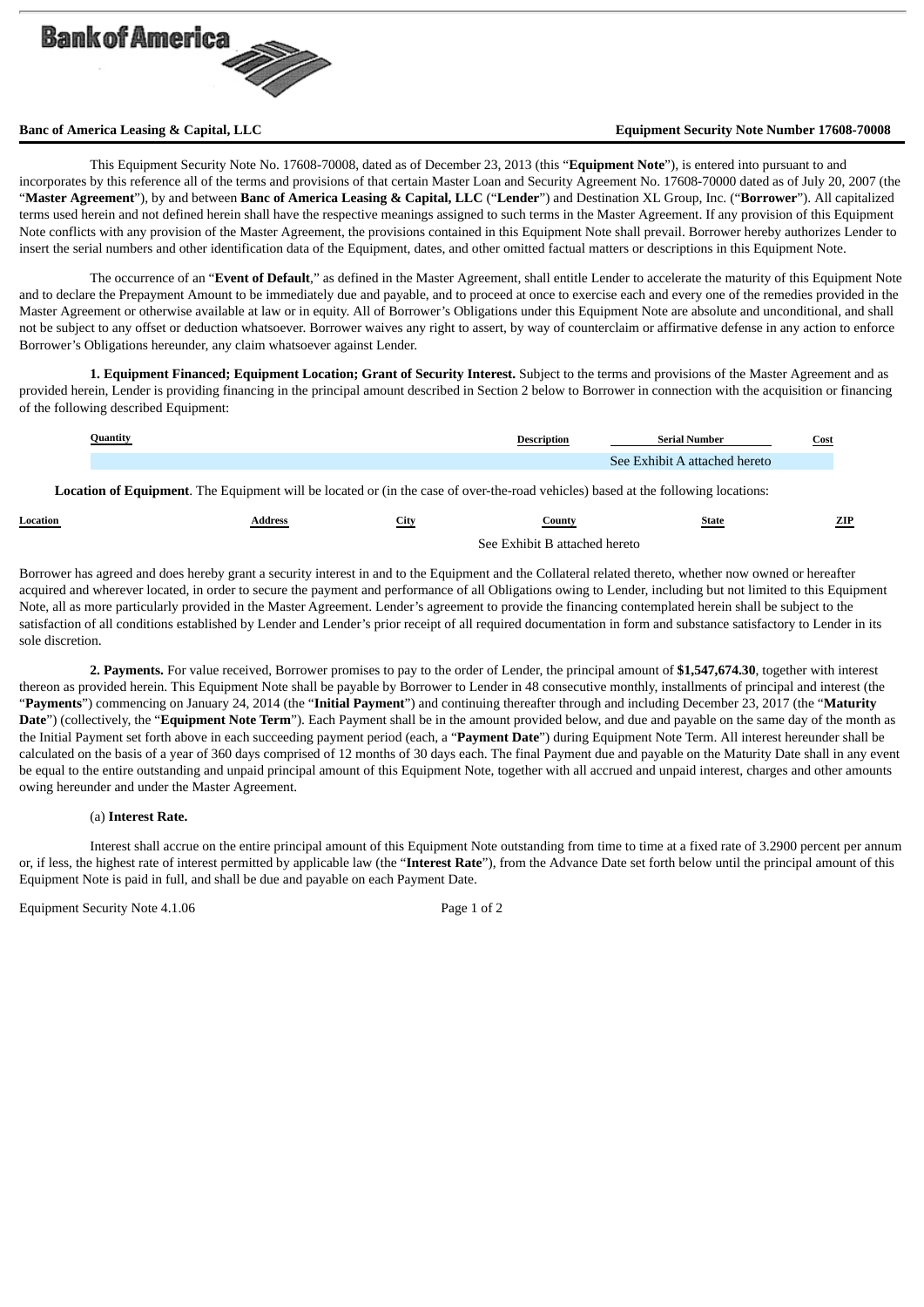### (b) **Payment Amount.**

The principal and interest amount of each Payment shall be **\$34,455.45**

**3. Prepayment** The outstanding principal balance of this Equipment Note may be prepaid in whole or part at any time, together with interest and late charges accrued through the date of the prepayment, provided that such prepayment shall be accompanied by a prepayment charge calculated as follows: one percent (1%) of the amount of the prepaid if such prepayment occurs during the period from the date of this Equipment Note to the first anniversary hereof; onehalf percent (0.5%) of the amount prepaid if such prepayment occurs during the period commencing on the first day after the first anniversary hereof and continuing through the second anniversary hereof; and no prepayment charge if such prepayment occurs thereafter. Partial prepayments shall be applied against principal installments in their inverse order of maturity. A prepayment charge will not be due if this Equipment Note is refinanced with the Lender.

**4. Borrower Acknowledgements.** Upon delivery and acceptance of the Equipment, Borrower shall execute this Equipment Note evidencing the amounts financed by Lender in respect of such Equipment and the Payments of principal and interest hereunder. By its execution and delivery of this Equipment Note, Borrower:

- (a) reaffirms of all of Borrower's representations, warranties and covenants as set forth in the Master Agreement and represents and warrants that no Default or Event of Default under the Master Agreement exists as of the date hereof;
- (b) represents, warrants and agrees that: (i) the Equipment has been delivered and is in an operating condition and performing the operation for which it is intended to the satisfaction of Borrower; (ii) each item of Equipment has been unconditionally accepted by Borrower for all purposes under the Master Agreement and this Equipment Note; and (iii) there has been no material adverse change in the operations, business, properties or condition, financial or otherwise, of Borrower since August 3, 2013;
- (c) authorizes and directs Lender to advance the principal amount of this Equipment Note to reimburse Borrower or pay Vendors all or a portion of the purchase price of Equipment in accordance with Vendors' invoices therefor, receipt and approval of which are hereby reaffirmed by Borrower; and
- (d) agrees that Borrower is absolutely and unconditionally obligated to pay Lender all Payments at the times and in the manner set forth herein.

|               | <i><b>DI RICO 1 INILIALOI I DEI IOHIO &amp; OI II I III IEI, EEU</b></i> |                           | bottower, DEOTHWATION ALL GROUP, HAO. |
|---------------|--------------------------------------------------------------------------|---------------------------|---------------------------------------|
| By:           | /s/ GINA M. CABRAL                                                       | $\mathbf{B} \mathbf{v}$ : | /s/ DAVID A. LEVIN                    |
| Printed Name: | <b>GINA M. CABRAL</b>                                                    | <b>Printed Name:</b>      | DAVID A. LEVIN                        |
| Title:        | Vice President                                                           | Title:                    | President, CEO                        |
|               |                                                                          |                           |                                       |

**BANC OF AMERICA LEASING & CAPITAL, LLC Borrower: DESTINATION XL GROUP, INC.**

Equipment Security Note 4.1.06 Page 2 of 2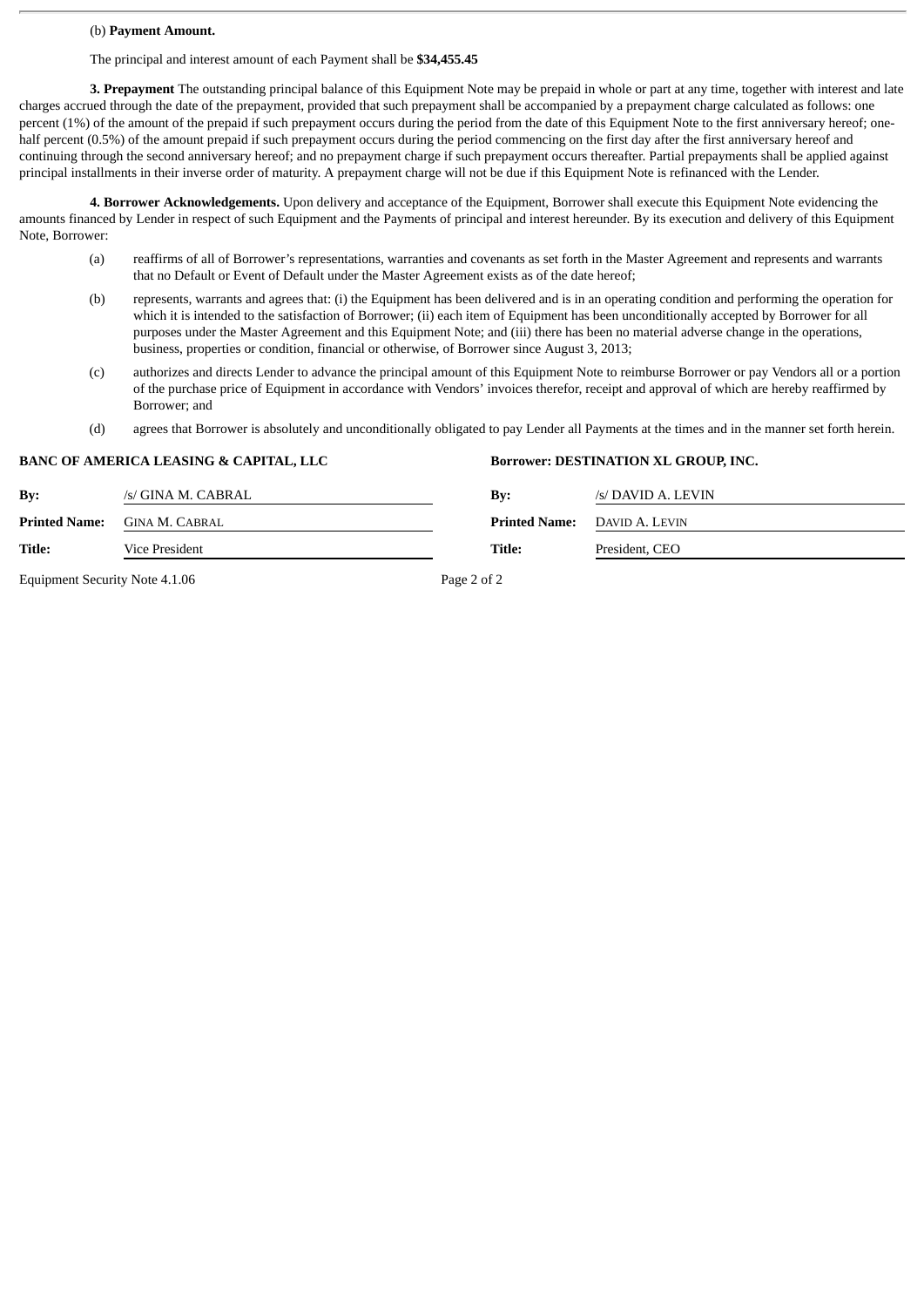# **EXHIBIT A TO EQUIPMENT SECURITY NOTE NO. 17608-70008**

 $\overline{a}$ 

| Company  | Division       | Type                        | Asset Type                                                 | Invoice                | Description                                                                    | <b>Insrv Date</b>      |
|----------|----------------|-----------------------------|------------------------------------------------------------|------------------------|--------------------------------------------------------------------------------|------------------------|
|          |                |                             |                                                            |                        | Equipment Location:1723 Montgomery Hwy S Ste 111 Birmingham (Hoover), AL 35244 |                        |
| 10       | 99526          | <b>DXL</b>                  | FF-S                                                       | 013015                 | Fixtures-Chairs                                                                | 10/2/2013              |
| 10       | 99526          | <b>DXL</b>                  | FF-S                                                       | 45734                  | Fixtures-Display                                                               | 10/2/2013              |
| 10       | 99526          | <b>DXL</b>                  | $\ensuremath{\mathsf{FF-S}}$                               | 46526                  | Fixtures-Display                                                               | 10/2/2013              |
| 10       | 99526          | <b>DXL</b>                  | FF-S                                                       | 0487914-IN             | Tailor Shop Equip                                                              | 10/2/2013              |
| 10       | 99526          | $\mathop{\rm DXL}\nolimits$ | $\ensuremath{\mathsf{FF}}\ensuremath{\text{-S}}$           | 0487915-IN             | Tailor Shop Equip                                                              | 10/2/2013              |
| 10       | 99526          | <b>DXL</b>                  | LHI-S                                                      | 40768                  | Signs                                                                          | 10/2/2013              |
| 10       | 99526          | <b>DXL</b>                  | FF-S                                                       | 19317                  | Fixtures-Display                                                               | 10/2/2013              |
| 10       | 99526          | <b>DXL</b>                  | $\ensuremath{\mathsf{FF-S}}$                               | DI 650047              | <b>Fixtures-Shoe Fixtures</b>                                                  | 10/2/2013              |
| 10       | 99526          | <b>DXL</b>                  | FF-S                                                       | 20621                  | <b>Fixtures-Shelving</b>                                                       | 10/2/2013              |
| 10       | 99526          | $\mathop{\rm DXL}\nolimits$ | $\rm FF\text{-}S$                                          | 118241                 | Fixtures-Display                                                               | 10/2/2013              |
| 10       | 99526          | <b>DXL</b>                  | FF-S                                                       | 118591                 | Fixtures-Display                                                               | 10/2/2013              |
| 10       | 99526          | <b>DXL</b>                  | FF-S                                                       | 036321                 | Fixtures-Display                                                               | 10/2/2013              |
| 10       | 99526          | <b>DXL</b>                  | $\rm FF\text{-}S$                                          | 036324                 | Fixtures-Display                                                               | 10/2/2013              |
| 10       | 99526          | <b>DXL</b>                  | FF-S                                                       | LNL4945                | Fixtures-Headsets                                                              | 10/2/2013              |
| 10       | 99526          | <b>DXL</b>                  | $\rm FF\text{-}S$                                          | 140330                 | <b>Fixtures-Shelving</b>                                                       | 10/2/2013              |
| 10       | 99526          | <b>DXL</b>                  | HW-S                                                       | 2013142                | POS Install                                                                    | 10/12/2013             |
| 10       | 99526          | <b>DXL</b>                  | HW-S                                                       | 4928766-F              | Router                                                                         | 11/5/2013              |
| 10       | 99526          | <b>DXL</b>                  | $\rm FF\text{-}S$                                          | 57364                  | Fixtures-Display                                                               | 10/31/2013             |
| 10       | 99526          | <b>DXL</b>                  | EQUIP-S                                                    | 970851                 | Cabling-Phones                                                                 | 10/8/2013              |
| 10       | 99526          | <b>DXL</b>                  | LHI-S                                                      | 5070060                | Alarm Systems                                                                  | 10/21/2013             |
| 10       | 99526          | <b>DXL</b>                  | LHI-S                                                      | 50700659               | Alarm Systems                                                                  | 10/21/2013             |
| 10       | 99526          | <b>DXL</b>                  | FF-S                                                       | 0489488-IN             | <b>Tailor Shop Equipment</b>                                                   | 10/10/2013             |
| 10       | 99526          | <b>DXL</b>                  | $FF-S$                                                     | 100813 RI              | Ladders                                                                        | 10/2/2013              |
| 10       | 99526          | <b>DXL</b>                  | EQUIP-S                                                    | 291227253              | Cabling/Phones                                                                 | 10/2/2013              |
| 10       | 99526          | <b>DXL</b>                  | FF-S                                                       | 59976B                 | Fixtures                                                                       | 10/2/2013              |
| 10       | 99526          | <b>DXL</b>                  | $\rm FF\text{-}S$                                          | 040095757              | Crown Metal Fixture Freight                                                    | 10/2/2013              |
| 10       | 99526          | <b>DXL</b><br><b>DXL</b>    | FF-S<br>FF-S                                               | 054683974              | B&G Lieberman Fixture Freight                                                  | 10/2/2013              |
| 10<br>10 | 99526<br>99526 | <b>DXL</b>                  | FF-S                                                       | 216536891<br>216565573 | Joslin Fixure Freight<br>Opto Fixture Freight                                  | 10/2/2013<br>10/2/2013 |
| 10       | 99526          | <b>DXL</b>                  | $\rm FF\text{-}S$                                          | 335572295              | Joslin Fixure Freight                                                          | 10/2/2013              |
| 10       | 99526          | <b>DXL</b>                  | $\rm FF\text{-}S$                                          | 380892422              | Amko Fixture Freight                                                           | 10/2/2013              |
| 10       | 99526          | <b>DXL</b>                  | FF-S                                                       | 074251959              | <b>Fusion Mannequins Freight</b>                                               | 10/2/2013              |
| 10       | 99526          | <b>DXL</b>                  | $\rm FF\text{-}S$                                          | 114665977              | Hennesey Mathes Fixtures Freight                                               | 10/8/2013              |
| 10       | 99526          | <b>DXL</b>                  | FF-S                                                       | 241779852              | Aceray Fixtures Freight                                                        | 10/2/2013              |
| 10       | 99526          | <b>DXL</b>                  | $\rm FF\text{-}S$                                          | 118667                 | Fixtures-Display                                                               | 10/2/2013              |
| 10       | 99526          | <b>DXL</b>                  | FF-S                                                       | 118714                 | Fixtures-Display                                                               | 10/2/2013              |
| 10       | 99526          | <b>DXL</b>                  | $\rm FF\text{-}S$                                          | 1053796                | Fixtures-Shoe Riser                                                            | 10/25/2013             |
| 10       | 99526          | <b>DXL</b>                  | <b>SIGNS</b>                                               | 005227950              | Signs                                                                          | 10/2/2013              |
| 10       | 99526          | <b>DXL</b>                  | $FF-S$                                                     | 117844                 | <b>Fixtures-Mannequins</b>                                                     | 10/2/2013              |
| $10\,$   | 99526          | $\mathop{\rm DXL}\nolimits$ | FF-S                                                       | 12808                  | Fixtures-Lighting                                                              | 10/2/2013              |
| 10       | 99526          | <b>DXL</b>                  | FF-S                                                       | 3095                   | Fixtures-Pool Table                                                            | 10/8/2013              |
| 10       | 99526          | <b>DXL</b>                  | $\rm FF\text{-}S$                                          | 3097                   | Fixtures-Pool Table                                                            | 10/15/2013             |
| 10       | 99526          | <b>DXL</b>                  | $\rm FF\text{-}S$                                          | 205259                 | Fixtures-Display                                                               | 10/4/2013              |
| 10       | 99526          | <b>DXL</b>                  | FF-S                                                       | 036785                 | Fixtures-Display                                                               | 10/2/2013              |
| 10       | 99526          | <b>DXL</b>                  | $\rm FF\text{-}S$                                          | 47137                  | Fixtures-Display                                                               | 10/3/2013              |
| 10       | 99526          | <b>DXL</b>                  | $\rm FF\text{-}S$                                          | 46700                  | Fixtures-Display                                                               | 10/2/2013              |
| 10       | 99526          | <b>DXL</b>                  | $\rm FF\text{-}S$                                          | 34247                  | Fixtures-Display                                                               | 10/2/2013              |
| 10       | 99526          | <b>DXL</b>                  | $\rm FF\text{-}S$                                          | 8500640                | Fixtures-Display                                                               | 10/2/2013              |
| 10       | 99526          | <b>DXL</b>                  | FF-S                                                       | 302298                 | Fixtures-Hangers                                                               | 10/2/2013              |
|          |                |                             | Equipment Location: 7922 Kingston Pike Knoxville, TN 37919 |                        |                                                                                |                        |
| 10       | 99405          | <b>DXL</b>                  | FF-S                                                       | 013010                 | Fixtures-Chairs                                                                | 9/10/2013              |
| 10       | 99405          | <b>DXL</b>                  | $\rm FF\text{-}S$                                          | 45027                  | Fixtures-Display                                                               | 9/10/2013              |
| 10       | 99405          | <b>DXL</b>                  | FF-S                                                       | 45667                  | Fixtures-Display                                                               | 9/10/2013              |
| 10       | 99405          | <b>DXL</b>                  | $\rm FF\text{-}S$                                          | 45830                  | Fixtures-Display                                                               | 9/10/2013              |
| 10       | 99405          | $\mathop{\rm DXL}\nolimits$ | $\rm FF\text{-}S$                                          | 0487063-IN             | Tailor Shop Equip                                                              | 9/10/2013              |
| 10       | 99405          | <b>DXL</b>                  | $\rm FF\text{-}S$                                          | 0487065-IN             | Tailor Shop Equip                                                              | 9/10/2013              |
| 10       | 99405          | <b>DXL</b>                  | LHI-S                                                      | 40029                  | Signs                                                                          | 9/10/2013              |
| 10       | 99405          | <b>DXL</b>                  | FF-S                                                       | 19265                  | Fixtures-Display                                                               | 9/10/2013              |
| 10       | 99405          | <b>DXL</b>                  | FF-S                                                       | DI646102               | <b>Fixtures-Shoe Fixtures</b>                                                  | 9/10/2013              |
| 10       | 99405          | $\mathop{\rm DXL}\nolimits$ | $\rm FF\text{-}S$                                          | 116052                 | Fixtures-Mannequins                                                            | 9/10/2013              |
| 10       | 99405          | <b>DXL</b>                  | $\rm FF\text{-}S$                                          | 20613                  | <b>Fixtures-Shelving</b>                                                       | 9/10/2013              |
| 10       | 99405          | <b>DXL</b>                  | $\rm FF\text{-}S$                                          | 117837                 | Fixtures-Display                                                               | 9/10/2013              |
| 10       | 99405          | <b>DXL</b>                  | FF-S                                                       | 118204                 | Fixtures-Display                                                               | 9/10/2013              |
| 10       | 99405          | <b>DXL</b>                  | $\rm FF\text{-}S$                                          | 118223                 | Fixtures-Display                                                               | 9/10/2013              |
| 10       | 99405          | $\mathop{\rm DXL}\nolimits$ | $\rm FF\text{-}S$                                          | 8306074                | Fixtures-Furniture                                                             | 9/10/2013              |
| 10       | 99405          | <b>DXL</b>                  | FF-S                                                       | 035855                 | Fixtures-Display                                                               | 9/10/2013              |
| 10       | 99405          | <b>DXL</b>                  | FF-S                                                       | 036320                 | Fixtures-Display                                                               | 9/10/2013              |
| 10       | 99405          | <b>DXL</b>                  | $\rm FF\text{-}S$                                          | 036328                 | Fixtures-Display                                                               | 9/10/2013              |
| 10       | 99405          | <b>DXL</b>                  | $_{\rm FF-S}$                                              | 036329                 | Fixtures-Display                                                               | 9/10/2013              |
| $10\,$   | 99405          | $\mathop{\rm DXL}\nolimits$ | $\rm FF\text{-}S$                                          | LNL4872                | Fixtures-Headsets                                                              | 9/10/2013              |
| 10       | 99405          | <b>DXL</b>                  | $\rm FF\text{-}S$                                          | 140130                 | <b>Fixtures-Shelving</b>                                                       | 9/10/2013              |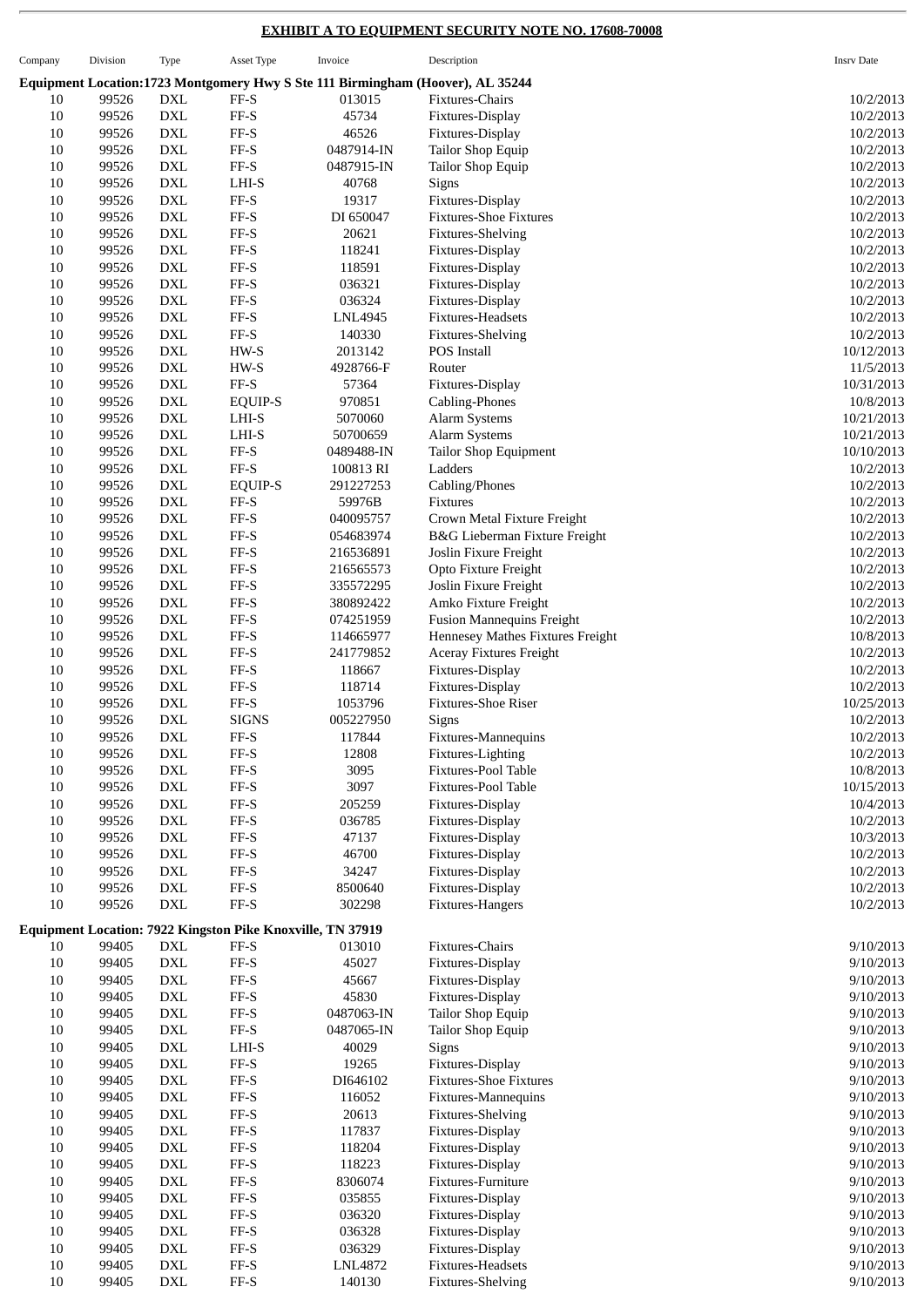| 10 | 99405 | <b>DXL</b> | FF-S         | 33608     | Fixtures                                                                                        | 9/10/2013  |
|----|-------|------------|--------------|-----------|-------------------------------------------------------------------------------------------------|------------|
| 10 | 99405 | <b>DXL</b> | FF-S         | 8486092   | <b>Fixtures-Shoe Fixtures</b>                                                                   | 9/10/2013  |
| 10 | 99405 | DXL        | HW-C         | 4775963-A | Computer HW                                                                                     | 9/10/2013  |
| 10 | 99405 | <b>DXL</b> | FF-S         | 020589-0  | Fixtures-Track                                                                                  | 9/10/2013  |
| 10 | 99405 | <b>DXL</b> | FF-S         | 5356406   | Fixtures                                                                                        | 9/10/2013  |
| 10 | 99405 | <b>DXL</b> | FF-S         | 301977    | Fixtures-Hangers                                                                                | 9/10/2013  |
| 10 | 99405 | <b>DXL</b> | FF-S         | 91749     | <b>Fixtures-Display Cabinet</b>                                                                 | 9/10/2013  |
| 10 | 99405 | DXL        | FF-S         | 5367721   | Fixtures-Display                                                                                | 10/23/2013 |
| 10 | 99405 | <b>DXL</b> | EQUIP-S      | 968489    | Cabling/Phones                                                                                  | 9/28/2013  |
| 10 | 99405 | DXL        | LHI-S        | 50508623  | Alarm Systems                                                                                   | 9/23/2013  |
| 10 | 99405 | <b>DXL</b> | LHI-S        | 50508624  | Alarm Systems                                                                                   | 9/23/2013  |
| 10 | 99405 | DXL        | $FF-S$       | 59976E    | Fixtures                                                                                        | 9/10/2013  |
| 10 | 99405 | DXL        | FF-S         | 1053797   | <b>Fixtures-Shoe Riser</b>                                                                      | 10/25/2013 |
| 10 | 99405 | <b>DXL</b> | <b>SIGNS</b> | 005225020 | Signs                                                                                           | 9/30/2013  |
| 10 | 99405 | DXL        | FF-S         | 12806     | Fixtures-Lighting                                                                               | 9/20/2013  |
| 10 | 99405 | <b>DXL</b> | FF-S         | 47122     | Fixtures-Display                                                                                | 10/3/2013  |
| 10 | 99405 | DXL        | FF-S         | 46343     | Fixtures-Display                                                                                | 9/10/2013  |
| 10 | 99405 | DXL        | FF-S         | 053163    | Fixtures                                                                                        | 9/10/2013  |
| 10 | 99405 | <b>DXL</b> |              | 55265     | Visual                                                                                          | 9/10/2013  |
|    |       |            |              |           | Equipment Location: North Hills Village 4801 Mcnight Rd 91-B Pittsburgh (North Hills) PA, 15237 |            |
| 10 | 99280 | DXL        | $FF-S$       | 012900    | Fixtures-Chairs                                                                                 | 8/27/2013  |
| 10 | 99280 | <b>DXL</b> | FF-S         | 45395     | Fixtures-Display                                                                                | 8/27/2013  |
|    |       |            |              |           |                                                                                                 |            |

Page 1 of 3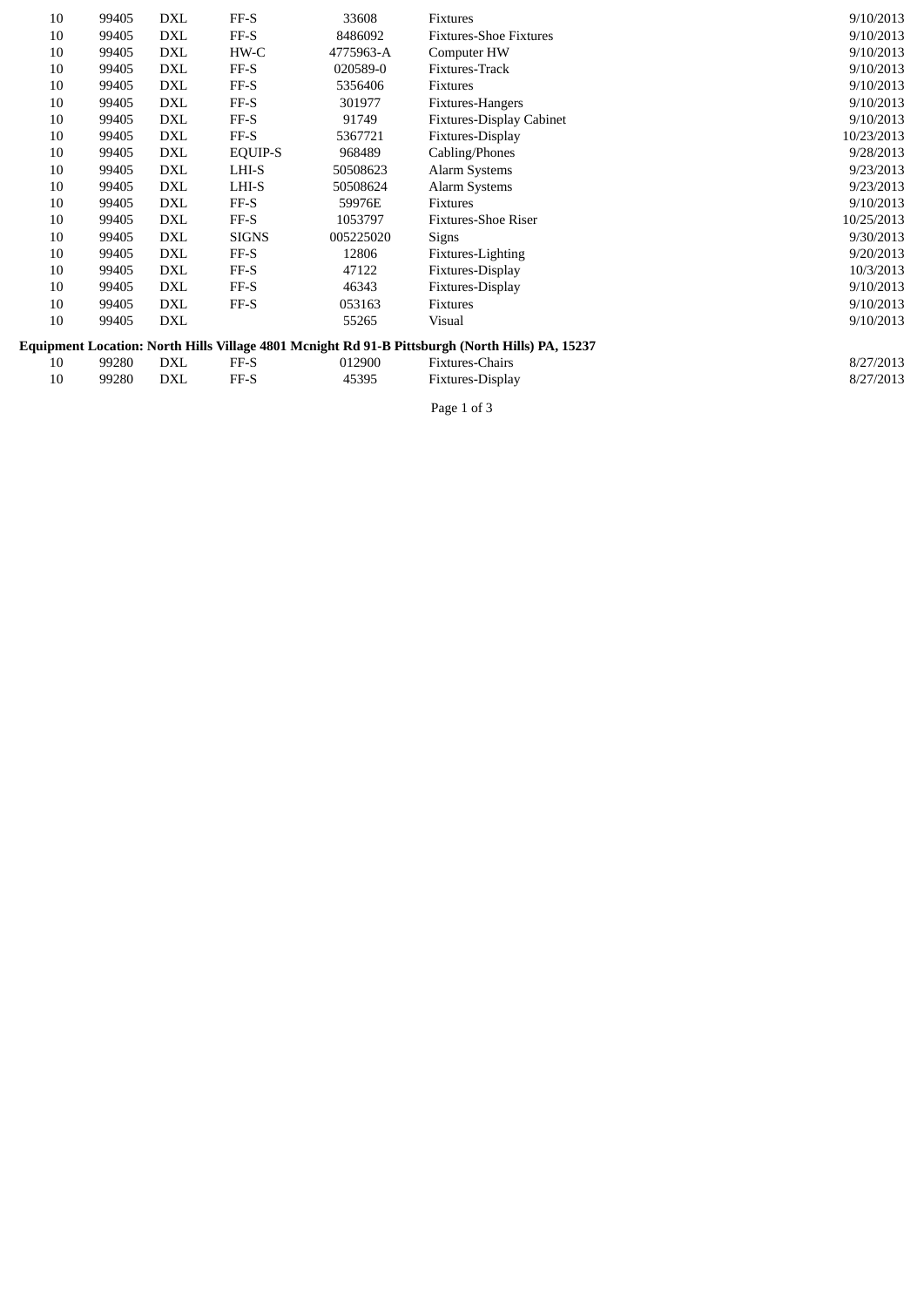| Company      | Division       | <b>Type</b>                 | Asset Type                | Invoice            | Description                                                                                   | <b>Insrv Date</b>      |
|--------------|----------------|-----------------------------|---------------------------|--------------------|-----------------------------------------------------------------------------------------------|------------------------|
| 10           | 99280          | <b>DXL</b>                  | FF-S                      | 45408              | Fixtures-Display                                                                              | 8/27/2013              |
| $10\,$       | 99280          | <b>DXL</b>                  | $\rm FF\text{-}S$         | 45615              | Fixtures-Display                                                                              | 8/27/2013              |
| 10           | 99280          | DXL                         | $\rm FF\text{-}S$         | 45983              | Fixtures-Display                                                                              | 8/27/2013              |
| $10\,$       | 99280          | <b>DXL</b>                  | $\rm FF\text{-}S$         | 45824              | Fixtures-Display                                                                              | 8/27/2013              |
| 10           | 99280          | <b>DXL</b>                  | $\rm FF\text{-}S$         | 0486745-IN         | Tailor Shop Equip                                                                             | 8/27/2013              |
| 10           | 99280          | <b>DXL</b>                  | FF-S                      | 0486746-IN         | Tailor Shop Equip                                                                             | 8/27/2013              |
| 10           | 99280          | <b>DXL</b>                  | $\rm FF\text{-}S$         | 3071A              | Fixtures-Pool Table                                                                           | 8/27/2013              |
| 10           | 99280          | <b>DXL</b>                  | LHI-S                     | 40028              | Signs                                                                                         | 8/27/2013              |
| $10\,$       | 99280          | <b>DXL</b>                  | $\rm FF\text{-}S$         | 19200              | Fixtures-Display                                                                              | 8/27/2013              |
| 10           | 99280          | <b>DXL</b>                  | $\rm FF\text{-}S$         | DI646371           | <b>Fixtures-Shoe Fixtures</b>                                                                 | 8/27/2013              |
| 10           | 99280          | <b>DXL</b>                  | $\rm FF\text{-}S$         | 115634             | Fixtures-Mannequins                                                                           | 8/27/2013              |
| 10           | 99280          | <b>DXL</b>                  | $\rm FF\text{-}S$         | 20619              | Fixtures-Shelving                                                                             | 8/27/2013              |
| 10           | 99280          | DXL                         | $\rm FF\text{-}S$         | 118002             | Fixtures-Display                                                                              | 8/27/2013              |
| $10\,$       | 99280          | <b>DXL</b>                  | $\rm FF\text{-}S$         | 118221             | Fixtures-Display                                                                              | 8/27/2013              |
| 10           | 99280          | <b>DXL</b>                  | $\rm FF\text{-}S$         | 118247             | Fixtures-Display                                                                              | 8/27/2013              |
| 10           | 99280          | <b>DXL</b>                  | $\rm FF\text{-}S$         | 118309             | Fixtures-Display                                                                              | 8/27/2013              |
| 10           | 99280          | <b>DXL</b>                  | FF-S                      | 118341             | Fixtures-Display                                                                              | 8/27/2013              |
| 10           | 99280          | <b>DXL</b>                  | FF-S                      | 8305451            | Fixtures-Furniture                                                                            | 8/27/2013              |
| $10\,$       | 99280          | <b>DXL</b>                  | $\rm FF\text{-}S$         | 035856             | Fixtures-Display                                                                              | 8/27/2013              |
| 10           | 99280          | <b>DXL</b>                  | $\rm FF\text{-}S$         | 035860             | Fixtures-Display                                                                              | 8/27/2013              |
| 10           | 99280          | <b>DXL</b>                  | $\rm FF\text{-}S$         | 035862             | Fixtures-Display                                                                              | 8/27/2013              |
| $10\,$       | 99280          | <b>DXL</b>                  | $\rm FF\text{-}S$         | 035922             | Fixtures-Display                                                                              | 8/27/2013              |
| 10           | 99280          | <b>DXL</b>                  | $\rm FF\text{-}S$         | LNL4764            | <b>Fixtures-Headsets</b>                                                                      | 8/27/2013              |
| $10\,$       | 99280          | <b>DXL</b>                  | $\rm FF\text{-}S$         | LNL4942            | Fixtures-Headsets                                                                             | 9/3/2013               |
| 10           | 99280          | <b>DXL</b>                  | $\rm FF\text{-}S$         | 139850             | <b>Fixtures-Shelving</b>                                                                      | 8/27/2013              |
| 10           | 99280          | <b>DXL</b>                  | $\rm FF\text{-}S$<br>FF-S | 1025768            | Signs                                                                                         | 8/27/2013              |
| $10\,$<br>10 | 99280          | <b>DXL</b><br><b>DXL</b>    | HWC                       | 31355<br>4858632-A | Fixtures<br><b>DSL</b>                                                                        | 8/27/2013              |
| $10\,$       | 99280<br>99280 | <b>DXL</b>                  | $\rm FF\text{-}S$         | 4764               | Headsets                                                                                      | 10/4/2013<br>10/8/2013 |
| 10           | 99280          | <b>DXL</b>                  | $\rm FF\text{-}S$         | 92177              | <b>Fixtures-Display Cabinet</b>                                                               | 9/4/2013               |
| 10           | 99280          | <b>DXL</b>                  | <b>EQUIP-S</b>            | 970846             | Cabling-Phones                                                                                | 10/8/2013              |
| $10\,$       | 99280          | <b>DXL</b>                  | <b>EQUIP-S</b>            | 974667             | Cabling-Phones                                                                                | 10/22/2013             |
| 10           | 99280          | DXL                         | <b>SIGNS</b>              | 26289              | Signage                                                                                       | 9/15/2013              |
| $10\,$       | 99280          | <b>DXL</b>                  | <b>EQUIP-S</b>            | 966066             | Cabling/Phones                                                                                | 9/16/2013              |
| 10           | 99280          | <b>DXL</b>                  | <b>EQUIP-S</b>            | 967098             | Cabling/Phones                                                                                | 9/19/2013              |
| 10           | 99280          | <b>DXL</b>                  | FF-S                      | 5358357            | Fixtures-Hooks                                                                                | 8/27/2013              |
| 10           | 99280          | <b>DXL</b>                  | LHI-S                     | 50449489           | Alarm Systems                                                                                 | 8/31/2013              |
| 10           | 99280          | <b>DXL</b>                  | LHI-S                     | 50449491           | Alarm Systems                                                                                 | 8/31/2013              |
| $10\,$       | 99280          | <b>DXL</b>                  | $\rm FF\text{-}S$         | 216558643          | Opto Fixtures Freight                                                                         | 10/24/2013             |
| 10           | 99280          | <b>DXL</b>                  | FF-S                      | 241764983          | Opto Fixtures Freight                                                                         | 8/27/2013              |
| $10\,$       | 99280          | <b>DXL</b>                  | $\rm FF\text{-}S$         | 1053845            | Fixtures-Shoe Riser                                                                           | 10/28/2013             |
| 10           | 99280          | $\mathop{\rm DXL}\nolimits$ | $\rm FF\text{-}S$         | 8307858            | Chairs                                                                                        | 10/17/2013             |
| 10           | 99280          | <b>DXL</b>                  | FF-S                      | 47089              | Fixtures-Display                                                                              | 10/2/2013              |
| 10           | 99280          | <b>DXL</b>                  | FF-S                      | 08022013           | Fixtures-Hangers                                                                              | 8/27/2013              |
|              |                |                             |                           |                    | Equipment Location: Midway Galleria 18701 Coastal Hwy Space 2, 3 & 4 Rehoboth Beach, DE 19971 |                        |
| 10           | 9688           | Outlet                      | $\rm FF\text{-}S$         | 44512              | Fixtures-Display                                                                              | 7/11/2013              |
| 10           | 9688           | Outlet                      | $\rm FF\text{-}S$         | 44635              | Fixtures-Display                                                                              | 7/11/2013              |
| 10           | 9688           | Outlet                      | $\rm FF\text{-}S$         | 44642              | Fixtures-Display                                                                              | 7/11/2013              |
| $10\,$       | 9688           | Outlet                      | FF-S                      | 44920              | Fixtures-Display                                                                              | 7/11/2013              |
| 10           | 9688           | Outlet                      | $\rm FF\text{-}S$         | DI 641255          | <b>Fixtures-Shoe Fixtures</b>                                                                 | 7/11/2013              |
| $10\,$       | 9688           | Outlet                      | $\rm FF\text{-}S$         | 20604              | <b>Fixtures-Shelving</b>                                                                      | 7/11/2013              |
| $10\,$       | 9688           | Outlet                      | $HW-S$                    | 731150             |                                                                                               | 7/11/2013              |
| 10           | 9688           | Outlet                      | FF-S                      | 117375             | Fixtures-Display                                                                              | 7/11/2013              |
| 10           | 9688           | Outlet                      | FF-S                      | 117641             | Fixtures-Display                                                                              | 7/11/2013              |
| 10           | 9688           | Outlet                      | $_{\rm FF-S}$             | 117642             | Fixtures-Display                                                                              | 7/11/2013              |
| $10\,$       | 9688           | Outlet                      | FF-S                      | 117664             | Fixtures-Display                                                                              | 7/11/2013              |
| $10\,$       | 9688           | Outlet                      | FF-S                      | 117665             | Fixtures-Display                                                                              | 7/11/2013              |
| 10           | 9688           | Outlet                      | FF-S                      | 117720             | Fixtures-Display                                                                              | 7/11/2013              |
| 10           | 9688           | Outlet                      | FF-S                      | 117927             | Fixtures-Display                                                                              | 7/19/2013              |
| 10           | 9688           | Outlet                      | FF-S                      | 35390              | Fixtures-Display                                                                              | 7/11/2013              |
| $10\,$       | 9688           | Outlet                      | $\rm FF\text{-}S$         | 138710             | Fixtures-Shelving                                                                             | 7/11/2013              |
| $10\,$       | 9688           | Outlet                      | $\rm FF\text{-}S$         | 105795343          | Fixtures-Appliances                                                                           | 7/11/2013              |
| 10           | 9688           | Outlet                      | FF-S                      | 20574-1            | Fixtures-Track                                                                                | 7/11/2013              |
| $10\,$       | 9688           | Outlet                      | FF-S                      | 100414 RI          | Fixtures-Ladders                                                                              | 7/11/2013              |
| 10           | 9688           | Outlet                      | $_{\rm FF-S}$             | A83798             | Fixtures-Safe                                                                                 | 7/11/2013              |
| $10\,$       | 9688           | Outlet                      | $\rm FF\text{-}S$         | I12049907          | Fixtures-Furniture                                                                            | 7/11/2013              |
| $10\,$       | 9688           | Outlet                      | $\rm FF\text{-}S$         | A84418             | Fixtures-Safe                                                                                 | 7/11/2013              |
| 10           | 9688           | Outlet                      | <b>EQUIP-S</b>            | 447070             | Music System                                                                                  | 7/29/2013              |
| $10\,$       | 9688           | Outlet                      | LHI-S                     | 50076729           | Video Security System                                                                         | 7/15/2013              |
| 10           | 9688           | Outlet                      | EQUIP-S                   | 972561             | Cabling-Phones                                                                                | 10/11/2013             |
| $10\,$       | 9688           | Outlet                      | FF-S                      | 300940             | Fixtures-Hangers                                                                              | 7/21/2013              |
|              |                |                             |                           |                    | Equipment Location: Tysons Corner Ctr 8027 Leesburg Pike Vienna/Tysons Comer, VA 22182        |                        |

10 99582 DXL FF-S 013023 Fixtures-Chairs 7/23/2013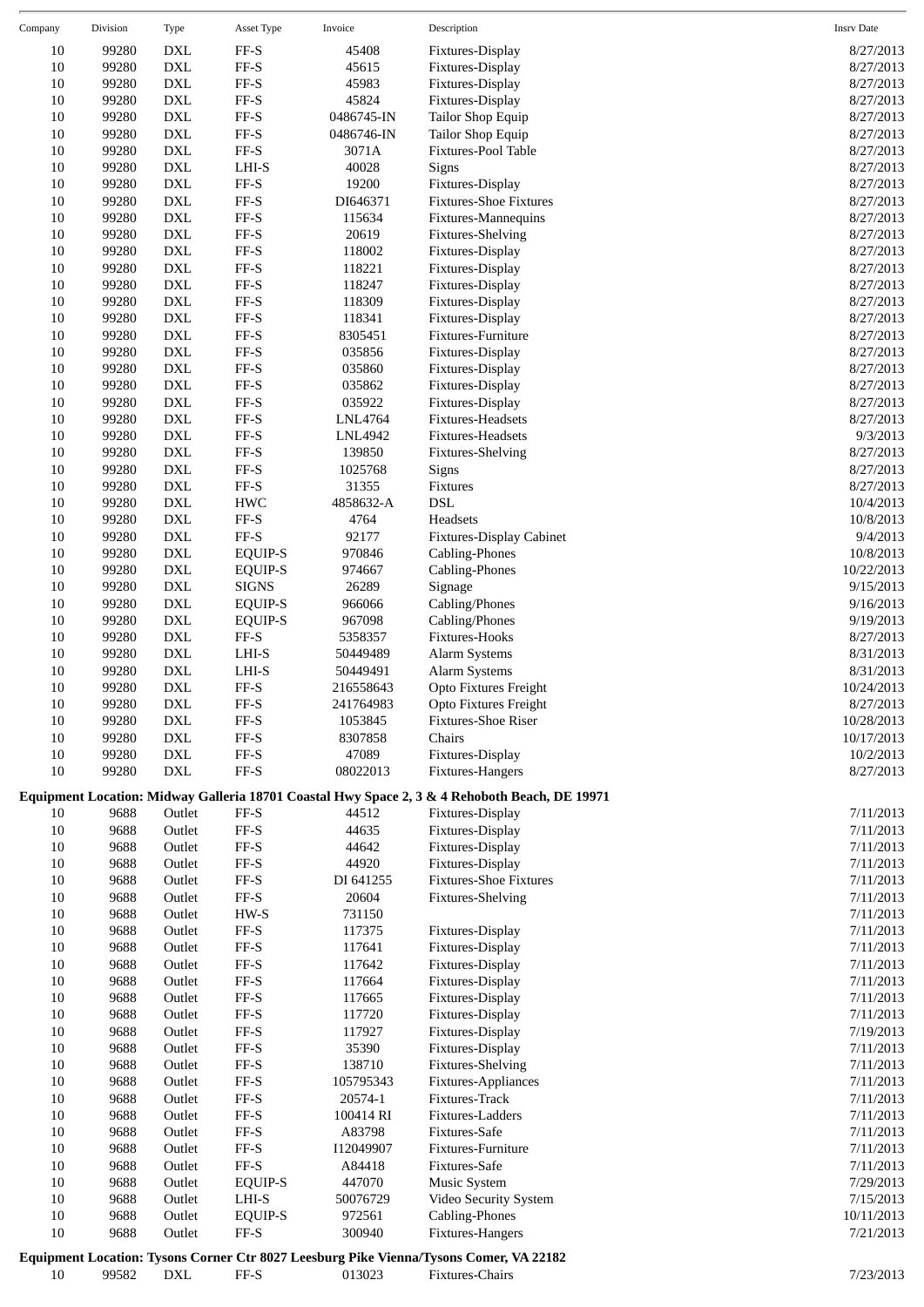| 10 | 99582 | DXL        | $FF-S$       | 43749      | Fixtures-Display              | 7/23/2013 |
|----|-------|------------|--------------|------------|-------------------------------|-----------|
| 10 | 99582 | <b>DXL</b> | $FF-S$       | 44744      | Fixtures-Display              | 7/23/2013 |
| 10 | 99582 | <b>DXL</b> | $FF-S$       | 45257      | Fixtures-Display              | 7/23/2013 |
| 10 | 99582 | <b>DXL</b> | FF-S         | 45843      | Fixtures-Display              | 8/13/2013 |
| 10 | 99582 | <b>DXL</b> | FF-S         | 0485713-IN | Tailor Shop Equip             | 7/23/2013 |
| 10 | 99582 | DXL        | $FF-S$       | 0485714-IN | Tailor Shop Equip             | 7/23/2013 |
| 10 | 99582 | <b>DXL</b> | $FF-S$       | 3057       | Fixtures-Pool Table           | 7/23/2013 |
| 10 | 99582 | <b>DXL</b> | LHI-S        | 39347      | Signs                         | 7/23/2013 |
| 10 | 99582 | <b>DXL</b> | $FF-S$       | 19161      | Fixtures-Display              | 7/23/2013 |
| 10 | 99582 | DXL        | $FF-S$       | DI642152   | <b>Fixtures-Shoe Fixtures</b> | 7/23/2013 |
| 10 | 99582 | DXL        | <b>SIGNS</b> | 005.22722  | Signs                         | 8/9/2013  |
| 10 | 99582 | <b>DXL</b> | $FF-S$       | 114541     | Fixtures-Mannequins           | 7/23/2013 |
| 10 | 99582 | DXL        | $FF-S$       | 20601      | <b>Fixtures-Shelving</b>      | 7/23/2013 |
| 10 | 99582 | DXL        | $FF-S$       | 117004     | Fixtures-Display              | 7/23/2013 |
| 10 | 99582 | <b>DXL</b> | FF-S         | 117693     | Fixtures-Display              | 7/23/2013 |
| 10 | 99582 | DXL        | $FF-S$       | 117710     | Fixtures-Display              | 7/23/2013 |
| 10 | 99582 | DXL        | FF-S         | 117888     | Fixtures-Display              | 7/23/2013 |
| 10 | 99582 | DXL        | FF-S         | 035097     | Fixtures-Display              | 7/23/2013 |
| 10 | 99582 | <b>DXL</b> | $FF-S$       | 035156     | Fixtures-Display              | 7/23/2013 |
| 10 | 99582 | DXL        | FF-S         | 035651     | Fixtures-Display              | 7/23/2013 |
| 10 | 99582 | <b>DXL</b> | $FF-S$       | 035654     | Fixtures-Display              | 7/23/2013 |
| 10 | 99582 | <b>DXL</b> | FF-S         | 035661     | Fixtures-Display              | 7/23/2013 |
|    |       |            |              |            |                               |           |

Page 2 of 3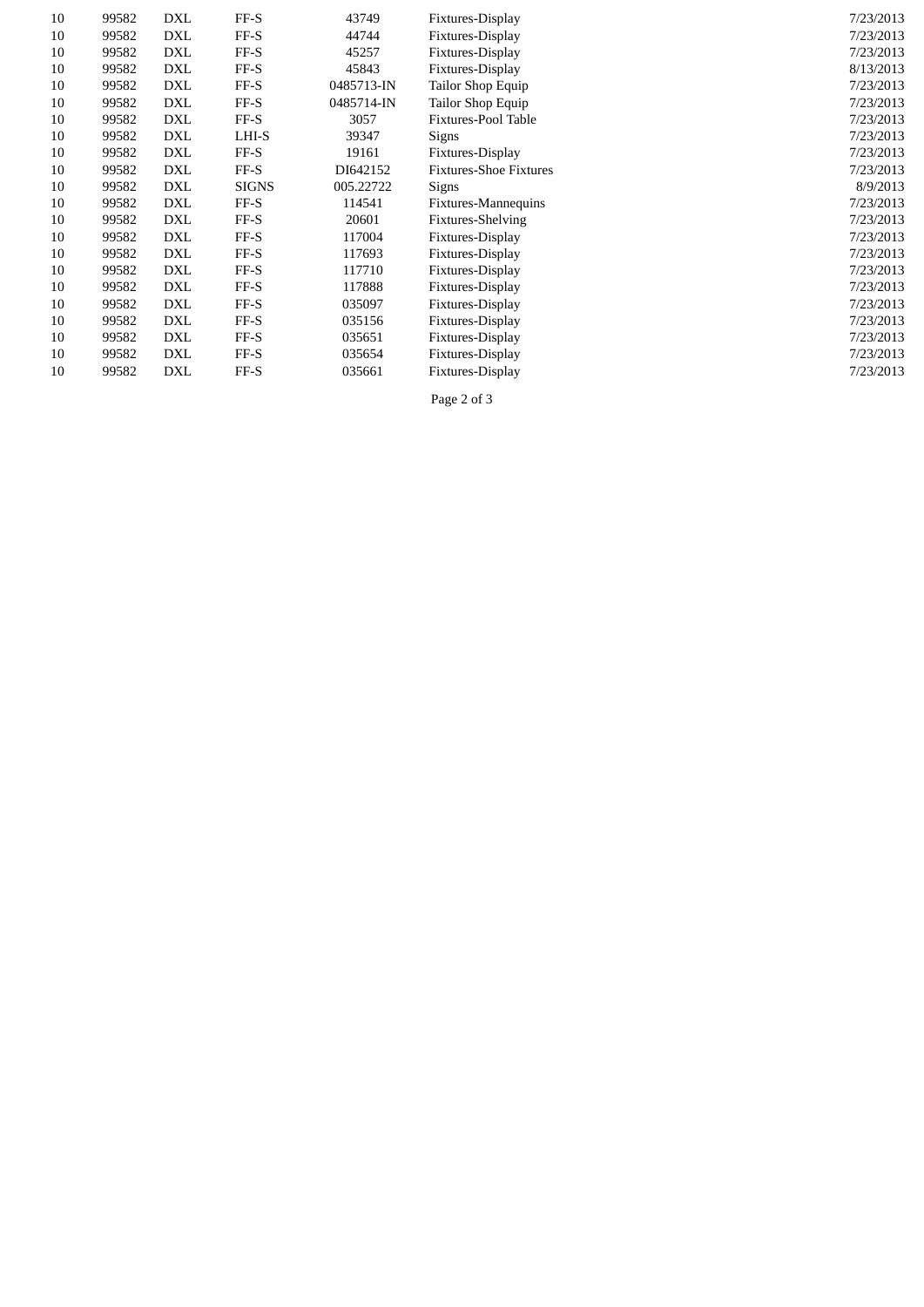| Company      | Division       | Type                        | <b>Asset Type</b>                                  | Invoice              | Description                          | <b>Insrv Date</b>        |
|--------------|----------------|-----------------------------|----------------------------------------------------|----------------------|--------------------------------------|--------------------------|
| 10           | 99582          | <b>DXL</b>                  | FF-S                                               | 138500               | Fixtures-Shelving                    | 7/23/2013                |
| 10           | 99582          | <b>DXL</b>                  | FF-S                                               | 12730                | Fixtures-Lighting                    | 7/23/2013                |
| 10           | 99582          | <b>DXL</b>                  | $\rm FF\text{-}S$                                  | 12731                | Fixtures-Lighting                    | 7/23/2013                |
| 10           | 99582          | <b>DXL</b>                  | FF-S                                               | 1019515              | Signs                                | 7/23/2013                |
| 10           | 99582          | $\mathop{\rm DXL}\nolimits$ | FF-S                                               | 8477810              | <b>Fixtures-Shoe Fixtures</b>        | 7/23/2013                |
| 10           | 99582          | <b>DXL</b>                  | HW-C                                               | 4693358-D            | Computer HW                          | 8/8/2013                 |
| 10           | 99582          | <b>DXL</b>                  | FF-S                                               | 050873-0             | Fixtures-Track                       | 7/28/2013                |
| 10           | 99582          | <b>DXL</b>                  | FF-S                                               | 050875-0             | Fixtures-Track                       | 7/24/2013                |
| 10           | 99582          | <b>DXL</b>                  | FF-S                                               | 5350104              | Fixtures                             | 7/27/2013                |
| 10           | 99582          | $\mathop{\rm DXL}\nolimits$ | FF-S                                               | SHW829088            | Fixtures                             | 7/26/2013                |
| 10           | 99582          | <b>DXL</b>                  | FF-S                                               | 216558641            | Opto Fixtures Freight                | 10/24/2013               |
| 10           | 99582          | ${\rm DXL}$                 | FF-S                                               | 1053782              | Fixtures-Shoe Riser                  | 10/25/2013               |
| 10           | 99582          | <b>DXL</b>                  | FF-S                                               | 1053841              | <b>Fixtures-Shoe Riser</b>           | 10/28/2013               |
| 10           | 99582          | <b>DXL</b>                  | FF-S                                               | 005.22722-B          | Signs                                | 10/15/2013               |
| 10           | 99582          | DXL                         | FF-S                                               | 47141                | Fixtures-Display                     | 10/3/2013                |
| 10           | 99582          | <b>DXL</b>                  | FF-S                                               | 4621                 | Fixtures-Headsets                    | 7/23/2013                |
| 10           | 99582          | <b>DXL</b>                  | FF-S                                               | 4673                 | Fixtures-Headsets                    | 7/25/2013                |
| 10           | 99582          | <b>DXL</b>                  | FF-S                                               | 11052013             | <b>Fixtures-Folding Tables</b>       | 11/5/2013                |
| $10\,$       | 99582          | <b>DXL</b>                  | FF-S                                               | 11132013             | Desk Chairs                          | 11/13/2013               |
| 10           | 99582          | $\mathop{\rm DXL}\nolimits$ | FF-S                                               | 11132013             | Desk Chairs                          | 11/13/2013               |
| 10           | 99582          | <b>DXL</b>                  | FF-S                                               | 11132013             | Desk Chairs                          | 11/13/2013               |
| 10           | 99582          | <b>DXL</b>                  | FF-S<br>FF-S                                       | 11132013             | Desk Chairs<br>Desk Chairs           | 11/13/2013               |
| 10           | 99582<br>99582 | <b>DXL</b><br><b>DXL</b>    | FF-S                                               | 11132013             |                                      | 11/13/2013               |
| 10           |                |                             | FF-S                                               | 11132013             | Desk Chairs                          | 11/13/2013               |
| 10           | 99582<br>99582 | DXL<br><b>DXL</b>           | FF-S                                               | 11132013             | Desk Chairs<br>Desk Chairs           | 11/13/2013               |
| 10<br>$10\,$ | 99582          | ${\rm DXL}$                 | $FF-S$                                             | 11132013<br>11132013 | Desk Chairs                          | 11/13/2013<br>11/13/2013 |
| 10           | 99582          | <b>DXL</b>                  | FF-S                                               | 11142013             | Desk Chairs                          | 11/13/2013               |
|              |                |                             |                                                    |                      |                                      |                          |
|              |                |                             | Equipment Location: 2456 US Hwy 22 Union, NJ 07083 |                      |                                      |                          |
| 10<br>10     | 99186<br>99186 | <b>DXL</b><br><b>DXL</b>    | FF-S<br>FF-S                                       | 012456<br>42664      | Fixtures-Chairs<br>Fixtures-Display  | 7/25/2013<br>7/25/2013   |
| 10           | 99186          | <b>DXL</b>                  | FF-S                                               | 42979                | Fixtures-Display                     | 7/25/2013                |
| 10           | 99186          | <b>DXL</b>                  | FF-S                                               | 42980                | Fixtures-Display                     | 7/25/2013                |
| 10           | 99186          | <b>DXL</b>                  | FF-S                                               | 43104                | Fixtures-Display                     | 7/25/2013                |
| 10           | 99186          | <b>DXL</b>                  | FF-S                                               | 44524                | Fixtures-Display                     | 7/25/2013                |
| 10           | 99186          | <b>DXL</b>                  | FF-S                                               | 44767                | Fixtures-Display                     | 7/25/2013                |
| 10           | 99186          | DXL                         | FF-S                                               | 44768                | Fixtures-Display                     | 7/25/2013                |
| 10           | 99186          | <b>DXL</b>                  | FF-S                                               | 45199                | Fixtures-Display                     | 7/25/2013                |
| 10           | 99186          | <b>DXL</b>                  | FF-S                                               | 45819                | Fixtures-Display                     | 8/13/2013                |
| 10           | 99186          | DXL                         | FF-S                                               | 0484668-IN           | Tailor Shop Equip                    | 7/25/2013                |
| 10           | 99186          | $\mathop{\rm DXL}\nolimits$ | FF-S                                               | 0484669-IN           | <b>Tailor Shop Equip</b>             | 7/25/2013                |
| 10           | 99186          | DXL                         | FF-S                                               | 3052                 | Fixtures-Pool Table                  | 7/25/2013                |
| 10           | 99186          | DXL                         | LHI-S                                              | 39785                | Signs                                | 7/25/2013                |
| 10           | 99186          | $\mathop{\rm DXL}\nolimits$ | FF-S                                               | 19110                | Fixtures-Display                     | 7/25/2013                |
| 10           | 99186          | DXL                         | $\rm FF\text{-}S$                                  | 19094                | Fixtures-Display                     | 8/7/2013                 |
| 10           | 99186          | ${\rm DXL}$                 | FF-S                                               | DI 633296            | <b>Fixtures-Shoe Fixtures</b>        | 7/25/2013                |
| 10           | 99186          | <b>DXL</b>                  | $\rm FF\text{-}S$                                  | 2465                 |                                      | 7/25/2013                |
| 10           | 99186          | ${\rm DXL}$                 | FF-S                                               | 2517                 |                                      | 7/25/2013                |
| 10           | 99186          | $\mathop{\rm DXL}\nolimits$ | <b>SIGNS</b>                                       | 24-20705             | Signs                                | 7/25/2013                |
| 10           | 99186          | DXL                         | <b>SIGNS</b>                                       | 24-20898             | Signs                                | 7/25/2013                |
| 10           | 99186          | ${\rm DXL}$                 | <b>SIGNS</b>                                       | 24-20915             | Signs                                | 7/25/2013                |
| 10           | 99186          | ${\rm DXL}$                 | $\rm FF\text{-}S$                                  | 114537               | Fixtures-Mannequins                  | 7/25/2013                |
| 10           | 99186          | <b>DXL</b>                  | FF-S                                               | 20591                | Fixtures-Shelving                    | 7/25/2013                |
| 10           | 99186          | $\mathop{\rm DXL}\nolimits$ | $HW-S$                                             | 737024               |                                      | 8/3/2013                 |
| 10           | 99186          | DXL                         | FF-S<br>FF-S                                       | 116471<br>116758     | Fixtures-Display                     | 7/25/2013                |
| 10           | 99186          | ${\rm DXL}$                 | $\rm FF\text{-}S$                                  | 116759               | Fixtures-Display                     | 7/25/2013<br>7/25/2013   |
| 10<br>10     | 99186<br>99186 | ${\rm DXL}$<br><b>DXL</b>   | FF-S                                               | 116780               | Fixtures-Display<br>Fixtures-Display | 7/25/2013                |
| 10           | 99186          | $\mathop{\rm DXL}\nolimits$ | $\rm FF\text{-}S$                                  | 117712               | Fixtures-Display                     | 7/25/2013                |
| 10           | 99186          | ${\rm DXL}$                 | FF-S                                               | 118165               | Fixtures-Display                     | 8/6/2013                 |
| 10           | 99186          | ${\rm DXL}$                 | FF-S                                               | 8304560              | Fixtures-Furniture                   | 7/25/2013                |
| 10           | 99186          | ${\rm DXL}$                 | FF-S                                               | 034690               | Fixtures-Display                     | 7/25/2013                |
| 10           | 99186          | <b>DXL</b>                  | FF-S                                               | 034691               | Fixtures-Display                     | 7/25/2013                |
| $10\,$       | 99186          | <b>DXL</b>                  | FF-S                                               | 035857               | Fixtures-Display                     | 7/29/2013                |
| 10           | 99186          | DXL                         | FF-S                                               | 035863               | Fixtures-Display                     | 7/29/2013                |
| 10           | 99186          | ${\rm DXL}$                 | FF-S                                               | 035865               | Fixtures-Display                     | 7/29/2013                |
| 10           | 99186          | ${\rm DXL}$                 | $\rm FF\text{-}S$                                  | 035866               | Fixtures-Display                     | 7/29/2013                |
| 10           | 99186          | <b>DXL</b>                  | FF-S                                               | 035867               | Fixtures-Display                     | 7/29/2013                |
| 10           | 99186          | <b>DXL</b>                  | $\rm FF\text{-}S$                                  | 137010               | Fixtures-Shelving                    | 7/25/2013                |
| 10           | 99186          | ${\rm DXL}$                 | $HW-C$                                             | 4601926-A            | Computer HW                          | 7/25/2013                |
| 10           | 99186          | ${\rm DXL}$                 | $_{\rm FF-S}$                                      | A27638-0             | Fixtures-Track                       | 7/25/2013                |
| 10           | 99186          | DXL                         | $\rm FF\text{-}S$                                  | 8462900              | <b>Fixtures-Shoe Fixtures</b>        | 7/25/2013                |
| 10           | 99186          | ${\rm DXL}$                 | $_{\rm LHI-S}$                                     | 50450933             | Alarm Systems                        | 9/9/2013                 |
| $10\,$       | 99186          | DXL                         | FF-S                                               | 216558640            | Opto Fixtures Freight                | 10/24/2013               |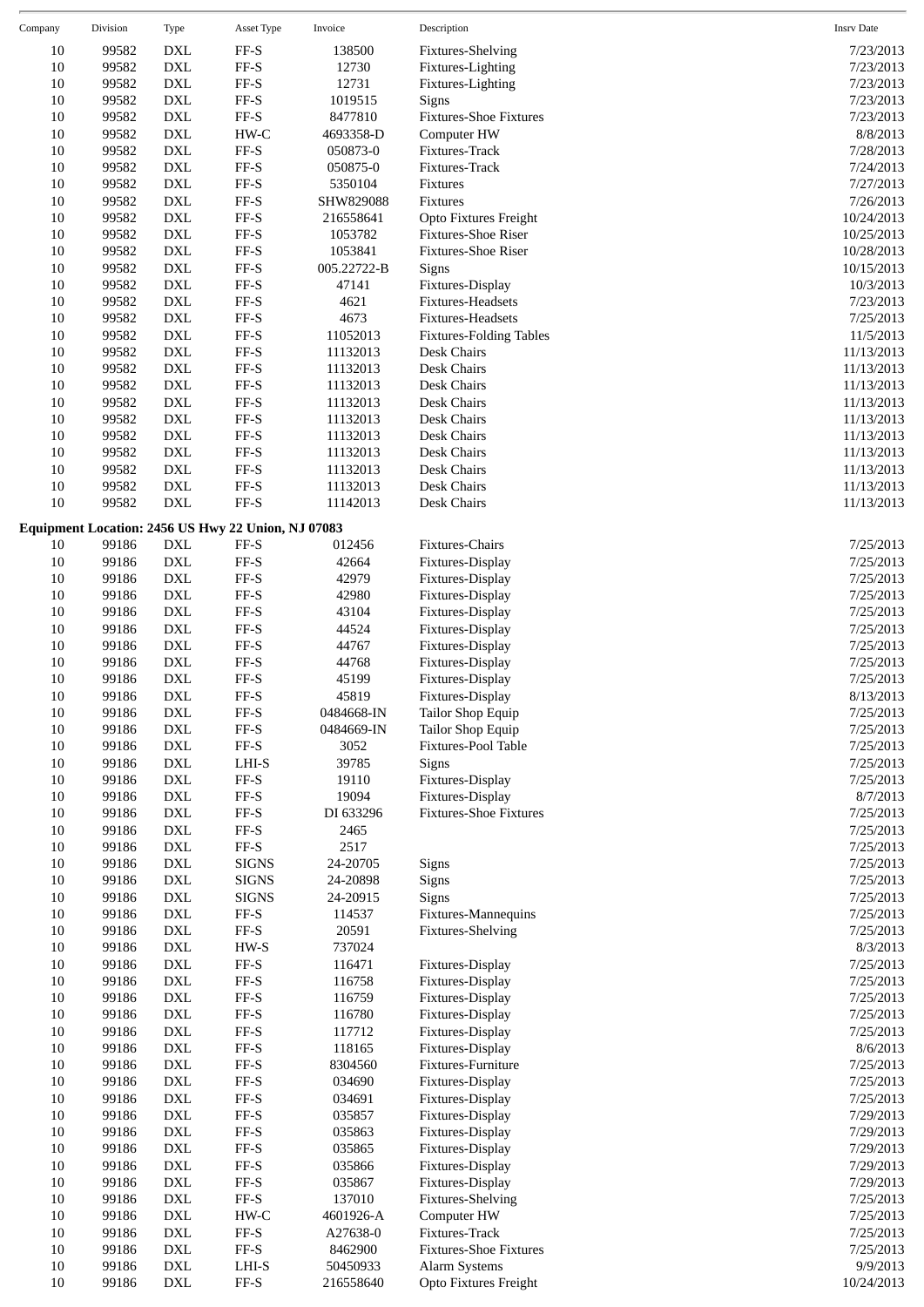| 10 | 99186 | DXL        | FF-S | 1053820 | Fixtures-Shoe Riser | 10/28/2013 |
|----|-------|------------|------|---------|---------------------|------------|
| 10 | 99186 | DXL        | FF-S | 47076   | Fixtures-Display    | 10/2/2013  |
| 10 | 99186 | DXL        | FF-S | 4302    | Fixtures-Headsets   | 7/25/2013  |
| 10 | 99186 | <b>DXL</b> | FF-S | 301090  | Fixtures-Hangers    | 7/25/2013  |

As more fully described in the electronic disk provided to Lender by Borrower.

### **Destination XL Group, Inc.**

| $\mathbf{By:}$ | /s/ DAVID A. LEVIN           |
|----------------|------------------------------|
|                | <b>Title:</b> President, CEO |

Page 3 of 3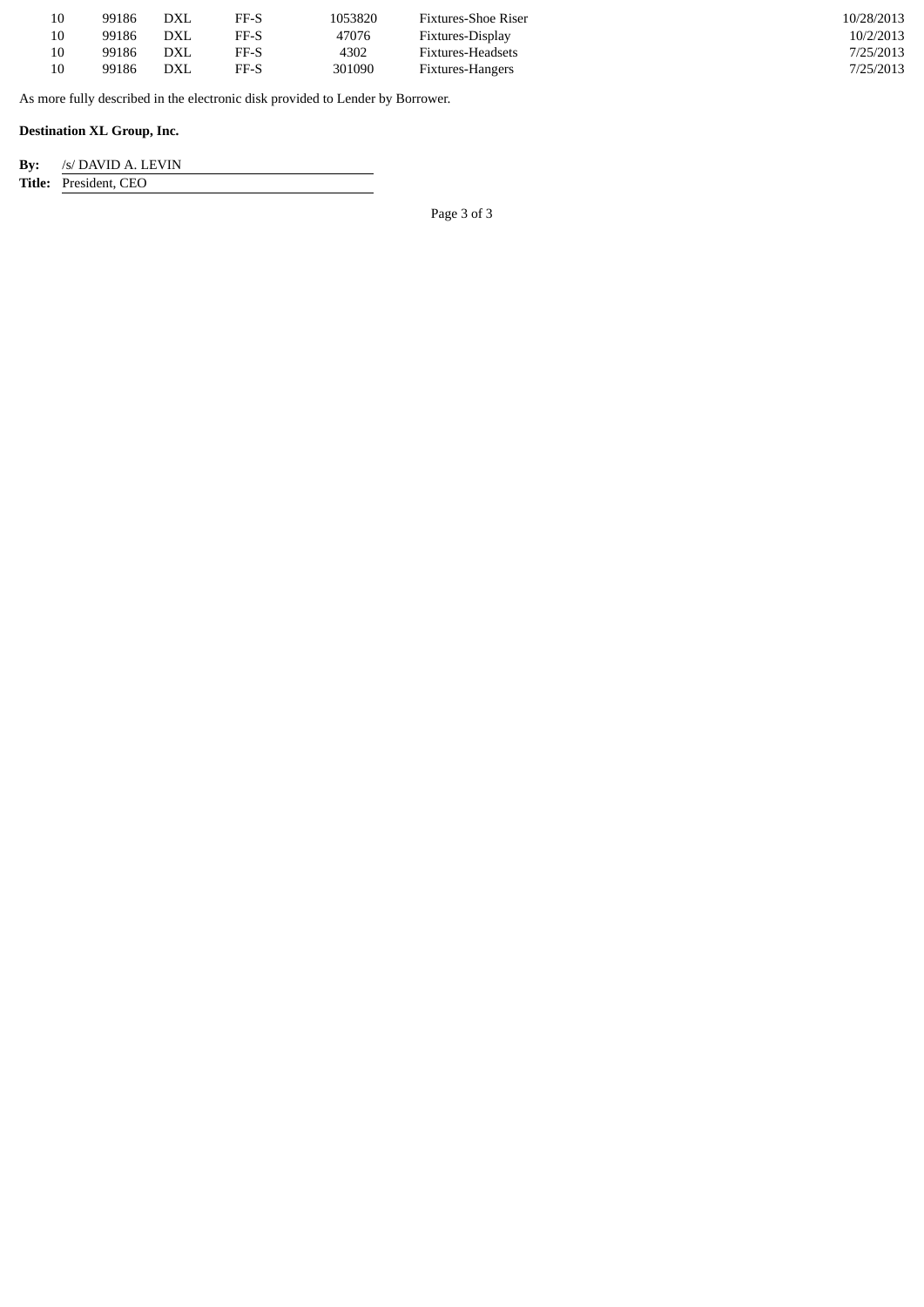# **EXHIBIT B EQUIPMENT SECURITY NOTE NO. 17608-70008**

| <b>STORE</b> | <b>LOCATION</b> | <b>CENTER NAME</b> | <b>ADDRESS1</b>                  | <b>CITY</b>                 | <b>ST</b> | <b>ZIP CODE</b> |
|--------------|-----------------|--------------------|----------------------------------|-----------------------------|-----------|-----------------|
| 10           | 99526           | <b>DXL</b>         | 1723 MONTGOMERY HWY S STE 111    | BIRMINGHAM (HOOVER)         | AL        | 35244           |
| 10           | 99405           | <b>DXL</b>         | 7922 KINGSTON PIKE               | <b>KNOXVILLE</b>            | TN        | 37919           |
| 10           | 99280           | DXL                | NORTH HILLS VILLAGE 4801 MCNIGHT | PITTSBURGH (NORTH HILLS)    | PA        | 15237           |
|              |                 |                    | <b>RD 91-B</b>                   |                             |           |                 |
| 10           | 9668            | <b>OUTLET</b>      | MIDWAY GALLERIA 18701 COASTAL    | Rehoboth Beach              | DE        | 19971           |
|              |                 |                    | <b>HWY SPACE 2, 3 &amp; 4</b>    |                             |           |                 |
| 10           | 99582           | <b>DXL</b>         | TYSONS CORNER CTR 8027 LEESBURG  | <b>VIENNA/TYSONS CORNER</b> | VA        | 22182           |
|              |                 |                    | <b>PIKE</b>                      |                             |           |                 |
| 10           | 99186           | <b>DXL</b>         | 2456 US HWY 22                   | <b>UNION</b>                | NJ        | 07083           |
|              |                 |                    |                                  |                             |           |                 |
|              |                 |                    | Destination XL Group, Inc.       |                             |           |                 |
|              |                 |                    |                                  |                             |           |                 |

By: /s/ DAVID A. LEVIN

Title: President, CEO

Page 1 of 1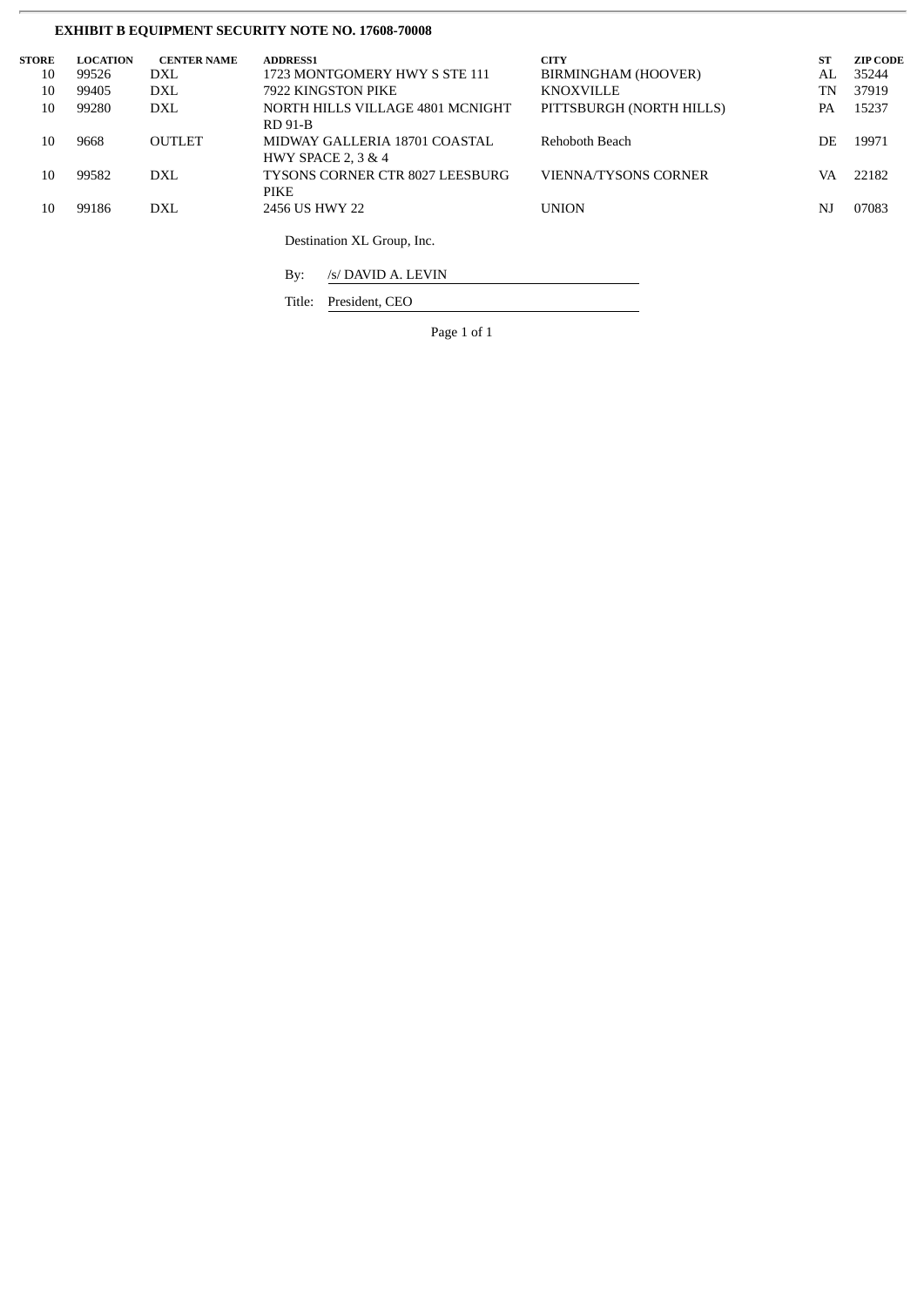

**DAVID A. LEVIN** December 23, 2013 PRESIDENT CHIEF EXECUTIVE OFFICER

Banc of America Leasing & Capital, LLC 125 Dupont Drive Providence, RI 02907 Attn: Steven J. Beadling

RE: Equipment Security Note Number 17608-70008, dated as of December 23, 2013 between Destination XL Group, Inc. ("Borrower") and Banc of America Leasing & Capital, LLC ("Lender") (the "Equipment Note")

Dear Mr. Beadling:

By executing this letter, the undersigned, David Levin, as the duly elected or appointed Chief Executive Officer of Borrower, hereby represents, warrants, covenants and certifies that the Equipment described on the attached Exhibit A (the "Equipment") which will be financed under the above-referenced Equipment Note has been paid for in full by Borrower.

### **See Exhibit A attached hereto and made a part hereof.**

The undersigned hereby further represents, warrants, covenants and certifies that said title to the Equipment has passed to Borrower free and clear of all liens and encumbrances.

Please do not hesitate to call me at 1 (781) 828-9300 if you have any questions regarding the above or the attached.

By: /s/ DAVID A. LEVIN Name: David Levin Title: President & CEO

DLEVIN@DXLG.COM **781.828.9300 x2000**

DESTINATIONXL.COM

*555* TURNPIKE STREET CANTON, MA *02021-2724*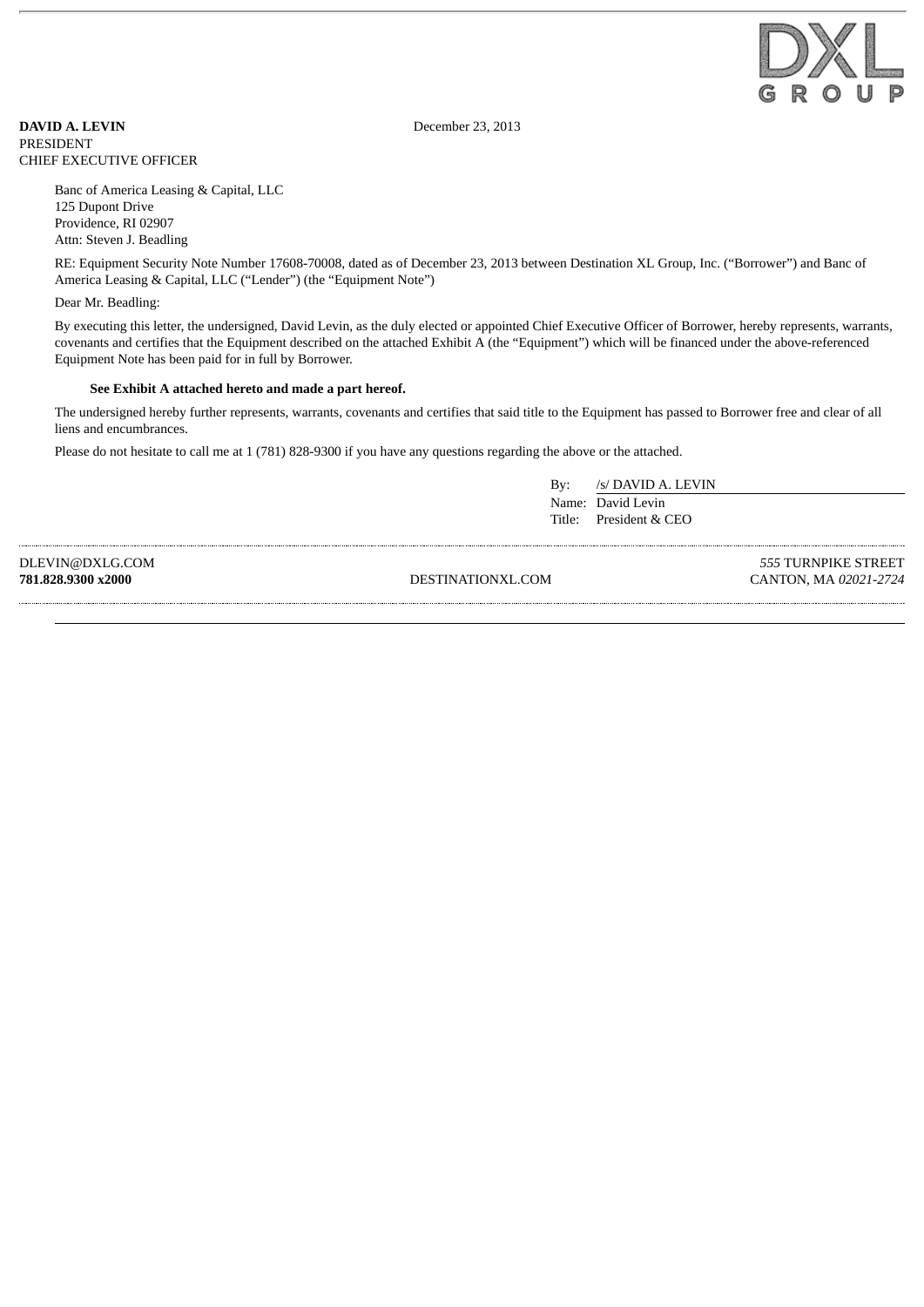

**Banc of America Leasing & Capital, LLC** 

### **Master Loan and Security Agreement Number: 17608-70000**

**Equipment Security Note Number: 17608-70009 (the "Transaction")**

### **To: Banc of America Leasing & Capital, LLC**

The undersigned hereby certifies that all property described in the above-referenced Transaction by and between **Banc of America Leasing & Capital, LLC**, and the undersigned has been furnished, that delivery and installation has been fully completed as required, and that the such property has been irrevocably accepted and is satisfactory in all respects to the undersigned for purposes of the Transaction.

We hereby authorize you to disburse the proceeds of this Transaction as follows:

| <b>Disburse To:</b>        | Amount:                                       |
|----------------------------|-----------------------------------------------|
| Destination XL Group, Inc. | \$2,000,562.14                                |
| <b>TOTAL Disbursement</b>  | \$2,000,562.14                                |
|                            | <b>Destination XL Group, Inc.</b><br>(Debtor) |
|                            | /s/ DAVID A. LEVIN<br>By:                     |
|                            | Title: President, CEO                         |
|                            | Date: 12-20-13                                |

Pay Proceeds Authorization 4.1.06 **Page 1 of 1** Page 1 of 1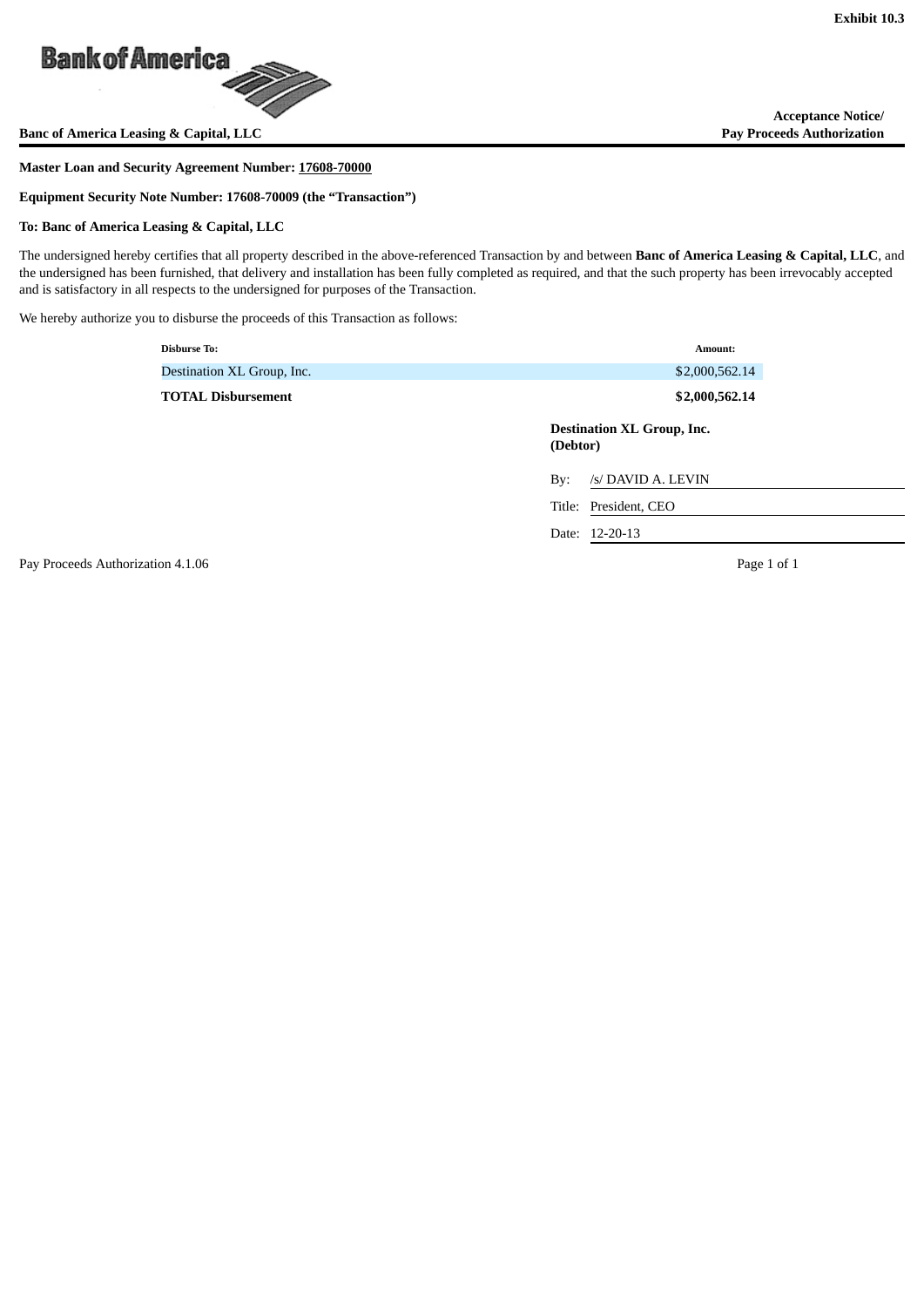

### **Banc of America Leasing & Capital, LLC Equipment Security Note Number 17608-70009**

This Equipment Security Note No. 17608-70009, dated as of December 23, 2013 (this "**Equipment Note**"), is entered into pursuant to and incorporates by this reference all of the terms and provisions of that certain Master Loan and Security Agreement No. 17608-70000 dated as of July 20, 2007 (the "**Master Agreement**"), by and between **Banc of America Leasing & Capital, LLC** ("**Lender**") and Destination XL Group, Inc. ("**Borrower**"). All capitalized terms used herein and not defined herein shall have the respective meanings assigned to such terms in the Master Agreement. If any provision of this Equipment Note conflicts with any provision of the Master Agreement, the provisions contained in this Equipment Note shall prevail. Borrower hereby authorizes Lender to insert the serial numbers and other identification data of the Equipment, dates, and other omitted factual matters or descriptions in this Equipment Note.

The occurrence of an "**Event of Default**," as defined in the Master Agreement, shall entitle Lender to accelerate the maturity of this Equipment Note and to declare the Prepayment Amount to be immediately due and payable, and to proceed at once to exercise each and every one of the remedies provided in the Master Agreement or otherwise available at law or in equity. All of Borrower's Obligations under this Equipment Note are absolute and unconditional, and shall not be subject to any offset or deduction whatsoever. Borrower waives any right to assert, by way of counterclaim or affirmative defense in any action to enforce Borrower's Obligations hereunder, any claim whatsoever against Lender.

**1. Equipment Financed; Equipment Location; Grant of Security Interest.** Subject to the terms and provisions of the Master Agreement and as provided herein, Lender is providing financing in the principal amount described in Section 2 below to Borrower in connection with the acquisition or financing of the following described Equipment:

| Quantity | <b>Description</b> | - Serial Number               | <b>Cost</b> |
|----------|--------------------|-------------------------------|-------------|
|          |                    | See Exhibit A attached hereto |             |

**Location of Equipment**. The Equipment will be located or (in the case of over-the-road vehicles) based at the following locations:

| Location | Address | City                          | ountyات | State | ZIP |
|----------|---------|-------------------------------|---------|-------|-----|
|          |         | See Exhibit B attached hereto |         |       |     |

Borrower has agreed and does hereby grant a security interest in and to the Equipment and the Collateral related thereto, whether now owned or hereafter acquired and wherever located, in order to secure the payment and performance of all Obligations owing to Lender, including but not limited to this Equipment Note, all as more particularly provided in the Master Agreement. Lender's agreement to provide the financing contemplated herein shall be subject to the satisfaction of all conditions established by Lender and Lender's prior receipt of all required documentation in form and substance satisfactory to Lender in its sole discretion.

**2. Payments.** For value received, Borrower promises to pay to the order of Lender, the principal amount of **\$2,000,562.14**, together with interest thereon as provided herein. This Equipment Note shall be payable by Borrower to Lender in 48 consecutive monthly, installments of principal and interest (the "**Payments**") commencing on January 24, 2014 (the "**Initial Payment**") and continuing thereafter through and including December 24, 2017 (the "**Maturity Date**") (collectively, the "**Equipment Note Term**"). Each Payment shall be in the amount provided below, and due and payable on the same day of the month as the Initial Payment set forth above in each succeeding payment period (each, a "**Payment Date**") during Equipment Note Term. All interest hereunder shall be calculated on the basis of a year of 360 days comprised of 12 months of 30 days each. The final Payment due and payable on the Maturity Date shall in any event be equal to the entire outstanding and unpaid principal amount of this Equipment Note, together with all accrued and unpaid interest, charges and other amounts owing hereunder and under the Master Agreement.

### (a) **Interest Rate.**

Interest shall accrue on the entire principal amount of this Equipment Note outstanding from time to time at a fixed rate of 3.0666 percent per annum or, if less, the highest rate of interest permitted by applicable law (the "**Interest Rate**"), from the Advance Date set forth below until the principal amount of this Equipment Note is paid in full, and shall be due and payable on each Payment Date.

Equipment Security Note 4.1.06 Page 1 of 2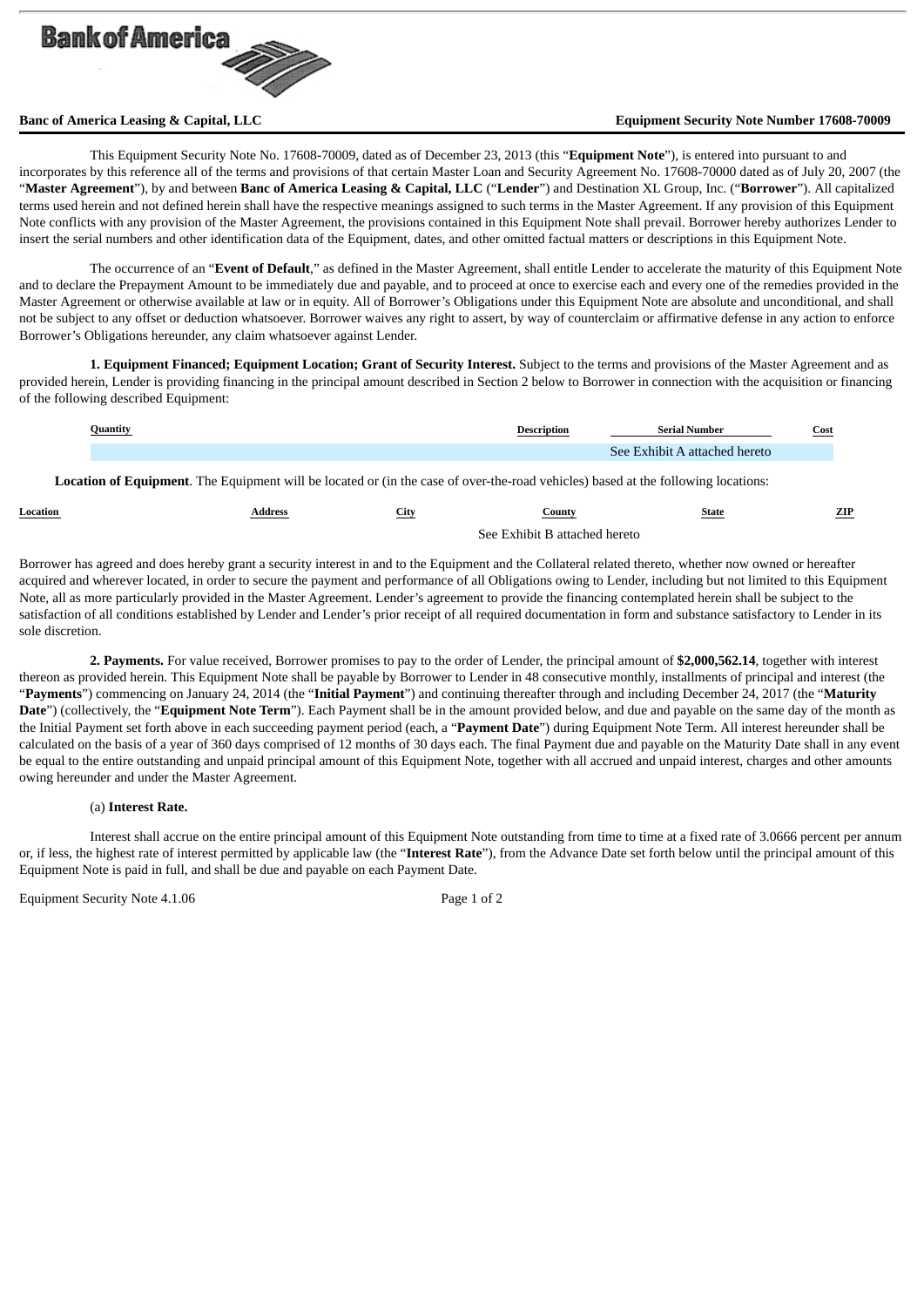### (b) **Payment Amount.**

The principal and interest amount of each Payment shall be **\$44,340.04.**

**3. Prepayment** The outstanding principal balance of this Equipment Note may be prepaid in whole or part at any time, together with interest and late charges accrued through the date of the prepayment, provided that such prepayment shall be accompanied by a prepayment charge calculated as follows: one percent (1%) of the amount of the prepaid if such prepayment occurs during the period from the date of this Equipment Note to the first anniversary hereof; onehalf percent (0.5%) of the amount prepaid if such prepayment occurs during the period commencing on the first day after the first anniversary hereof and continuing through the second anniversary hereof; and no prepayment charge if such prepayment occurs thereafter. Partial prepayments shall be applied against principal installments in their inverse order of maturity. A prepayment charge will not be due if this Equipment Note is refinanced with the Lender.

**4. Borrower Acknowledgements.** Upon delivery and acceptance of the Equipment, Borrower shall execute this Equipment Note evidencing the amounts financed by Lender in respect of such Equipment and the Payments of principal and interest hereunder. By its execution and delivery of this Equipment Note, Borrower:

- (a) reaffirms of all of Borrower's representations, warranties and covenants as set forth in the Master Agreement and represents and warrants that no Default or Event of Default under the Master Agreement exists as of the date hereof;
- (b) represents, warrants and agrees that: (i) the Equipment has been delivered and is in an operating condition and performing the operation for which it is intended to the satisfaction of Borrower; (ii) each item of Equipment has been unconditionally accepted by Borrower for all purposes under the Master Agreement and this Equipment Note; and (iii) there has been no material adverse change in the operations, business, properties or condition, financial or otherwise, of Borrower since August 3, 2013;
- (c) authorizes and directs Lender to advance the principal amount of this Equipment Note to reimburse Borrower or pay Vendors all or a portion of the purchase price of Equipment in accordance with Vendors' invoices therefor, receipt and approval of which are hereby reaffirmed by Borrower; and
- (d) agrees that Borrower is absolutely and unconditionally obligated to pay Lender all Payments at the times and in the manner set forth herein.

|               | <i><b>DI RICO 1 INILIALOI I DEI IOHIO &amp; OI II I III IEI, EEU</b></i> |                           | bottower, DEOTHWATION ALL GROUP, HAO. |
|---------------|--------------------------------------------------------------------------|---------------------------|---------------------------------------|
| By:           | /s/ GINA M. CABRAL                                                       | $\mathbf{B} \mathbf{v}$ : | /s/ DAVID A. LEVIN                    |
| Printed Name: | <b>GINA M. CABRAL</b>                                                    | <b>Printed Name:</b>      | DAVID A. LEVIN                        |
| Title:        | Vice President                                                           | Title:                    | President, CEO                        |
|               |                                                                          |                           |                                       |

**BANC OF AMERICA LEASING & CAPITAL, LLC Borrower: DESTINATION XL GROUP, INC.**

Equipment Security Note 4.1.06 Page 2 of 2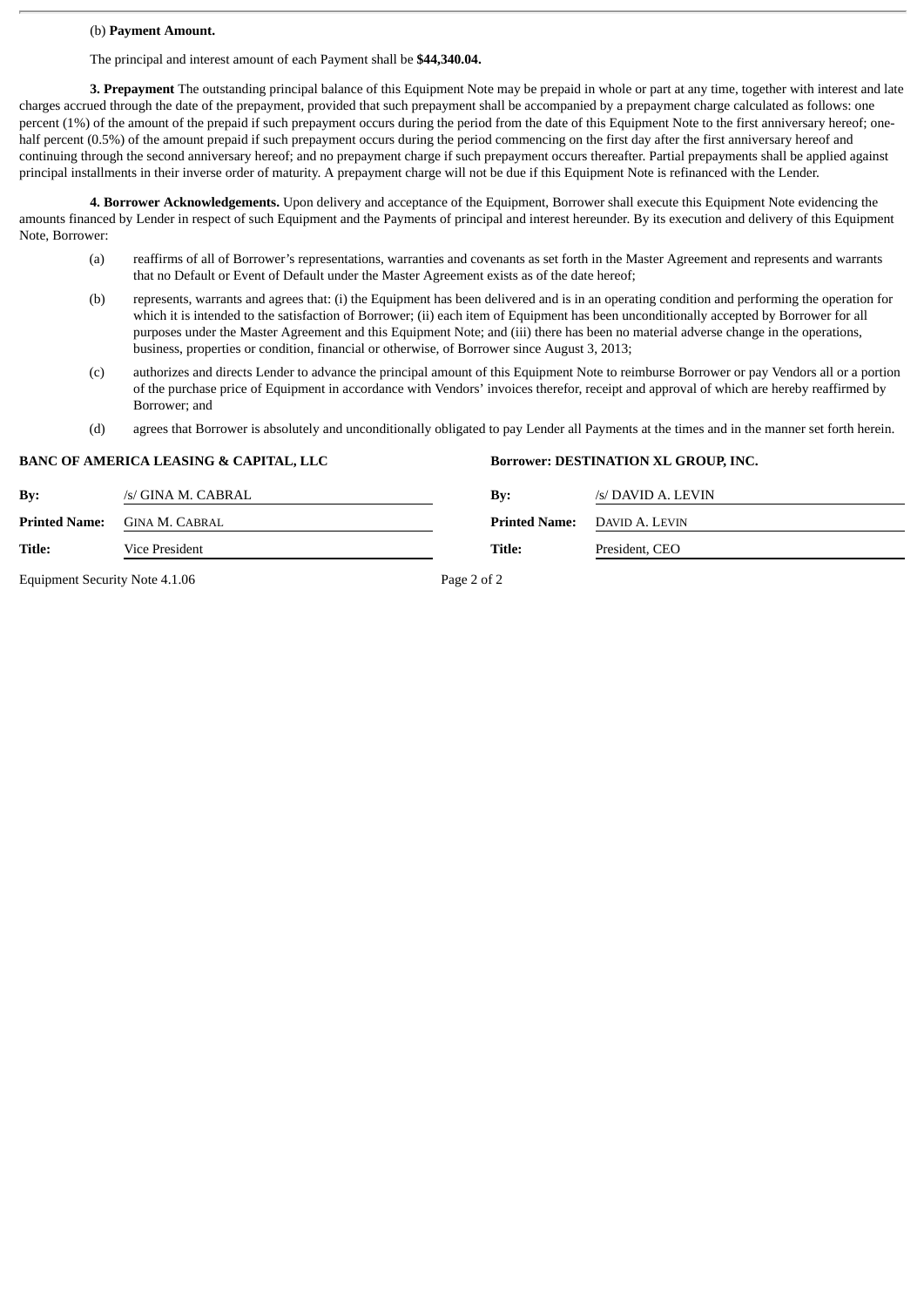# **EXHIBIT A TO EQUIPMENT SECURITY NOTE NO. 17608-70009**

| Company | Division | Type                        | Asset Type                   | Invoice                                                                     | Description                                                                              | <b>Insrv Date</b> |
|---------|----------|-----------------------------|------------------------------|-----------------------------------------------------------------------------|------------------------------------------------------------------------------------------|-------------------|
|         |          |                             |                              |                                                                             | Equipment Location: Big Beaver Ctr 2028 W. Big Beaver Rd. Troy (W. Big Beaver), MI 48084 |                   |
| 10      | 99852    | DXL                         | FF-S                         | 013024                                                                      | Fixtures-Chairs                                                                          | 7/23/2013         |
|         |          |                             |                              |                                                                             |                                                                                          |                   |
| $10\,$  | 99852    | <b>DXL</b>                  | $\rm FF\text{-}S$            | 43750                                                                       | Fixtures-Display                                                                         | 7/23/2013         |
| 10      | 99852    | <b>DXL</b>                  | FF-S                         | 44743                                                                       | Fixtures-Display                                                                         | 7/23/2013         |
| 10      | 99852    | <b>DXL</b>                  | $\rm FF\text{-}S$            | 45856                                                                       | Fixtures-Display                                                                         | 8/13/2013         |
| 10      | 99852    | <b>DXL</b>                  | $\ensuremath{\mathsf{FF-S}}$ | 0485987-IN                                                                  | Tailor Shop Equip                                                                        | 7/23/2013         |
| 10      | 99852    | <b>DXL</b>                  | $\ensuremath{\mathsf{FF-S}}$ | 0485988-IN                                                                  | Tailor Shop Equip                                                                        | 7/23/2013         |
| 10      | 99852    | <b>DXL</b>                  | $\rm FF\text{-}S$            | 3057                                                                        | Fixtures-Pool Table                                                                      | 7/23/2013         |
|         |          |                             |                              |                                                                             |                                                                                          |                   |
| 10      | 99852    | <b>DXL</b>                  | LHI-S                        | 39346                                                                       | Signs                                                                                    | 7/23/2013         |
| 10      | 99852    | <b>DXL</b>                  | $\ensuremath{\mathsf{FF-S}}$ | 19160                                                                       | Fixtures-Display                                                                         | 7/23/2013         |
| 10      | 99852    | <b>DXL</b>                  | $\ensuremath{\mathsf{FF-S}}$ | DI642026                                                                    | <b>Fixtures-Shoe Fixtures</b>                                                            | 7/23/2013         |
| 10      | 99852    | <b>DXL</b>                  | $\ensuremath{\mathsf{FF-S}}$ | 114542                                                                      | Fixtures-Mannequins                                                                      | 7/23/2013         |
| 10      | 99852    | <b>DXL</b>                  | $\rm FF\text{-}S$            | 20599                                                                       | <b>Fixtures-Shelving</b>                                                                 | 7/23/2013         |
| 10      | 99852    | <b>DXL</b>                  | FF-S                         | 117014                                                                      | Fixtures-Display                                                                         | 7/23/2013         |
|         |          |                             |                              |                                                                             |                                                                                          |                   |
| 10      | 99852    | <b>DXL</b>                  | $\ensuremath{\mathsf{FF-S}}$ | 117694                                                                      | Fixtures-Display                                                                         | 7/23/2013         |
| 10      | 99852    | <b>DXL</b>                  | $\ensuremath{\mathsf{FF-S}}$ | 117791                                                                      | Fixtures-Display                                                                         | 7/23/2013         |
| 10      | 99852    | <b>DXL</b>                  | $\ensuremath{\mathsf{FF-S}}$ | 034764                                                                      | Fixtures-Display                                                                         | 7/23/2013         |
| 10      | 99852    | <b>DXL</b>                  | $\rm FF\text{-}S$            | 035337                                                                      | Fixtures-Display                                                                         | 7/23/2013         |
| 10      | 99852    | <b>DXL</b>                  | FF-S                         | 035652                                                                      | Fixtures-Display                                                                         | 7/23/2013         |
| 10      | 99852    | <b>DXL</b>                  | $\ensuremath{\mathsf{FF-S}}$ | 035653                                                                      | Fixtures-Display                                                                         | 7/23/2013         |
| 10      | 99852    | <b>DXL</b>                  | $\ensuremath{\mathsf{FF-S}}$ | 035660                                                                      | Fixtures-Display                                                                         | 7/23/2013         |
|         |          |                             |                              |                                                                             |                                                                                          |                   |
| 10      | 99852    | <b>DXL</b>                  | $\ensuremath{\mathsf{FF-S}}$ | 138510                                                                      | Fixtures-Shelving                                                                        | 7/23/2013         |
| 10      | 99852    | <b>DXL</b>                  | $\ensuremath{\mathsf{FF-S}}$ | 138511                                                                      | Fixtures-Shelving                                                                        | 7/23/2013         |
| 10      | 99852    | <b>DXL</b>                  | FF-S                         | 8477809                                                                     | <b>Fixtures-Shoe Fixtures</b>                                                            | 7/23/2013         |
| 10      | 99852    | <b>DXL</b>                  | $HW-C$                       | 4693358-E                                                                   | Computer HW                                                                              | 8/8/2013          |
| 10      | 99852    | <b>DXL</b>                  | $FF-S$                       | 105826326A                                                                  | Fixtures-Appliances                                                                      | 7/23/2013         |
| 10      | 99852    | <b>DXL</b>                  | EQUIP-S                      | 970847                                                                      | Cabling-Phones                                                                           | 10/8/2013         |
|         |          |                             |                              |                                                                             |                                                                                          |                   |
| 10      | 99852    | <b>DXL</b>                  | EQUIP-S                      | 972563                                                                      | Cabling-Phones                                                                           | 10/11/2013        |
| 10      | 99852    | <b>DXL</b>                  | LHI-S                        | 50509929                                                                    | Alarm Systems                                                                            | 9/23/2013         |
| 10      | 99852    | $\mathop{\rm DXL}\nolimits$ | FF-S                         | 216562278                                                                   | Opto Fixtures Freight                                                                    | 10/25/2013        |
| $10\,$  | 99852    | ${\rm DXL}$                 | $\ensuremath{\mathsf{FF-S}}$ | 47153                                                                       | Fixtures-Display                                                                         | 10/3/2013         |
| 10      | 99852    | <b>DXL</b>                  | $\ensuremath{\mathsf{FF-S}}$ | 4622                                                                        | Fixtures-Headsets                                                                        | 7/23/2013         |
|         |          |                             |                              |                                                                             |                                                                                          |                   |
|         |          |                             |                              | Equipment Location: 723 US 1 Suite 723 C Indianapolis (Greenwood), IN 46142 |                                                                                          |                   |
| 10      | 99127    | <b>DXL</b>                  | FF-S                         | 012421                                                                      | Fixtures-Chairs                                                                          | 7/30/2013         |
| 10      | 99127    | <b>DXL</b>                  | $\rm FF\text{-}S$            | 44408                                                                       | Fixtures-Display                                                                         | 7/30/2013         |
| 10      | 99127    | <b>DXL</b>                  | FF-S                         | 44885                                                                       | Fixtures-Display                                                                         | 7/30/2013         |
| 10      | 99127    | <b>DXL</b>                  | $\ensuremath{\mathsf{FF-S}}$ | 45817                                                                       | Fixtures-Display                                                                         | 8/13/2013         |
|         |          |                             |                              |                                                                             |                                                                                          |                   |
| 10      | 99127    | <b>DXL</b>                  | $\ensuremath{\mathsf{FF-S}}$ | 0484834-IN                                                                  | Tailor Shop Equip                                                                        | 7/30/2013         |
| $10\,$  | 99127    | <b>DXL</b>                  | FF-S                         | 0484835-IN                                                                  | Tailor Shop Equip                                                                        | 7/30/2013         |
| 10      | 99127    | <b>DXL</b>                  | FF-S                         | 3058                                                                        | Fixtures-Pool Table                                                                      | 7/30/2013         |
| 10      | 99127    | <b>DXL</b>                  | $_{\rm LHI-S}$               | 37584                                                                       | Signs                                                                                    | 7/30/2013         |
| $10\,$  | 99127    | $\mathop{\rm DXL}\nolimits$ | $LHI-S$                      | 38862                                                                       | Signs                                                                                    | 7/30/2013         |
| 10      | 99127    | $\mathop{\rm DXL}\nolimits$ | $\rm FF\text{-}S$            | 19175                                                                       | Fixtures-Display                                                                         | 7/30/2013         |
|         |          |                             | $\rm FF\text{-}S$            |                                                                             | <b>Fixtures-Shoe Fixtures</b>                                                            |                   |
| 10      | 99127    | <b>DXL</b>                  |                              | DI642688                                                                    |                                                                                          | 7/30/2013         |
| $10\,$  | 99127    | <b>DXL</b>                  | <b>SIGNS</b>                 | 005.225860                                                                  | Signs                                                                                    | 7/31/2013         |
| 10      | 99127    | <b>DXL</b>                  | $\ensuremath{\mathsf{FF-S}}$ | 114721                                                                      | Fixtures-Mannequins                                                                      | 7/30/2013         |
| 10      | 99127    | ${\rm DXL}$                 | $\ensuremath{\mathsf{FF-S}}$ | 20597                                                                       | <b>Fixtures-Shelving</b>                                                                 | 7/30/2013         |
| 10      | 99127    | ${\rm DXL}$                 | $\ensuremath{\mathsf{FF-S}}$ | 117279                                                                      | Fixtures-Display                                                                         | 7/30/2013         |
| 10      | 99127    | <b>DXL</b>                  | FF-S                         | 117789                                                                      | Fixtures-Display                                                                         | 7/30/2013         |
| $10\,$  | 99127    | <b>DXL</b>                  | $\rm FF\text{-}S$            |                                                                             |                                                                                          | 7/30/2013         |
|         |          |                             |                              | 117925                                                                      | Fixtures-Display                                                                         |                   |
| 10      | 99127    | ${\rm DXL}$                 | $\ensuremath{\mathsf{FF-S}}$ | 117936                                                                      | Fixtures-Display                                                                         | 7/30/2013         |
| 10      | 99127    | ${\rm DXL}$                 | $\ensuremath{\mathsf{FF-S}}$ | 8304721                                                                     | Fixtures-Furniture                                                                       | 7/30/2013         |
| 10      | 99127    | ${\rm DXL}$                 | $\rm FF\text{-}S$            | 035098                                                                      | Fixtures-Display                                                                         | 7/30/2013         |
| 10      | 99127    | <b>DXL</b>                  | $\rm FF\text{-}S$            | 035303                                                                      | Fixtures-Display                                                                         | 7/30/2013         |
| $10\,$  | 99127    | <b>DXL</b>                  | $\rm FF\text{-}S$            | 035854                                                                      | Fixtures-Display                                                                         | 7/30/2013         |
| 10      | 99127    | <b>DXL</b>                  | $\ensuremath{\mathsf{FF-S}}$ | 035858                                                                      | Fixtures-Display                                                                         | 7/30/2013         |
|         |          |                             |                              |                                                                             |                                                                                          |                   |
| 10      | 99127    | <b>DXL</b>                  | $\ensuremath{\mathsf{FF-S}}$ | 035887                                                                      | Fixtures-Display                                                                         | 7/30/2013         |
| 10      | 99127    | ${\rm DXL}$                 | $\rm FF\text{-}S$            | 035864                                                                      | Fixtures-Display                                                                         | 7/30/2013         |
| 10      | 99127    | <b>DXL</b>                  | FF-S                         | 137090                                                                      | <b>Fixtures-Shelving</b>                                                                 | 7/30/2013         |
| 10      | 99127    | <b>DXL</b>                  | $\rm FF\text{-}S$            | 12738                                                                       | Fixtures-Lighting                                                                        | 7/30/2013         |
| 10      | 99127    | ${\rm DXL}$                 | $\rm FF\text{-}S$            | 1010222                                                                     | Signs                                                                                    | 7/30/2013         |
| 10      | 99127    | <b>DXL</b>                  | $HW-C$                       | 4521149-A                                                                   | Computer HW                                                                              | 7/30/2013         |
|         |          |                             |                              |                                                                             |                                                                                          |                   |
| 10      | 99127    | <b>DXL</b>                  | ${\rm HW}\text{-}{\rm C}$    | 4693358-B                                                                   | Computer HW                                                                              | 8/8/2013          |
| 10      | 99127    | <b>DXL</b>                  | $_{\rm FF-S}$                | SHW837606                                                                   | Fixtures                                                                                 | 7/30/2013         |
| 10      | 99127    | <b>DXL</b>                  | $LHI-S$                      | 50450685                                                                    | Alarm Systems                                                                            | 9/9/2013          |
| 10      | 99127    | <b>DXL</b>                  | $_{\rm LHI-S}$               | 50450686                                                                    | Alarm Systems                                                                            | 9/9/2013          |
| 10      | 99127    | <b>DXL</b>                  | $\ensuremath{\mathsf{FF-S}}$ | 216562282                                                                   | Opto Fixtures Freight                                                                    | 10/25/2013        |
| $10\,$  | 99127    | <b>DXL</b>                  | $\rm FF\text{-}S$            | 1053790                                                                     | Fixtures-Shoe Riser                                                                      | 10/25/2013        |
| 10      | 99127    | <b>DXL</b>                  | FF-S                         | 47071                                                                       | Fixtures-Display                                                                         | 10/2/2013         |
|         |          |                             |                              |                                                                             |                                                                                          |                   |
| 10      | 99127    | <b>DXL</b>                  | $\rm FF\text{-}S$            | 4637                                                                        | Fixtures-Headsets                                                                        | 7/30/2013         |
| 10      | 99127    | ${\rm DXL}$                 | $\ensuremath{\mathsf{FF-S}}$ | 301057                                                                      | Fixtures-Hangers                                                                         | 7/30/2013         |
| 10      | 99127    | ${\rm DXL}$                 | $\rm FF\text{-}S$            | A27629-0                                                                    | Fixtures-Track                                                                           | 7/30/2013         |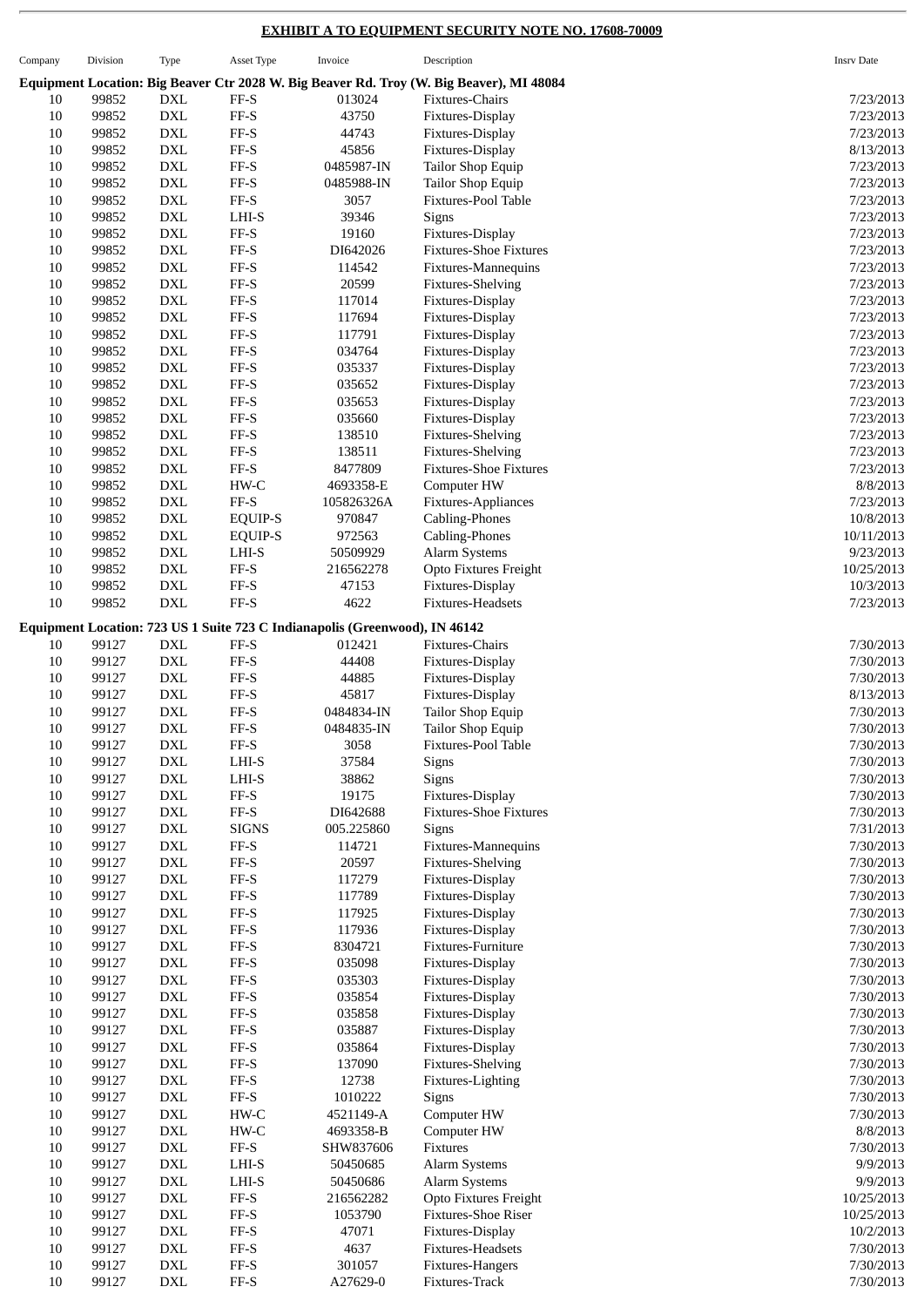# **Equipment Location: Diamond Retail Ctr 523 S. Gammon Rd. Madison, Wl 53719**

|    |       |            |        | Equipment Location; Diamond Retail Ctr 325 5. Gammon Ru. Mauison, Wi 33719 |                               |           |
|----|-------|------------|--------|----------------------------------------------------------------------------|-------------------------------|-----------|
| 10 | 99527 | DXL        | $FF-S$ | 012696                                                                     | Fixtures-Chairs               | 7/30/2013 |
| 10 | 99527 | <b>DXL</b> | $FF-S$ | 44582                                                                      | Fixtures-Display              | 7/30/2013 |
| 10 | 99527 | DXL        | $FF-S$ | 44775                                                                      | Fixtures-Display              | 7/30/2013 |
| 10 | 99527 | <b>DXL</b> | $FF-S$ | 45840                                                                      | Fixtures-Display              | 8/13/2013 |
| 10 | 99527 | DXL        | $FF-S$ | 0485540-IN                                                                 | Tailor Shop Equip             | 7/30/2013 |
| 10 | 99527 | DXL        | $FF-S$ | 0485541-IN                                                                 | Tailor Shop Equip             | 7/30/2013 |
| 10 | 99527 | <b>DXL</b> | $FF-S$ | 3058                                                                       | Fixtures-Pool Table           | 7/30/2013 |
| 10 | 99527 | <b>DXL</b> | LHI-S  | 39538                                                                      | Signs                         | 7/30/2013 |
| 10 | 99527 | <b>DXL</b> | LHI-S  | 39720                                                                      | Signs                         | 7/30/2013 |
| 10 | 99527 | DXL        | FF-S   | 19174                                                                      | Fixtures-Display              | 7/30/2013 |
| 10 | 99527 | DXL        | $FF-S$ | DI 641836                                                                  | <b>Fixtures-Shoe Fixtures</b> | 7/30/2013 |
| 10 | 99527 | DXL        | FF-S   | 114538                                                                     | <b>Fixtures-Mannequins</b>    | 7/30/2013 |
| 10 | 99527 | DXL        | $FF-S$ | 20608                                                                      | <b>Fixtures-Shelving</b>      | 7/30/2013 |
| 10 | 99527 | DXL        | FF-S   | 117603                                                                     | Fixtures-Display              | 7/30/2013 |
| 10 | 99527 | <b>DXL</b> | FF-S   | 117711                                                                     | Fixtures-Display              | 7/30/2013 |
| 10 | 99527 | DXL        | $FF-S$ | 117790                                                                     | Fixtures-Display              | 7/30/2013 |
| 10 | 99527 | DXL        | FF-S   | 117817                                                                     | Fixtures-Display              | 7/30/2013 |
| 10 | 99527 | DXL        | $FF-S$ | 8304772                                                                    | Fixtures-Furniture            | 7/30/2013 |
| 10 | 99527 | <b>DXL</b> | $FF-S$ | 035093                                                                     | Fixtures-Display              | 7/30/2013 |
| 10 | 99527 | DXL        | FF-S   | 035388                                                                     | Fixtures-Display              | 7/30/2013 |
| 10 | 99527 | <b>DXL</b> | FF-S   | 035853                                                                     | Fixtures-Display              | 7/30/2013 |

Page 1 of 4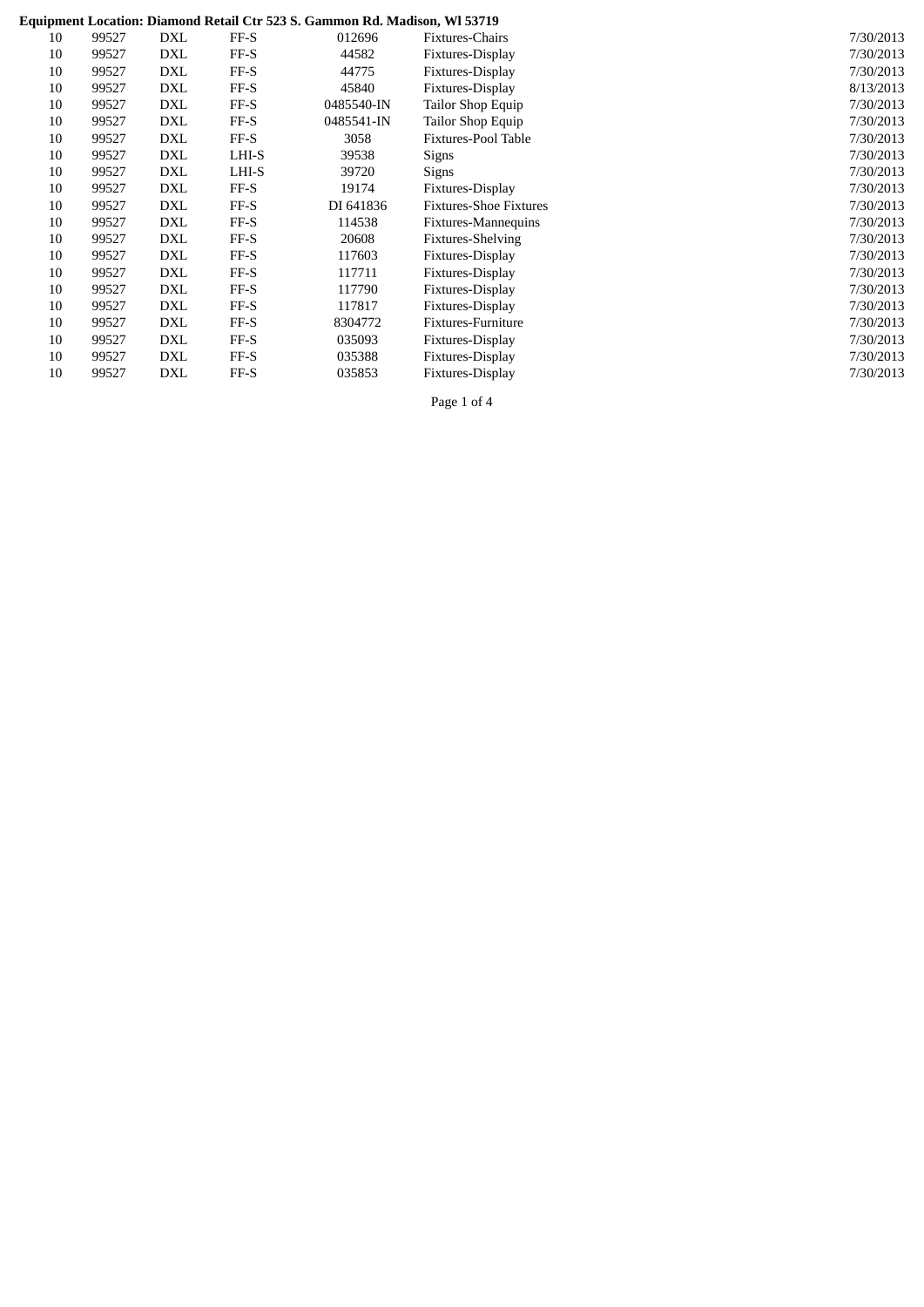| Company | Division | Type                        | Asset Type                   | Invoice                                                              | Description                          | <b>Insrv Date</b> |
|---------|----------|-----------------------------|------------------------------|----------------------------------------------------------------------|--------------------------------------|-------------------|
| 10      | 99527    | DXL                         | FF-S                         | 035859                                                               | Fixtures-Display                     | 7/30/2013         |
| 10      | 99527    | ${\rm DXL}$                 | $\ensuremath{\mathsf{FF-S}}$ | 035861                                                               | Fixtures-Display                     | 7/30/2013         |
| 10      | 99527    | $\mathop{\rm DXL}\nolimits$ | FF-S                         | 138340                                                               | <b>Fixtures-Shelving</b>             | 7/30/2013         |
| 10      | 99527    | $\mathop{\rm DXL}\nolimits$ | $HW-S$                       | 40374142                                                             |                                      | 8/14/2013         |
| 10      | 99527    | ${\rm DXL}$                 | HW-S                         | 40374589                                                             |                                      | 8/15/2013         |
| 10      | 99527    | $\mathop{\rm DXL}\nolimits$ | FF-S                         | 020464-0                                                             | Fixtures-Track                       | 7/30/2013         |
| 10      | 99527    | $\mathop{\rm DXL}\nolimits$ | <b>SIGNS</b>                 | 26428                                                                | Signs                                | 10/25/2013        |
| 10      | 99527    | $\mathop{\rm DXL}\nolimits$ | <b>EQUIP-S</b>               | 965076                                                               | Cabling/Phones                       | 9/11/2013         |
| 10      | 99527    | $\mathop{\rm DXL}\nolimits$ | FF-S                         | 216562280                                                            | Opto Fixtures Freight                | 10/25/2013        |
| 10      | 99527    | $\mathop{\rm DXL}\nolimits$ | $\rm FF\text{-}S$            | 1053839                                                              | Fixtures-Shoe Riser                  | 10/28/2013        |
| 10      | 99527    | ${\rm DXL}$                 | $\rm FF\text{-}S$            | 12804                                                                | Fixtures-Lighting                    | 9/20/2013         |
| 10      | 99527    | ${\rm DXL}$                 | $\rm FF\text{-}S$            | 47138                                                                | Fixtures-Display                     | 10/3/2013         |
| 10      | 99527    | ${\rm DXL}$                 | FF-S                         | 4636                                                                 | Fixtures-Headsets                    | 7/30/2013         |
| 10      | 99011    | DXL                         | FF-S                         | Equipment Location: 113 E. Chicago Avenue Chicago, IL 60611<br>43751 |                                      | 8/10/2013         |
| 10      | 99011    | ${\rm DXL}$                 | FF-S                         | 44724                                                                | Fixtures-Display<br>Fixtures-Display | 8/10/2013         |
| 10      | 99011    | ${\rm DXL}$                 | FF-S                         | 45140                                                                | Fixtures-Display                     | 8/10/2013         |
| 10      | 99011    | $\mathop{\rm DXL}\nolimits$ | FF-S                         | 45813                                                                | Fixtures-Display                     | 8/13/2013         |
| 10      | 99011    | $\mathop{\rm DXL}\nolimits$ | $\rm FF\text{-}S$            | 0484108-IN                                                           | Tailor Shop Equip                    | 8/10/2013         |
| 10      | 99011    | $\mathop{\rm DXL}\nolimits$ | $\rm FF\text{-}S$            | 0484951-IN                                                           | Tailor Shop Equip                    | 8/10/2013         |
| 10      | 99011    | $\mathop{\rm DXL}\nolimits$ | FF-S                         | 3057                                                                 | Fixtures-Pool Table                  | 8/10/2013         |
| 10      | 99011    | ${\rm DXL}$                 | FF-S                         | 22272                                                                | Fixtures-Furniture                   | 8/10/2013         |
| 10      | 99011    | ${\rm DXL}$                 | $\rm FF\text{-}S$            | 22272                                                                | Fixtures-Furniture                   | 8/10/2013         |
| $10\,$  | 99011    | $\mathop{\rm DXL}\nolimits$ | $\rm FF\text{-}S$            | 22272B                                                               | Fixtures-Furniture                   | 8/10/2013         |
| 10      | 99011    | $\mathop{\rm DXL}\nolimits$ | $LHI-S$                      | 39349                                                                | Signs                                | 8/10/2013         |
| 10      | 99011    | $\mathop{\rm DXL}\nolimits$ | $\rm FF\text{-}S$            | 19162                                                                | Fixtures-Display                     | 8/10/2013         |
| 10      | 99011    | ${\rm DXL}$                 | $\rm FF\text{-}S$            | DI 641838                                                            | <b>Fixtures-Shoe Fixtures</b>        | 8/10/2013         |
| 10      | 99011    | $\mathop{\rm DXL}\nolimits$ | $\rm FF\text{-}S$            | 114539                                                               | Fixtures-Mannequins                  | 8/10/2013         |
| $10\,$  | 99011    | $\mathop{\rm DXL}\nolimits$ | $\rm FF\text{-}S$            | 114734                                                               | Fixtures-Mannequins                  | 8/10/2013         |
| 10      | 99011    | $\mathop{\rm DXL}\nolimits$ | $\rm FF\text{-}S$            | 20598                                                                | <b>Fixtures-Shelving</b>             | 8/10/2013         |
| 10      | 99011    | $\mathop{\rm DXL}\nolimits$ | FF-S                         | 117454                                                               | Fixtures-Display                     | 8/10/2013         |
| 10      | 99011    | $\mathop{\rm DXL}\nolimits$ | $\rm FF\text{-}S$            | 117695                                                               | Fixtures-Display                     | 8/10/2013         |
| 10      | 99011    | $\mathop{\rm DXL}\nolimits$ | $\rm FF\text{-}S$            | 117792                                                               | Fixtures-Display                     | 8/10/2013         |
| 10      | 99011    | $\mathop{\rm DXL}\nolimits$ | FF-S                         | 117872                                                               | Fixtures-Display                     | 8/10/2013         |
| 10      | 99011    | $\mathop{\rm DXL}\nolimits$ | FF-S                         | 117912                                                               | Fixtures-Display                     | 8/10/2013         |
| 10      | 99011    | $\mathop{\rm DXL}\nolimits$ | FF-S                         | 118141                                                               | Fixtures-Display                     | 8/10/2013         |
| 10      | 99011    | $\mathop{\rm DXL}\nolimits$ | FF-S                         | 035100                                                               | Fixtures-Display                     | 8/10/2013         |
| 10      | 99011    | $\mathop{\rm DXL}\nolimits$ | FF-S                         | 035884                                                               | Fixtures-Display                     | 8/10/2013         |
| $10\,$  | 99011    | $\mathop{\rm DXL}\nolimits$ | FF-S                         | 035886                                                               | Fixtures-Display                     | 8/10/2013         |
| $10\,$  | 99011    | $\mathop{\rm DXL}\nolimits$ | $FF-S$                       | 035924                                                               | Fixtures-Display                     | 8/10/2013         |
| 10      | 99011    | DXL                         | FF-S                         | 036323                                                               | Fixtures-Display                     | 8/30/2013         |
| 10      | 99011    | ${\rm DXL}$                 | FF-S                         | 665382                                                               | Fixtures-Lighting                    | 8/10/2013         |
| 10      | 99011    | $\mathop{\rm DXL}\nolimits$ | FF-S                         | 10691625                                                             | Visual                               | 8/10/2013         |
| $10\,$  | 99011    | $\mathop{\rm DXL}\nolimits$ | $_{\rm FF-S}$                | 138220                                                               | <b>Fixtures-Shelving</b>             | 8/10/2013         |
| 10      | 99011    | $\mathop{\rm DXL}\nolimits$ | $\rm FF\text{-}S$            | 140200                                                               | <b>Fixtures-Shelving</b>             | 8/10/2013         |
| 10      | 99011    | $\mathop{\rm DXL}\nolimits$ | $\rm FF\text{-}S$            | 1019517                                                              | Signs                                | 8/10/2013         |
| $10\,$  | 99011    | $\mathop{\rm DXL}\nolimits$ | $\rm FF\text{-}S$            | 33108                                                                | Fixtures                             | 8/10/2013         |
| $10\,$  | 99011    | $\mathop{\rm DXL}\nolimits$ | HW-C                         | 4693358-A                                                            | Computer HW                          | 8/10/2013         |
| $10\,$  | 99011    | $\mathop{\rm DXL}\nolimits$ | $_{\rm FF-S}$                | 301059                                                               | Fixtures-Hangers                     | 8/10/2013         |
| 10      | 99011    | $\mathop{\rm DXL}\nolimits$ | $\rm FF\text{-}S$            | 0480705-IN                                                           | Tailor Shop Equip                    | 8/10/2013         |
| 10      | 99011    | $\mathop{\rm DXL}\nolimits$ | $\rm FF\text{-}S$            | 00020470                                                             | Fixtures-Track                       | 8/10/2013         |
| 10      | 99011    | ${\rm DXL}$                 |                              | 5507                                                                 | Fixtures-Lighting                    | 8/10/2013         |
| 10      | 99011    | DXL                         | FF-S                         | 5348914                                                              | Fixtures                             | 8/10/2013         |
| $10\,$  | 99011    | $\mathop{\rm DXL}\nolimits$ | $\rm FF\text{-}S$            | 5348968                                                              | Fixtures                             | 8/10/2013         |
| 10      | 99011    | $\mathop{\rm DXL}\nolimits$ | $\rm FF\text{-}S$            | SHW832390                                                            | Fixtures                             | 8/10/2013         |
| 10      | 99011    | $\mathop{\rm DXL}\nolimits$ |                              | 235042                                                               | Visual                               | 8/10/2013         |
| 10      | 99011    | $\mathop{\rm DXL}\nolimits$ |                              | 59262                                                                | Visual                               | 8/10/2013         |
| 10      | 99011    | ${\rm DXL}$                 |                              | 59414                                                                | Visual                               | 8/10/2013         |
| $10\,$  | 99011    | $\mathop{\rm DXL}\nolimits$ | FF-S                         | 6000042716                                                           | <b>Escalator Repair</b>              | 9/23/2013         |
| 10      | 99011    | $\mathop{\rm DXL}\nolimits$ | <b>EQUIP-S</b>               | 665781                                                               | Cabling/Phones                       | 8/10/2013         |
| 10      | 99011    | $\mathop{\rm DXL}\nolimits$ | $\rm FF\text{-}S$            | 0488065-IN                                                           | Tailor Shop Equipment                | 9/11/2013         |
| 10      | 99011    | $\mathop{\rm DXL}\nolimits$ | $\rm FF\text{-}S$            | 119419                                                               | Fixtures-Display                     | 11/7/2013         |
| 10      | 99011    | $\mathop{\rm DXL}\nolimits$ | FF-S                         | 1053785                                                              | Fixtures-Shoe Riser                  | 10/25/2013        |
| $10\,$  | 99011    | $\mathop{\rm DXL}\nolimits$ | $_{\rm FF-S}$                | 036780                                                               | Fixtures-Display                     | 9/30/2013         |
| 10      | 99011    | $\mathop{\rm DXL}\nolimits$ | $\rm FF\text{-}S$            | 036781                                                               | Fixtures-Display                     | 9/30/2013         |
| 10      | 99011    | $\mathop{\rm DXL}\nolimits$ | $\rm FF\text{-}S$            | 036782                                                               | Fixtures-Display                     | 9/30/2013         |
| 10      | 99011    | $\mathop{\rm DXL}\nolimits$ | $\rm FF\text{-}S$            | 47060                                                                | Fixtures-Display                     | 10/2/2013         |
| 10      | 99011    | ${\rm DXL}$                 | FF-S                         | 44269                                                                | Fixtures-Display                     | 8/29/2013         |
| $10\,$  | 99011    | $\mathop{\rm DXL}\nolimits$ | $_{\rm FF-S}$                | 48033                                                                | Fixtures-Display                     | 11/6/2013         |
| 10      | 99011    | $\mathop{\rm DXL}\nolimits$ | $_{\rm FF-S}$                | <b>LNL5098</b>                                                       | Headsets                             | 10/10/2013        |
| 10      | 99011    | $\mathop{\rm DXL}\nolimits$ | $\rm FF\text{-}S$            | 4258                                                                 | Fixtures-Headsets                    | 8/10/2013         |
|         |          |                             |                              |                                                                      |                                      |                   |

**Equipment Location: Meridian Crossroads 3427 E. Fairview Rd. Meridian (Boise) ID 83642** 10 99858 DXL FF-S 012815 Fixtures-Chairs 8/20/2013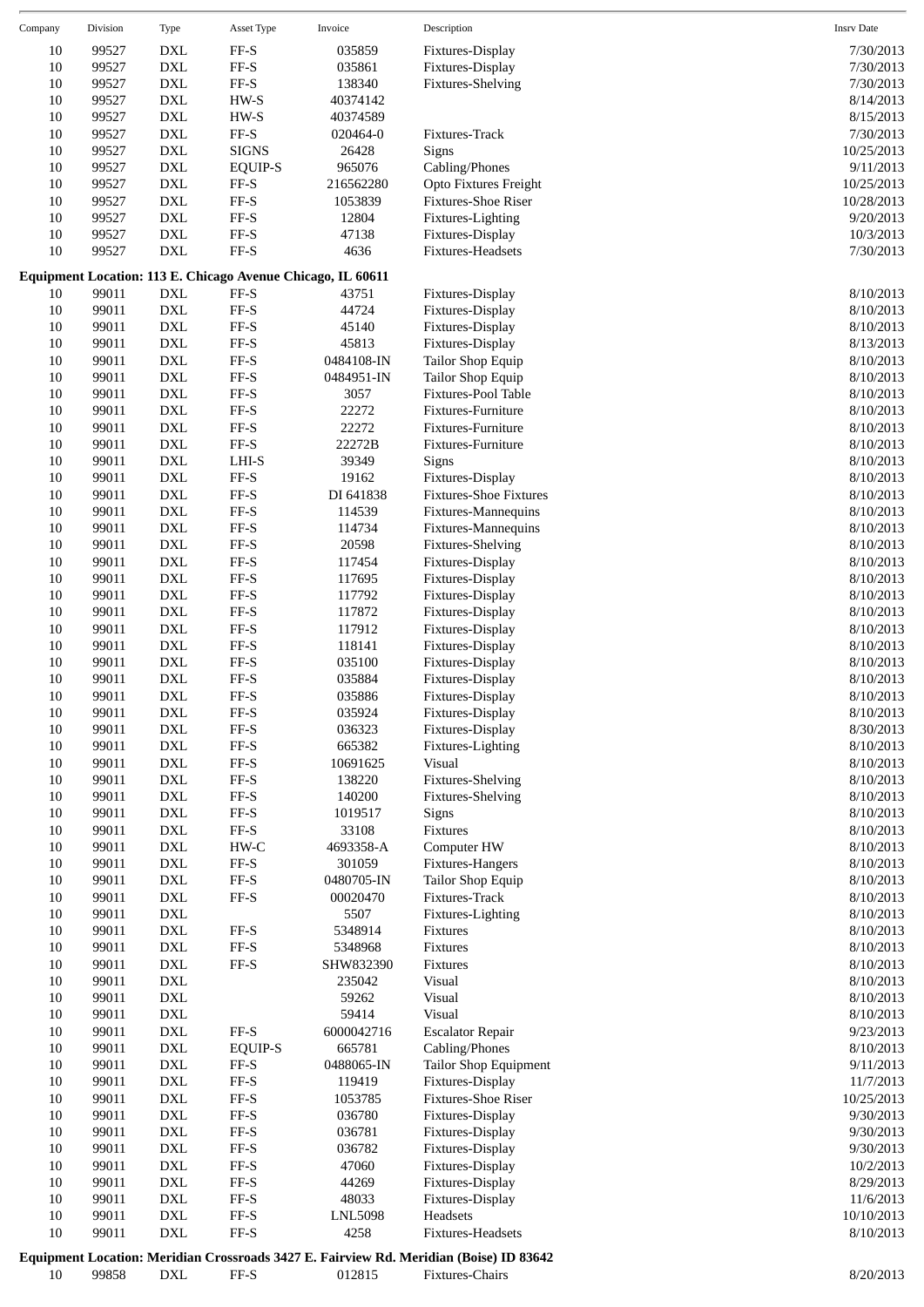| 10 | 99858 | DXL        | $FF-S$       | 44440      | Fixtures-Display              | 8/20/2013 |
|----|-------|------------|--------------|------------|-------------------------------|-----------|
| 10 | 99858 | DXL        | $FF-S$       | 44894      | Fixtures-Display              | 8/20/2013 |
| 10 | 99858 | <b>DXL</b> | FF-S         | 45799      | Fixtures-Display              | 8/20/2013 |
| 10 | 99858 | <b>DXL</b> | FF-S         | 45857      | Fixtures-Display              | 8/20/2013 |
| 10 | 99858 | DXL        | $FF-S$       | 46582      | Fixtures-Display              | 9/11/2013 |
| 10 | 99858 | <b>DXL</b> | FF-S         | 0485373-IN | Tailor Shop Equip             | 8/20/2013 |
| 10 | 99858 | <b>DXL</b> | FF-S         | 0485376-IN | Tailor Shop Equip             | 8/20/2013 |
| 10 | 99858 | DXL        | FF-S         | 3058       | Fixtures-Pool Table           | 8/20/2013 |
| 10 | 99858 | DXL        | LHI-S        | 39784      | <b>Signs</b>                  | 8/20/2013 |
| 10 | 99858 | <b>DXL</b> | FF-S         | 19176      | Fixtures-Display              | 8/20/2013 |
| 10 | 99858 | DXL        | FF-S         | DI 644156  | <b>Fixtures-Shoe Fixtures</b> | 8/20/2013 |
| 10 | 99858 | DXL        | <b>SIGNS</b> | 005.227050 | <b>Signs</b>                  | 8/20/2013 |
| 10 | 99858 | <b>DXL</b> | $FF-S$       | 115226     | Fixtures-Mannequins           | 8/20/2013 |
| 10 | 99858 | DXL        | $FF-S$       | 20606      | <b>Fixtures-Shelving</b>      | 8/20/2013 |
| 10 | 99858 | DXL        | FF-S         | 117493     | Fixtures-Display              | 8/20/2013 |
| 10 | 99858 | <b>DXL</b> | $FF-S$       | 117793     | Fixtures-Display              | 8/20/2013 |
| 10 | 99858 | DXL        | FF-S         | 117909     | Fixtures-Display              | 8/20/2013 |
| 10 | 99858 | DXL        | FF-S         | 117926     | Fixtures-Display              | 8/20/2013 |
| 10 | 99858 | DXL        | $FF-S$       | 118115     | Fixtures-Display              | 8/20/2013 |
| 10 | 99858 | DXL        | FF-S         | 8305071    | Fixtures-Furniture            | 8/20/2013 |
| 10 | 99858 | <b>DXL</b> | $FF-S$       | 035883     | Fixtures-Display              | 8/20/2013 |
| 10 | 99858 | <b>DXL</b> | FF-S         | 035885     | Fixtures-Display              | 8/20/2013 |

Page 2 of 4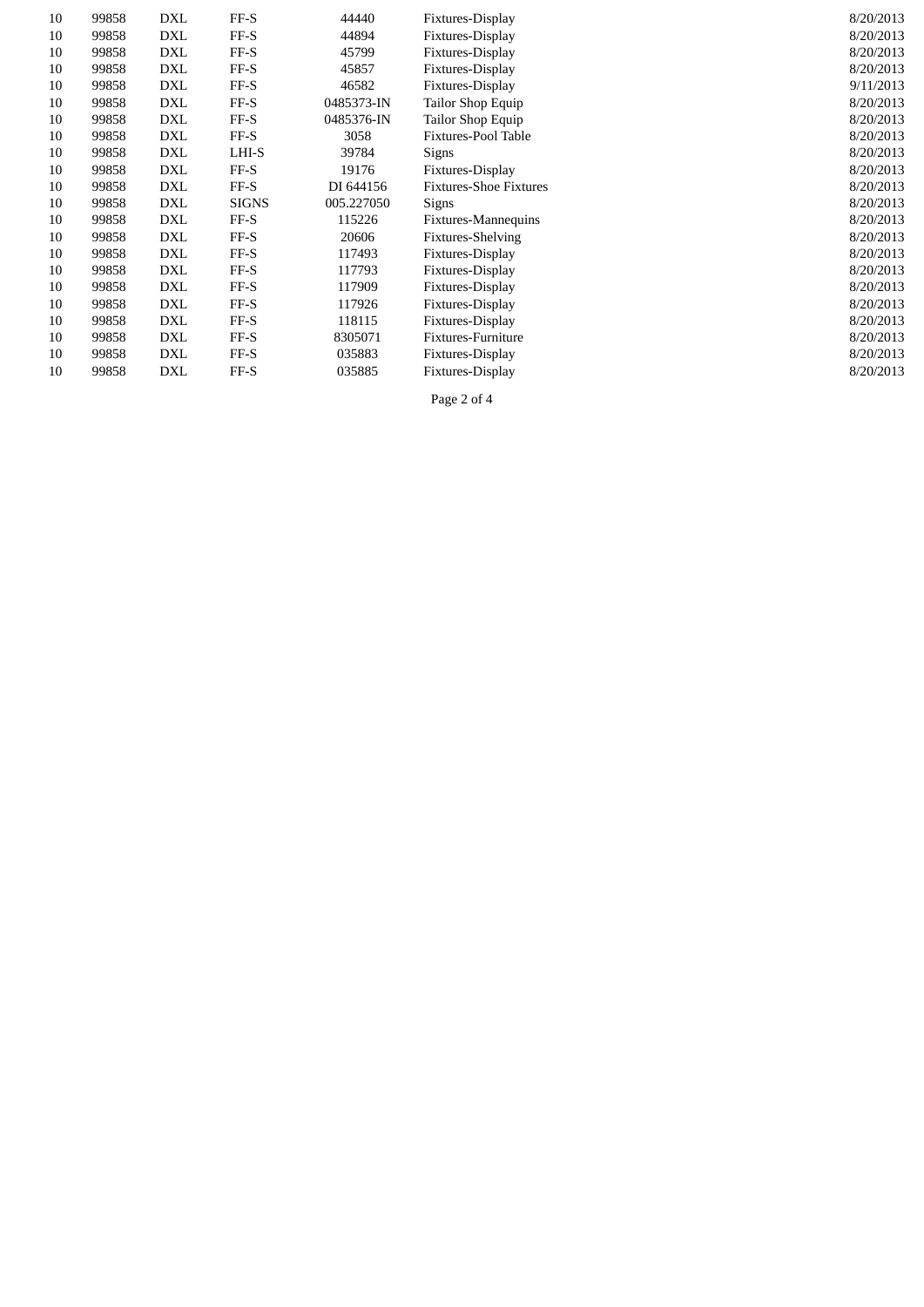| Company  | Division       | <b>Type</b>                                                | Asset Type                                        | Invoice                                                                              | Description                              | <b>Insrv Date</b>      |
|----------|----------------|------------------------------------------------------------|---------------------------------------------------|--------------------------------------------------------------------------------------|------------------------------------------|------------------------|
| 10       | 99858          | <b>DXL</b>                                                 | FF-S                                              | 035920                                                                               | Fixtures-Display                         | 8/20/2013              |
| $10\,$   | 99858          | <b>DXL</b>                                                 | $\rm FF\text{-}S$                                 | 035921                                                                               | Fixtures-Display                         | 8/20/2013              |
| 10       | 99858          | <b>DXL</b>                                                 | FF-S                                              | 036332                                                                               | Fixtures-Display                         | 8/31/2013              |
| 10       | 99858          | <b>DXL</b>                                                 | $\ensuremath{\mathsf{FF-S}}$                      | 138670                                                                               | <b>Fixtures-Shelving</b>                 | 8/20/2013              |
| 10       | 99858          | <b>DXL</b>                                                 | $\ensuremath{\mathsf{FF-S}}$                      | 33521                                                                                | Fixtures                                 | 8/20/2013              |
| 10       | 99858          | $\mathop{\rm DXL}\nolimits$                                | HW-C                                              | 4775963-B                                                                            | Computer HW                              | 9/9/2013               |
| 10       | 99858          | $\mathop{\rm DXL}\nolimits$                                | $\rm FF\text{-}S$                                 | 03042013                                                                             | Fixtures-Headsets                        | 8/20/2013              |
| $10\,$   | 99858          | <b>DXL</b>                                                 | $\ensuremath{\mathsf{FF-S}}$                      | 216558639                                                                            | Opto Fixtures Freight                    | 10/24/2013             |
| 10       | 99858          | $\mathop{\rm DXL}\nolimits$                                | $\ensuremath{\mathsf{FF-S}}$                      | 1053766                                                                              | Fixtures-Shoe Riser                      | 10/25/2013             |
| 10       | 99858          | <b>DXL</b>                                                 | $\ensuremath{\mathsf{FF-S}}$                      | 47896                                                                                | Fixtures-Display                         | 10/31/2013             |
| 10       | 99429          | $\mathop{\rm DXL}\nolimits$                                | FF-S                                              | Equipment Location: 8889 Gateway Blvd W Bldg 190 Ste 550 El Paso, TX 79925<br>012412 | Fixtures-Chairs                          | 9/23/2013              |
| 10       | 99429          | <b>DXL</b>                                                 | FF-S                                              | 45495                                                                                | Fixtures-Display                         | 9/23/2013              |
| 10       | 99429          | <b>DXL</b>                                                 | FF-S                                              | 45966                                                                                | Fixtures-Display                         | 9/23/2013              |
| 10       | 99429          | <b>DXL</b>                                                 | FF-S                                              | 46070                                                                                | Fixtures-Display                         | 9/23/2013              |
| 10       | 99429          | $\mathop{\rm DXL}\nolimits$                                | $\ensuremath{\mathsf{FF-S}}$                      | 0486804-IN                                                                           | Tailor Shop Equip                        | 9/23/2013              |
| 10       | 99429          | $\mathop{\rm DXL}\nolimits$                                | $\ensuremath{\mathsf{FF-S}}$                      | 0486805-IN                                                                           | Tailor Shop Equip                        | 9/23/2013              |
| 10       | 99429          | <b>DXL</b>                                                 | $\ensuremath{\mathsf{FF-S}}$                      | 3071B                                                                                | Fixtures-Pool Table                      | 9/23/2013              |
| 10       | 99429          | <b>DXL</b>                                                 | LHI-S                                             | 40578                                                                                | Signs                                    | 9/23/2013              |
| 10       | 99429          | <b>DXL</b>                                                 | FF-S                                              | 19255                                                                                | Fixtures-Display                         | 9/23/2013              |
| 10       | 99429          | <b>DXL</b>                                                 | $\ensuremath{\mathsf{FF-S}}$                      | DI647147                                                                             | <b>Fixtures-Shoe Fixtures</b>            | 9/23/2013              |
| 10       | 99429          | $\mathop{\rm DXL}\nolimits$                                | $\rm FF\text{-}S$                                 | 115769                                                                               | Fixtures-Mannequins                      | 9/23/2013              |
| 10       | 99429          | $\mathop{\rm DXL}\nolimits$                                | $\ensuremath{\mathsf{FF-S}}$                      | 20616                                                                                | <b>Fixtures-Shelving</b>                 | 9/23/2013              |
| 10       | 99429          | <b>DXL</b>                                                 | FF-S                                              | 117962                                                                               | Fixtures-Display                         | 9/23/2013              |
| 10       | 99429          | <b>DXL</b>                                                 | FF-S                                              | 118340                                                                               | Fixtures-Display                         | 9/23/2013              |
| 10       | 99429          | $\mathop{\rm DXL}\nolimits$                                | FF-S                                              | 118718                                                                               | Fixtures-Display                         | 9/23/2013              |
| 10       | 99429          | $\mathop{\rm DXL}\nolimits$                                | $\ensuremath{\mathsf{FF-S}}$                      | 8305770                                                                              | Fixtures-Furniture                       | 9/23/2013              |
| 10       | 99429          | <b>DXL</b>                                                 | FF-S                                              | 035941                                                                               | Fixtures-Display                         | 9/23/2013              |
| 10       | 99429          | <b>DXL</b>                                                 | FF-S                                              | 035942                                                                               | Fixtures-Display                         | 9/23/2013              |
| 10       | 99429          | <b>DXL</b>                                                 | FF-S                                              | 035943                                                                               | Fixtures-Display                         | 9/23/2013              |
| 10       | 99429          | <b>DXL</b>                                                 | $\ensuremath{\mathsf{FF-S}}$                      | 036317                                                                               | Fixtures-Display                         | 9/23/2013              |
| 10       | 99429          | $\mathop{\rm DXL}\nolimits$                                | $\rm FF\text{-}S$                                 | 036326                                                                               | Fixtures-Display                         | 9/23/2013              |
| 10       | 99429          | $\mathop{\rm DXL}\nolimits$                                | $\ensuremath{\mathsf{FF-S}}$                      | 036327                                                                               | Fixtures-Display                         | 9/23/2013              |
| 10       | 99429          | <b>DXL</b>                                                 | FF-S                                              | LNL4892                                                                              | Fixtures-Headsets                        | 9/23/2013              |
| 10       | 99429          | <b>DXL</b>                                                 | FF-S                                              | 139840                                                                               | Fixtures-Shelving                        | 9/23/2013              |
| 10       | 99429          | $\mathop{\rm DXL}\nolimits$                                | $\ensuremath{\mathsf{FF-S}}$                      | 1027545                                                                              | Signs                                    | 9/23/2013              |
| 10       | 99429          | $\mathop{\rm DXL}\nolimits$                                | $\rm FF\text{-}S$                                 | 8487394                                                                              | <b>Fixtures-Shoe Fixtures</b>            | 9/23/2013              |
| 10       | 99429          | <b>DXL</b>                                                 | <b>HWC</b>                                        | 4858632-B                                                                            | <b>DSL</b>                               | 10/4/2013              |
| 10       | 99429          | <b>DXL</b>                                                 | FF-S                                              | 301978                                                                               | Fixtures-Hangers                         | 9/23/2013              |
| $10\,$   | 99429          | $\mathop{\rm DXL}\nolimits$                                | EQUIP-S                                           | 975054                                                                               | Cabling-Phones                           | 10/23/2013             |
| 10       | 99429          | $\mathop{\rm DXL}\nolimits$                                | LHI-S                                             | 50700648                                                                             | <b>Alarm Systems</b>                     | 10/21/2013             |
| 10       | 99429          | $\mathop{\rm DXL}\nolimits$                                | $LHI-S$                                           | 50700649                                                                             | Alarm Systems                            | 10/21/2013             |
| 10       | 99429          | <b>DXL</b>                                                 | LHI-S                                             | 50789363                                                                             | Alarm Systems                            | 10/28/2013             |
| 10       | 99429          | <b>DXL</b>                                                 | <b>EQUIP-S</b>                                    | 968490                                                                               | Cabling/Phones                           | 9/28/2013              |
| 10       | 99429          | <b>DXL</b>                                                 | EQUIP-S                                           | 291227253                                                                            | Cabling/Phones                           | 10/1/2013              |
| 10       | 99429          | $\mathop{\rm DXL}\nolimits$                                | FF-S                                              | 216530748                                                                            | Joslin Fixtures Freight                  | 9/23/2013              |
| 10       | 99429          | $\mathop{\rm DXL}\nolimits$                                | $\rm FF\text{-}S$                                 | 0490039-IN                                                                           | Tailor Shop Equipment                    | 11/12/2013             |
| 10       | 99429          | $\mathop{\rm DXL}\nolimits$                                | $\rm FF\text{-}S$                                 | 1053770                                                                              | Fixtures-Shoe Riser                      | 10/25/2013             |
| 10       | 99429          | $\mathop{\rm DXL}\nolimits$                                | <b>SIGNS</b>                                      | 005224340                                                                            | Signs                                    | 9/23/2013              |
| 10       | 99429          | $\mathop{\rm DXL}\nolimits$                                | FF-S                                              | 12807                                                                                | Fixtures-Lighting                        | 9/23/2013              |
| 10       | 99429          | $\mathop{\rm DXL}\nolimits$                                | $\ensuremath{\mathsf{FF-S}}$                      | 47128                                                                                | Fixtures-Display                         | 10/3/2013              |
| 10       | 99429          | $\mathop{\rm DXL}\nolimits$                                | $\rm FF\text{-}S$                                 | 47353                                                                                | Fixtures-Display                         | 10/10/2013             |
| $10\,$   | 99429          | $\mathop{\rm DXL}\nolimits$                                | $\ensuremath{\mathsf{FF-S}}$                      | LNL5330                                                                              | Headsets                                 | 11/8/2013              |
| 10       | 99429          | <b>DXL</b>                                                 | FF-S                                              | A27626-0                                                                             | Fixtures-Track                           | 9/23/2013              |
|          |                |                                                            |                                                   | Equipment Location: 2021 Gallatin Pike N Ste 276 Madison (Nashville) TN 37115        |                                          |                        |
| 10       | 99157          | <b>DXL</b>                                                 | FF-S                                              | 012902                                                                               | Fixtures-Chairs                          | 9/10/2013              |
| 10<br>10 | 99157          | $\mathop{\rm DXL}\nolimits$                                | FF-S<br>$\ensuremath{\mathsf{FF-S}}$              | 45484                                                                                | Fixtures-Display                         | 9/10/2013              |
|          | 99157          | <b>DXL</b>                                                 |                                                   | 45675<br>46199                                                                       | Fixtures-Display                         | 9/10/2013              |
| 10       | 99157          | $\mathop{\rm DXL}\nolimits$<br>$\mathop{\rm DXL}\nolimits$ | $\rm FF\text{-}S$                                 | 45818                                                                                | Fixtures-Display                         | 9/10/2013              |
| 10       | 99157          |                                                            | FF-S<br>$\ensuremath{\mathsf{FF-S}}$              |                                                                                      | Fixtures-Display                         | 9/10/2013              |
| 10<br>10 | 99157<br>99157 | $\mathop{\rm DXL}\nolimits$<br>$\mathop{\rm DXL}\nolimits$ | $\rm FF\text{-}S$                                 | 0486664-IN<br>0486666-IN                                                             | Tailor Shop Equip                        | 9/10/2013<br>9/10/2013 |
| 10       | 99157          | $\mathop{\rm DXL}\nolimits$                                | $\rm FF\text{-}S$                                 | 3071                                                                                 | Tailor Shop Equip<br>Fixtures-Pool Table | 9/10/2013              |
|          |                | $\mathop{\rm DXL}\nolimits$                                | LHI-S                                             | 40030                                                                                |                                          |                        |
| 10       | 99157          | <b>DXL</b>                                                 | $\ensuremath{\mathsf{FF-S}}$                      |                                                                                      | Signs                                    | 9/10/2013<br>9/10/2013 |
| 10       | 99157          |                                                            |                                                   | 19181                                                                                | Fixtures-Display                         |                        |
| 10       | 99157          | $\mathop{\rm DXL}\nolimits$                                | $\ensuremath{\mathsf{FF-S}}$                      | DI646224                                                                             | <b>Fixtures-Shoe Fixtures</b>            | 9/10/2013              |
| 10       | 99157          | $\mathop{\rm DXL}\nolimits$                                | $\rm FF\text{-}S$                                 | 115635                                                                               | Fixtures-Mannequins                      | 9/10/2013              |
| 10       | 99157          | <b>DXL</b>                                                 | $\ensuremath{\mathsf{FF-S}}$                      | 20614                                                                                | <b>Fixtures-Shelving</b>                 | 9/10/2013              |
| 10       | 99157          | $\mathop{\rm DXL}\nolimits$                                | $\rm FF\text{-}S$                                 | 118003                                                                               | Fixtures-Display                         | 9/10/2013              |
| 10       | 99157          | <b>DXL</b>                                                 | FF-S                                              | 118222                                                                               | Fixtures-Display                         | 9/10/2013              |
| 10       | 99157          | $\mathop{\rm DXL}\nolimits$                                | $\ensuremath{\mathsf{FF-S}}$                      | 118314                                                                               | Fixtures-Display                         | 9/10/2013              |
| 10<br>10 | 99157          | $\mathop{\rm DXL}\nolimits$                                | $\rm FF\text{-}S$<br>$\ensuremath{\mathsf{FF-S}}$ | 8305847                                                                              | Fixtures-Furniture                       | 9/10/2013              |
|          | 99157          | <b>DXL</b>                                                 |                                                   | 035926                                                                               | Fixtures-Display                         | 9/10/2013              |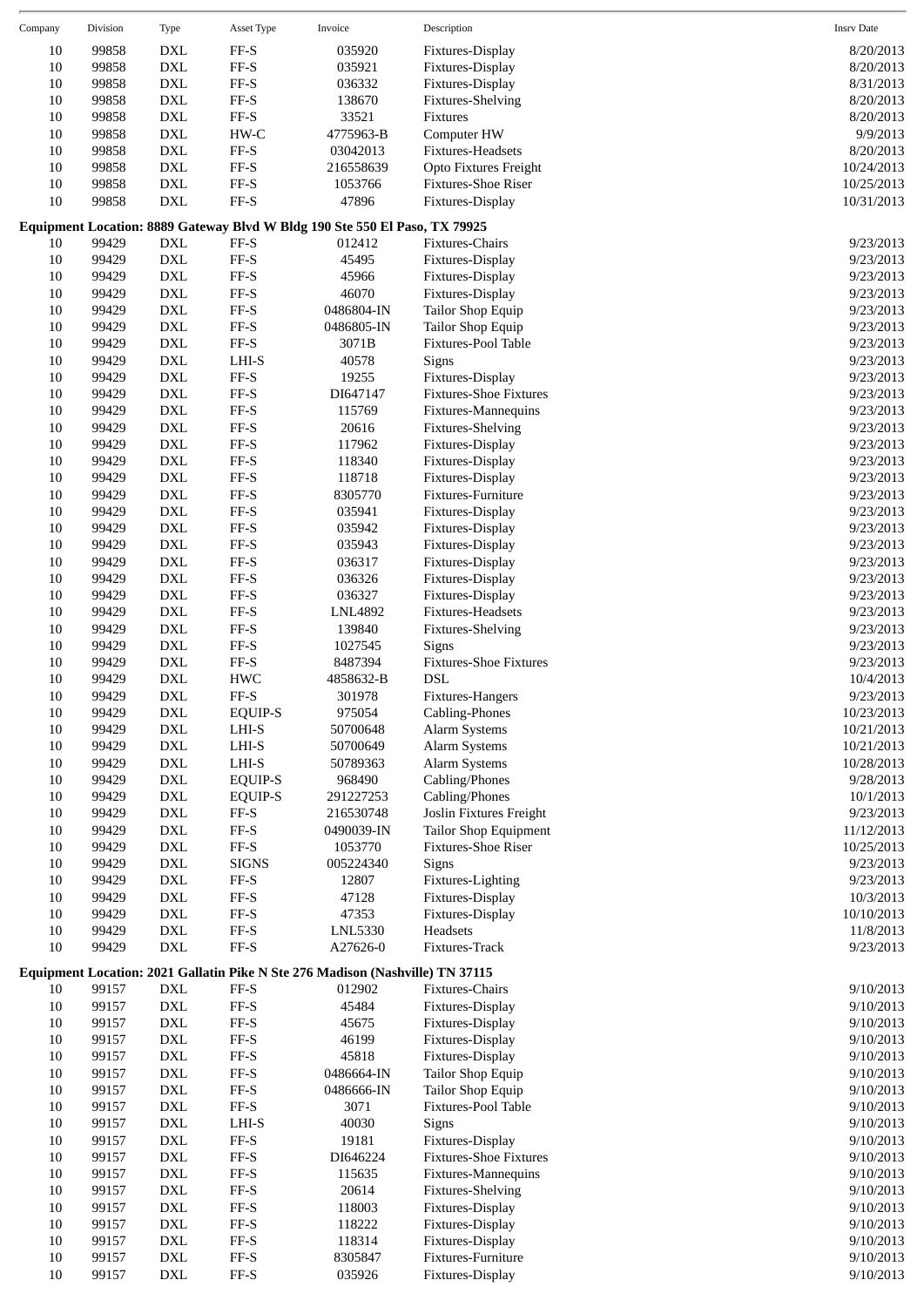| 10 | 99157 | DXL        | FF-S         | 035927     | Fixtures-Display                 | 9/10/2013  |
|----|-------|------------|--------------|------------|----------------------------------|------------|
| 10 | 99157 | DXL        | FF-S         | 036318     | Fixtures-Display                 | 9/10/2013  |
| 10 | 99157 | DXL        | FF-S         | 036319     | Fixtures-Display                 | 9/10/2013  |
| 10 | 99157 | DXL        | FF-S         | LNL4871    | Fixtures-Headsets                | 9/10/2013  |
| 10 | 99157 | DXL        | FF-S         | 140180     | <b>Fixtures-Shelving</b>         | 9/10/2013  |
| 10 | 99157 | <b>DXL</b> | FF-S         | 140183     | Fixtures-Shelving                | 9/10/2013  |
| 10 | 99157 | DXL        | FF-S         | 33607      | Fixtures                         | 9/10/2013  |
| 10 | 99157 | DXL        | FF-S         | 8486093    | <b>Fixtures-Shoe Fixtures</b>    | 9/10/2013  |
| 10 | 99157 | DXL        | HW-C         | 4693358-C  | Computer HW                      | 9/10/2013  |
| 10 | 99157 | DXL        | FF-S         | 020555-0   | Fixtures-Track                   | 9/10/2013  |
| 10 | 99157 | DXL        | FF-S         | 020555-0   | Fixtures-Track                   | 9/10/2013  |
| 10 | 99157 | DXL        | FF-S         | 301976     | Fixtures-Hangers                 | 9/10/2013  |
| 10 | 99157 | DXL        | <b>SIGNS</b> | 26425      | Signs                            | 10/25/2013 |
| 10 | 99157 | DXL        | $FF-S$       | 90762      | <b>Fixtures-Display Cabinet</b>  | 9/10/2013  |
| 10 | 99157 | DXL        | EQUIP-S      | 970850     | Cabling-Phones                   | 10/8/2013  |
| 10 | 99157 | DXL        | FF-S         | 056773     | <b>Fixtures-Accessory Rack</b>   | 9/10/2013  |
| 10 | 99157 | DXL        | FF-S         | 59976      | Fixtures                         | 9/10/2013  |
| 10 | 99157 | DXL        | EQUIP-S      | 451585     | Music System                     | 9/26/2013  |
| 10 | 99157 | DXL        | LHI-S        | 50641789   | Alarm Systems                    | 9/30/2013  |
| 10 | 99157 | DXL        | LHI-S        | 50641790   | Alarm Systems                    | 9/30/2013  |
| 10 | 99157 | DXL        | FF-S         | 0488667-IN | <b>Tailor Shop Equipment</b>     | 9/24/2013  |
| 10 | 99157 | <b>DXL</b> | FF-S         | 114665966  | Hennesey Mathes Fixtures Freight | 9/26/2013  |
|    |       |            |              |            |                                  |            |

Page 3 of 4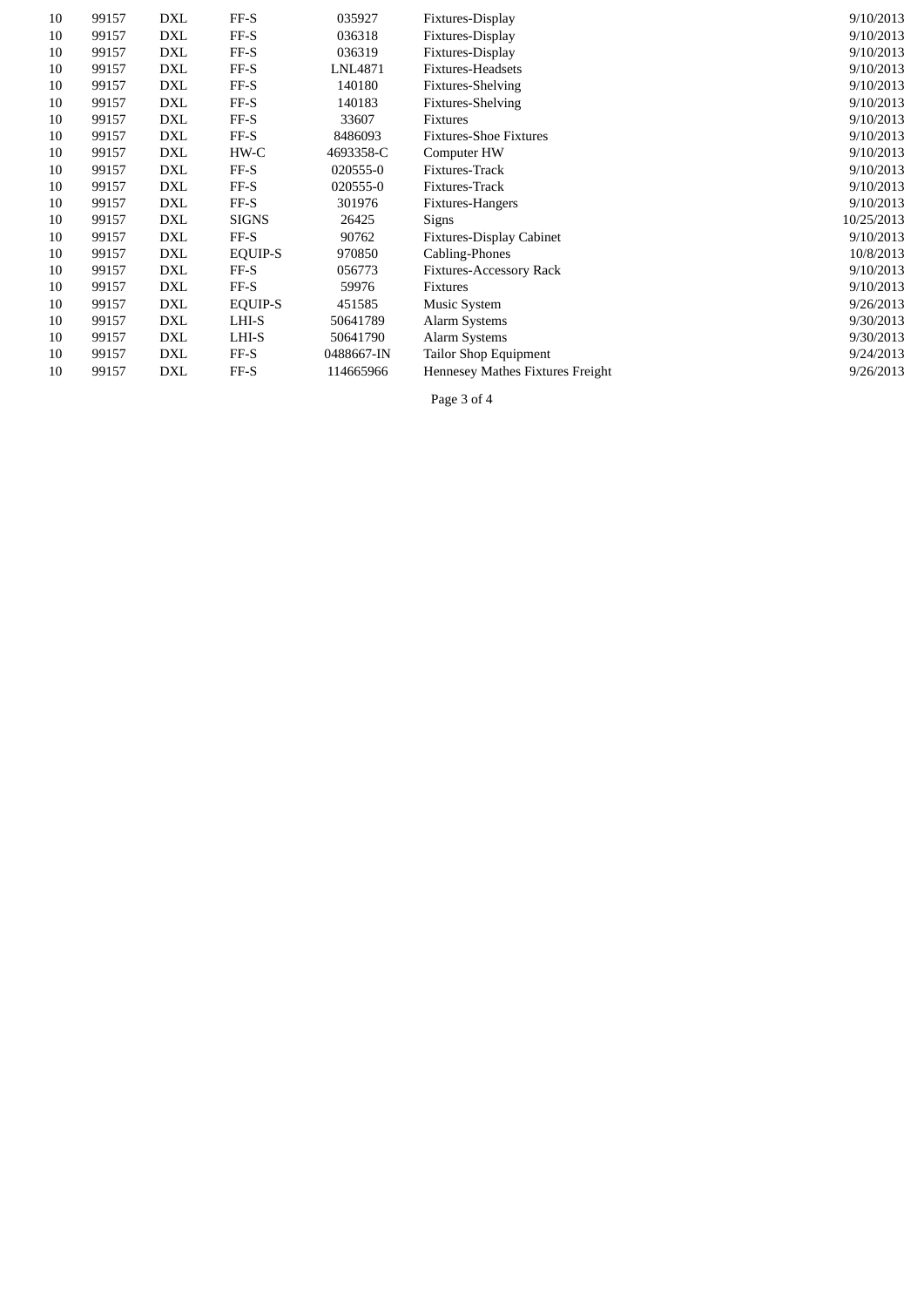| Company | Division                                                                       | Type       | Asset Type | Invoice   | Description                | <b>Insrv Date</b> |  |  |
|---------|--------------------------------------------------------------------------------|------------|------------|-----------|----------------------------|-------------------|--|--|
| 10      | 99157                                                                          | DXL        | FF-S       | 216558644 | Opto Fixtures Freight      | 10/24/2013        |  |  |
| 10      | 99157                                                                          | <b>DXL</b> | FF-S       | 1053786   | <b>Fixtures-Shoe Riser</b> | 10/25/2013        |  |  |
| 10      | 99157                                                                          | <b>DXL</b> | FF-S       | 20632     | Fixtures-Display           | 9/25/2013         |  |  |
| 10      | 99157                                                                          | DXL        | FF-S       | 47073     | Fixtures-Display           | 10/2/2013         |  |  |
| 10      | 99157                                                                          | DXL        | FF-S       | 46200     | Fixtures-Display           | 9/10/2013         |  |  |
| 10      | 99157                                                                          | <b>DXL</b> | FF-S       | 140182A   | Fixtures-Display           | 8/13/2013         |  |  |
|         | As more fully described in the electronic disk provided to Lender by Borrower. |            |            |           |                            |                   |  |  |

**Destination XL Group, Inc.**

| By: | /s/ DAVID A. LEVIN |
|-----|--------------------|

**Title:** President, CEO

Page 4 of 4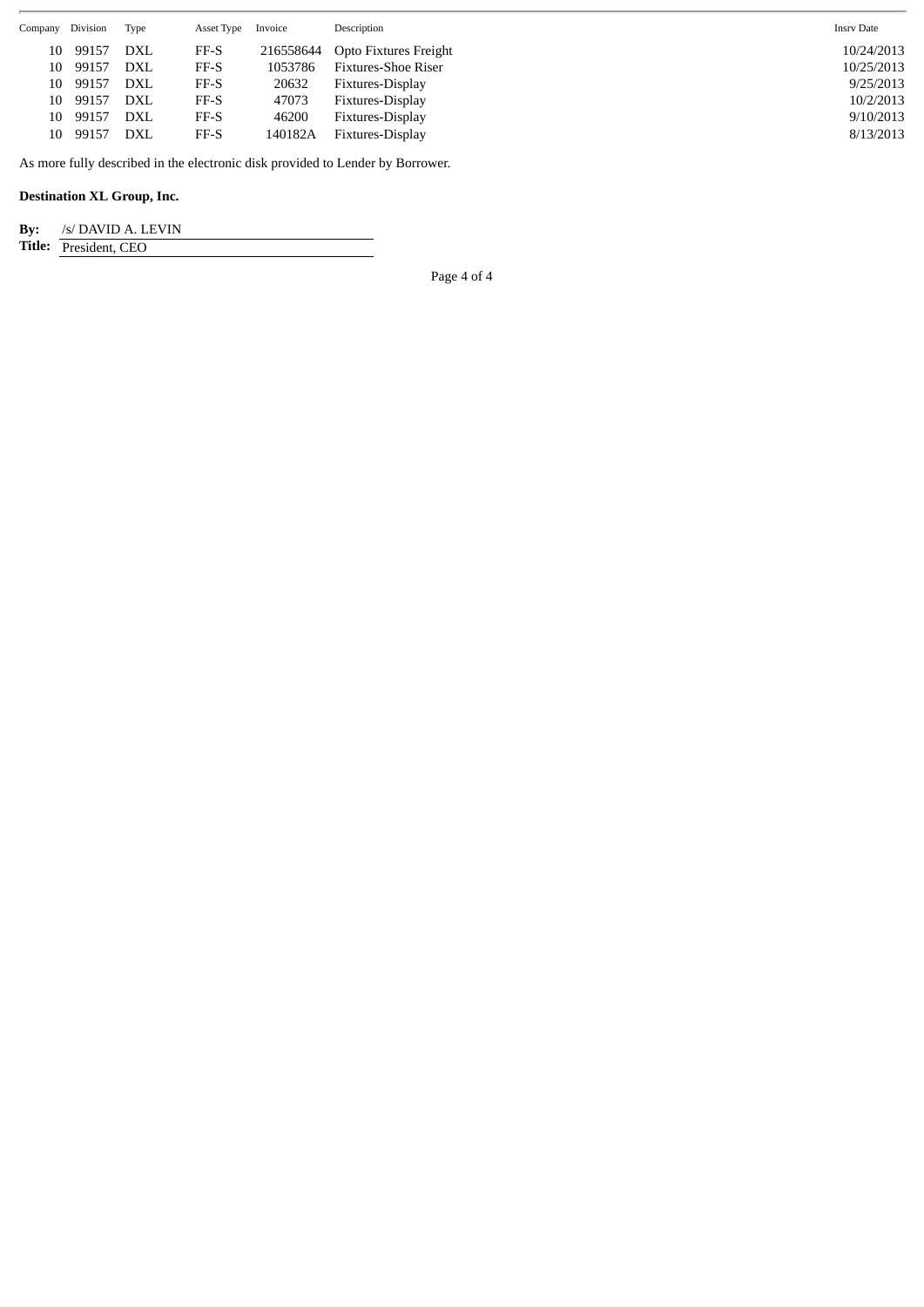# **EXHIBIT B EQUIPMENT SECURITY NOTE NO. 17608-70009**

| <b>STORE</b> | <b>LOCATION</b> | <b>CENTER NA</b> | <b>ADDRESS1</b>                   | <b>CITY</b>                | <b>ST</b> | <b>ZIP CODE</b> |
|--------------|-----------------|------------------|-----------------------------------|----------------------------|-----------|-----------------|
| 10           | 99852           | <b>DXL</b>       | BIG BEAVER CTR 2028 W. BIG BEAVER | TROY (W. Big Beaver)       | Ml        | 48084           |
|              |                 |                  | RD.                               |                            |           |                 |
| 10           | 99127           | <b>DXL</b>       | 723 US 1 SUITE 723 C              | INDIANAPOLIS (GREENWOOD)   | IN        | 46142           |
| 10           | 99527           | <b>DXL</b>       | DIAMOND RETAIL CTR 523 S. GAMMON  | <b>MADISON</b>             | WI        | 53719           |
|              |                 |                  | RD.                               |                            |           |                 |
| 10           | 99011           | <b>DXL</b>       | 113 E. CHICAGO AVENUE             | <b>CHICAGO</b>             | IL        | 60611           |
| 10           | 99858           | <b>DXL</b>       | MERIDIAN CROSSROADS 3427 E.       | <b>MERIDIAN (BOISE)</b>    | ID        | 83642           |
|              |                 |                  | <b>FAIRVIEW RD</b>                |                            |           |                 |
| 10           | 99429           | DXL              | 8889 GATEWAY BLVD W BLDG 190 STE  | EL PASO                    | TХ        | 79925           |
|              |                 |                  | 550                               |                            |           |                 |
| 10           | 99157           | <b>DXL</b>       | 2021 GALLATIN PIKE N STE 276      | <b>MADISON (NASHVILLE)</b> | TN        | 37115           |
|              |                 |                  |                                   |                            |           |                 |
|              |                 |                  | Destination XL Group, Inc.        |                            |           |                 |
|              |                 |                  |                                   |                            |           |                 |

By: /s/ DAVID A. LEVIN

Title: President, CEO

Page 1 of 1